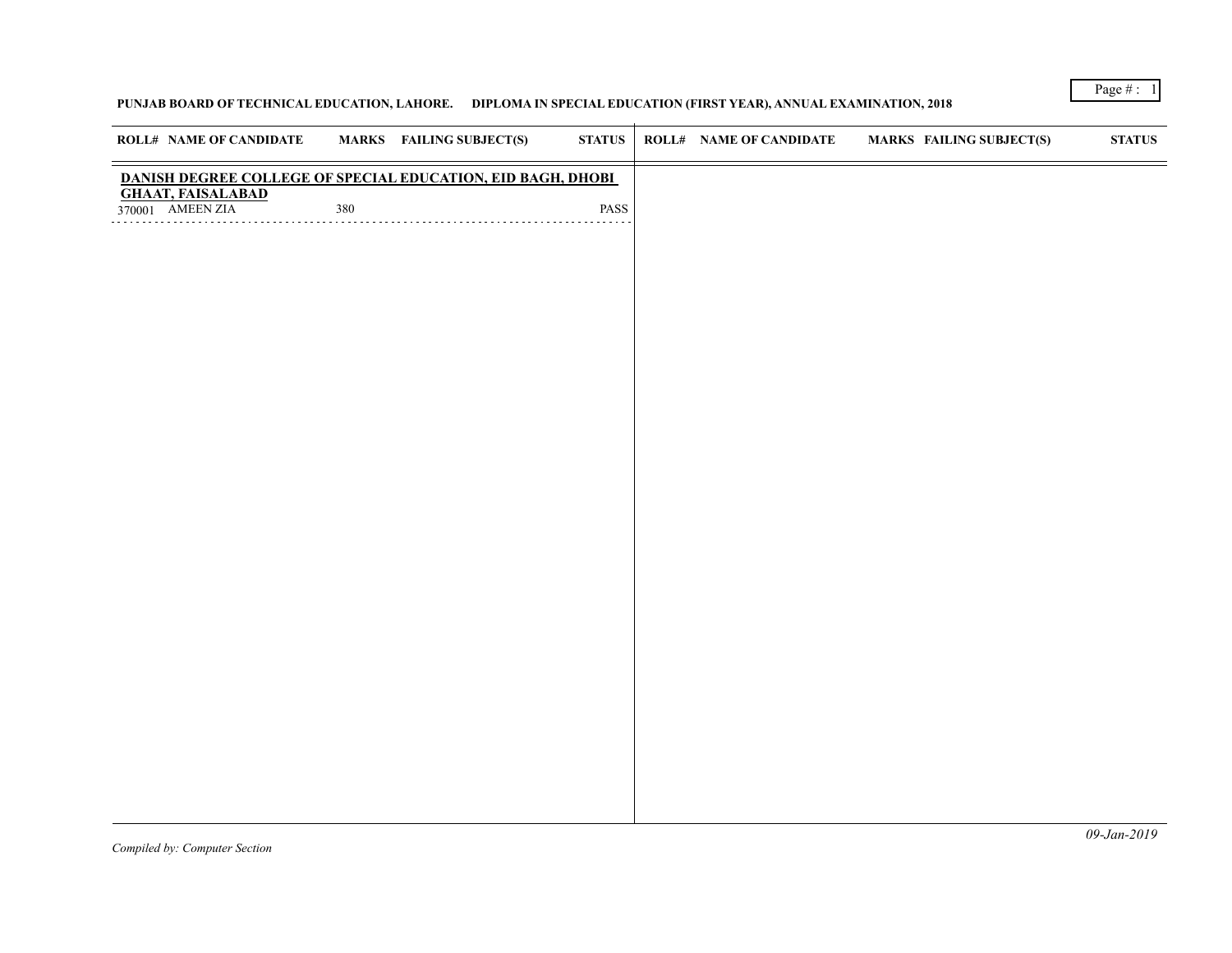**PUNJAB BOARD OF TECHNICAL EDUCATION, LAHORE. DIPLOMA IN SPECIAL EDUCATION (2016) (FIRST YEAR), ANNUAL EXAMINATION, 2018**

| 370029 AUN MUHAMMAD<br>372<br><b>GOVERNMENT DEGREE COLLEGE FOR SPECIAL EDUCATION, NEAR CIVI</b><br>HOSPITAL, JHANGI WALA ROAD, BAHAWALPUR<br>370030 KALEEM AKRAM<br>376<br><b>SHERAZ AHMAD</b><br>426<br><b>PASS</b><br>370002<br>370031 HALEEM HAIDER<br>383<br>370003 MUHAMMAD SHARIF<br>400<br><b>PASS</b><br>.<br>370032 MUHAMMAD FAISAL<br>390<br>MUHAMMAD UMAIR<br>416<br><b>PASS</b><br>370004<br>370033 MUHAMMAD BLAWAL<br>415<br>.<br>370005 ADNAN SHAH<br>397<br><b>PASS</b><br>370034 MUHAMMAD HUSNAIN<br>326<br>370006 MUHAMMAD AWAIS<br>420<br>PASS<br><b>AKHTAR</b><br>370035 AZHAR IQBAL<br>312<br>MUHAMMAD UZAIR<br><b>PASS</b><br>447<br><b>ABSENT</b><br>370036 AFTAB HUSSAIN<br>ASIM SHAHZAD<br><b>PASS</b><br>423<br>370008<br>370037 MOHSIN RAZA<br>385<br>370009 HAMZA GAFFAR<br>409<br><b>PASS</b><br>370038 ZEESHAN IQBAL<br>363<br><b>TANVEER AHMED</b><br><b>PASS</b><br>408<br>370010<br>370039 ANEES UR REHMAN<br>404<br><b>HABIB SAEED</b><br>397<br>PASS<br>370040 MUHAMMAD RAMZAN<br>411<br>MUHAMMAD AHMAD<br>376<br>PASS<br>370012<br>370041 MUHAMMAD WAJID<br>USAMA BIN KHALID<br>346<br>425<br><b>PASS</b><br>370013<br>370042 MUHAMMAD WASIM<br>378<br><b>PASS</b><br>370014 MUHAMMAD RAZA ABBAS 426<br>370043 MUHAMMAD MOHSIN<br>387<br>370015 ALI HASNAIN<br><b>PASS</b><br>394<br>370044 MUHAMMAD MOAVIA<br>402<br>370016 MUHAMMAD ASIF NOOR<br>396<br><b>PASS</b><br><b>SHABBIR</b><br>MUHAMMAD SHEHBAZ<br>373<br><b>PASS</b><br>370017<br>370045 ABDUL MANAN HASHMI<br>399<br>370018 MUHAMMAD IJAZ<br>388<br>PASS<br>370046 MUHAMMAD UMAR<br>409<br>KHALIL UR REHMAN<br>392<br><b>PASS</b><br>370019<br>370047 MUHAMMAD BILAL<br>363<br>ROZI GUL KHAN<br><b>PASS</b><br>356<br>370020<br>370048 SYED FAISAL UR REHMAN<br>- 366<br>USMAN GUL<br>PASS<br>365<br>370021<br>370049 MUHAMMAD ASIF<br>390<br>370022 MUHAMMAD ADNAN<br>383<br><b>PASS</b><br>370050 AHMAD HASSAN<br>329<br>FAISAL<br>370051 WAJIB HUSSAIN<br>337<br>MUHAMMAD SHAKEEL<br><b>PASS</b><br>370023<br>380<br>370052 MUHAMMAD AMIR<br>339<br>370024 AHSAN NAWAZ<br><b>PASS</b><br>390<br>370053 MUHAMMAD WASEEM<br>TH<br>MUHAMMAD YOUSAF<br>396<br><b>PASS</b><br>370025<br>370054 WAQAS HUSSAIN<br>395<br>370026 SYED MUHAMMAD<br><b>PASS</b><br>383<br><b>IBRAHIM BUKHARI</b><br>371<br>370055 AHMAD ABDULLAH<br>370027 ZAIN UL HAQ<br>TH TH TH F.A(TH) CS(TH)<br>FAIL<br>370056 MUHAMMAD ABID<br>333<br>P.E(TH)<br>370057 KHAWAR ADREES<br>364<br>370028 MUHAMMAD AMIR<br>373<br>PASS |        | <b>ROLL# NAME OF CANDIDATE</b> | MARKS FAILING SUBJECT(S) | <b>STATUS</b> | <b>ROLL# NAME OF CANDIDATE</b> | <b>MARKS FAILING SUBJECT(S)</b> | <b>STATUS</b>                                                                                                                        |
|-----------------------------------------------------------------------------------------------------------------------------------------------------------------------------------------------------------------------------------------------------------------------------------------------------------------------------------------------------------------------------------------------------------------------------------------------------------------------------------------------------------------------------------------------------------------------------------------------------------------------------------------------------------------------------------------------------------------------------------------------------------------------------------------------------------------------------------------------------------------------------------------------------------------------------------------------------------------------------------------------------------------------------------------------------------------------------------------------------------------------------------------------------------------------------------------------------------------------------------------------------------------------------------------------------------------------------------------------------------------------------------------------------------------------------------------------------------------------------------------------------------------------------------------------------------------------------------------------------------------------------------------------------------------------------------------------------------------------------------------------------------------------------------------------------------------------------------------------------------------------------------------------------------------------------------------------------------------------------------------------------------------------------------------------------------------------------------------------------------------------------------------------------------------------------------------------------------------------------------------------------------------------------------------------------------------------------------------------------------------------------------------------------------------------------------------------------------------------------------------------------|--------|--------------------------------|--------------------------|---------------|--------------------------------|---------------------------------|--------------------------------------------------------------------------------------------------------------------------------------|
|                                                                                                                                                                                                                                                                                                                                                                                                                                                                                                                                                                                                                                                                                                                                                                                                                                                                                                                                                                                                                                                                                                                                                                                                                                                                                                                                                                                                                                                                                                                                                                                                                                                                                                                                                                                                                                                                                                                                                                                                                                                                                                                                                                                                                                                                                                                                                                                                                                                                                                     |        |                                |                          |               |                                |                                 | <b>PASS</b>                                                                                                                          |
|                                                                                                                                                                                                                                                                                                                                                                                                                                                                                                                                                                                                                                                                                                                                                                                                                                                                                                                                                                                                                                                                                                                                                                                                                                                                                                                                                                                                                                                                                                                                                                                                                                                                                                                                                                                                                                                                                                                                                                                                                                                                                                                                                                                                                                                                                                                                                                                                                                                                                                     |        |                                |                          |               |                                |                                 | <b>PASS</b>                                                                                                                          |
|                                                                                                                                                                                                                                                                                                                                                                                                                                                                                                                                                                                                                                                                                                                                                                                                                                                                                                                                                                                                                                                                                                                                                                                                                                                                                                                                                                                                                                                                                                                                                                                                                                                                                                                                                                                                                                                                                                                                                                                                                                                                                                                                                                                                                                                                                                                                                                                                                                                                                                     |        |                                |                          |               |                                |                                 | .<br><b>PASS</b>                                                                                                                     |
|                                                                                                                                                                                                                                                                                                                                                                                                                                                                                                                                                                                                                                                                                                                                                                                                                                                                                                                                                                                                                                                                                                                                                                                                                                                                                                                                                                                                                                                                                                                                                                                                                                                                                                                                                                                                                                                                                                                                                                                                                                                                                                                                                                                                                                                                                                                                                                                                                                                                                                     |        |                                |                          |               |                                |                                 | <b>PASS</b>                                                                                                                          |
|                                                                                                                                                                                                                                                                                                                                                                                                                                                                                                                                                                                                                                                                                                                                                                                                                                                                                                                                                                                                                                                                                                                                                                                                                                                                                                                                                                                                                                                                                                                                                                                                                                                                                                                                                                                                                                                                                                                                                                                                                                                                                                                                                                                                                                                                                                                                                                                                                                                                                                     |        |                                |                          |               |                                |                                 | <b>PASS</b>                                                                                                                          |
|                                                                                                                                                                                                                                                                                                                                                                                                                                                                                                                                                                                                                                                                                                                                                                                                                                                                                                                                                                                                                                                                                                                                                                                                                                                                                                                                                                                                                                                                                                                                                                                                                                                                                                                                                                                                                                                                                                                                                                                                                                                                                                                                                                                                                                                                                                                                                                                                                                                                                                     |        |                                |                          |               |                                |                                 | <b>PASS</b>                                                                                                                          |
|                                                                                                                                                                                                                                                                                                                                                                                                                                                                                                                                                                                                                                                                                                                                                                                                                                                                                                                                                                                                                                                                                                                                                                                                                                                                                                                                                                                                                                                                                                                                                                                                                                                                                                                                                                                                                                                                                                                                                                                                                                                                                                                                                                                                                                                                                                                                                                                                                                                                                                     |        |                                |                          |               |                                |                                 | $\mathcal{L}^{\mathcal{A}}\left( \mathcal{A}^{\mathcal{A}}\right) =\mathcal{L}^{\mathcal{A}}\left( \mathcal{A}^{\mathcal{A}}\right)$ |
|                                                                                                                                                                                                                                                                                                                                                                                                                                                                                                                                                                                                                                                                                                                                                                                                                                                                                                                                                                                                                                                                                                                                                                                                                                                                                                                                                                                                                                                                                                                                                                                                                                                                                                                                                                                                                                                                                                                                                                                                                                                                                                                                                                                                                                                                                                                                                                                                                                                                                                     | 370007 |                                |                          |               |                                |                                 | <b>PASS</b>                                                                                                                          |
|                                                                                                                                                                                                                                                                                                                                                                                                                                                                                                                                                                                                                                                                                                                                                                                                                                                                                                                                                                                                                                                                                                                                                                                                                                                                                                                                                                                                                                                                                                                                                                                                                                                                                                                                                                                                                                                                                                                                                                                                                                                                                                                                                                                                                                                                                                                                                                                                                                                                                                     |        |                                |                          |               |                                |                                 |                                                                                                                                      |
|                                                                                                                                                                                                                                                                                                                                                                                                                                                                                                                                                                                                                                                                                                                                                                                                                                                                                                                                                                                                                                                                                                                                                                                                                                                                                                                                                                                                                                                                                                                                                                                                                                                                                                                                                                                                                                                                                                                                                                                                                                                                                                                                                                                                                                                                                                                                                                                                                                                                                                     |        |                                |                          |               |                                |                                 | PASS                                                                                                                                 |
|                                                                                                                                                                                                                                                                                                                                                                                                                                                                                                                                                                                                                                                                                                                                                                                                                                                                                                                                                                                                                                                                                                                                                                                                                                                                                                                                                                                                                                                                                                                                                                                                                                                                                                                                                                                                                                                                                                                                                                                                                                                                                                                                                                                                                                                                                                                                                                                                                                                                                                     |        |                                |                          |               |                                |                                 | <b>PASS</b><br>.                                                                                                                     |
|                                                                                                                                                                                                                                                                                                                                                                                                                                                                                                                                                                                                                                                                                                                                                                                                                                                                                                                                                                                                                                                                                                                                                                                                                                                                                                                                                                                                                                                                                                                                                                                                                                                                                                                                                                                                                                                                                                                                                                                                                                                                                                                                                                                                                                                                                                                                                                                                                                                                                                     | 370011 |                                |                          |               |                                |                                 | <b>PASS</b><br>.                                                                                                                     |
|                                                                                                                                                                                                                                                                                                                                                                                                                                                                                                                                                                                                                                                                                                                                                                                                                                                                                                                                                                                                                                                                                                                                                                                                                                                                                                                                                                                                                                                                                                                                                                                                                                                                                                                                                                                                                                                                                                                                                                                                                                                                                                                                                                                                                                                                                                                                                                                                                                                                                                     |        |                                |                          |               |                                |                                 | <b>PASS</b>                                                                                                                          |
|                                                                                                                                                                                                                                                                                                                                                                                                                                                                                                                                                                                                                                                                                                                                                                                                                                                                                                                                                                                                                                                                                                                                                                                                                                                                                                                                                                                                                                                                                                                                                                                                                                                                                                                                                                                                                                                                                                                                                                                                                                                                                                                                                                                                                                                                                                                                                                                                                                                                                                     |        |                                |                          |               |                                |                                 | <b>PASS</b>                                                                                                                          |
|                                                                                                                                                                                                                                                                                                                                                                                                                                                                                                                                                                                                                                                                                                                                                                                                                                                                                                                                                                                                                                                                                                                                                                                                                                                                                                                                                                                                                                                                                                                                                                                                                                                                                                                                                                                                                                                                                                                                                                                                                                                                                                                                                                                                                                                                                                                                                                                                                                                                                                     |        |                                |                          |               |                                |                                 | <b>PASS</b><br>.                                                                                                                     |
|                                                                                                                                                                                                                                                                                                                                                                                                                                                                                                                                                                                                                                                                                                                                                                                                                                                                                                                                                                                                                                                                                                                                                                                                                                                                                                                                                                                                                                                                                                                                                                                                                                                                                                                                                                                                                                                                                                                                                                                                                                                                                                                                                                                                                                                                                                                                                                                                                                                                                                     |        |                                |                          |               |                                |                                 | <b>PASS</b>                                                                                                                          |
|                                                                                                                                                                                                                                                                                                                                                                                                                                                                                                                                                                                                                                                                                                                                                                                                                                                                                                                                                                                                                                                                                                                                                                                                                                                                                                                                                                                                                                                                                                                                                                                                                                                                                                                                                                                                                                                                                                                                                                                                                                                                                                                                                                                                                                                                                                                                                                                                                                                                                                     |        |                                |                          |               |                                |                                 | <b>PASS</b>                                                                                                                          |
|                                                                                                                                                                                                                                                                                                                                                                                                                                                                                                                                                                                                                                                                                                                                                                                                                                                                                                                                                                                                                                                                                                                                                                                                                                                                                                                                                                                                                                                                                                                                                                                                                                                                                                                                                                                                                                                                                                                                                                                                                                                                                                                                                                                                                                                                                                                                                                                                                                                                                                     |        |                                |                          |               |                                |                                 | <b>PASS</b>                                                                                                                          |
|                                                                                                                                                                                                                                                                                                                                                                                                                                                                                                                                                                                                                                                                                                                                                                                                                                                                                                                                                                                                                                                                                                                                                                                                                                                                                                                                                                                                                                                                                                                                                                                                                                                                                                                                                                                                                                                                                                                                                                                                                                                                                                                                                                                                                                                                                                                                                                                                                                                                                                     |        |                                |                          |               |                                |                                 | <b>PASS</b>                                                                                                                          |
|                                                                                                                                                                                                                                                                                                                                                                                                                                                                                                                                                                                                                                                                                                                                                                                                                                                                                                                                                                                                                                                                                                                                                                                                                                                                                                                                                                                                                                                                                                                                                                                                                                                                                                                                                                                                                                                                                                                                                                                                                                                                                                                                                                                                                                                                                                                                                                                                                                                                                                     |        |                                |                          |               |                                |                                 | $- - - - -$<br><b>PASS</b>                                                                                                           |
|                                                                                                                                                                                                                                                                                                                                                                                                                                                                                                                                                                                                                                                                                                                                                                                                                                                                                                                                                                                                                                                                                                                                                                                                                                                                                                                                                                                                                                                                                                                                                                                                                                                                                                                                                                                                                                                                                                                                                                                                                                                                                                                                                                                                                                                                                                                                                                                                                                                                                                     |        |                                |                          |               |                                |                                 | <b>PASS</b>                                                                                                                          |
|                                                                                                                                                                                                                                                                                                                                                                                                                                                                                                                                                                                                                                                                                                                                                                                                                                                                                                                                                                                                                                                                                                                                                                                                                                                                                                                                                                                                                                                                                                                                                                                                                                                                                                                                                                                                                                                                                                                                                                                                                                                                                                                                                                                                                                                                                                                                                                                                                                                                                                     |        |                                |                          |               |                                |                                 | .<br><b>PASS</b>                                                                                                                     |
|                                                                                                                                                                                                                                                                                                                                                                                                                                                                                                                                                                                                                                                                                                                                                                                                                                                                                                                                                                                                                                                                                                                                                                                                                                                                                                                                                                                                                                                                                                                                                                                                                                                                                                                                                                                                                                                                                                                                                                                                                                                                                                                                                                                                                                                                                                                                                                                                                                                                                                     |        |                                |                          |               |                                |                                 | <b>PASS</b>                                                                                                                          |
|                                                                                                                                                                                                                                                                                                                                                                                                                                                                                                                                                                                                                                                                                                                                                                                                                                                                                                                                                                                                                                                                                                                                                                                                                                                                                                                                                                                                                                                                                                                                                                                                                                                                                                                                                                                                                                                                                                                                                                                                                                                                                                                                                                                                                                                                                                                                                                                                                                                                                                     |        |                                |                          |               |                                |                                 | .<br><b>PASS</b>                                                                                                                     |
|                                                                                                                                                                                                                                                                                                                                                                                                                                                                                                                                                                                                                                                                                                                                                                                                                                                                                                                                                                                                                                                                                                                                                                                                                                                                                                                                                                                                                                                                                                                                                                                                                                                                                                                                                                                                                                                                                                                                                                                                                                                                                                                                                                                                                                                                                                                                                                                                                                                                                                     |        |                                |                          |               |                                |                                 | $\sim$ $\sim$ $\sim$ $\sim$ $\sim$<br><b>PASS</b>                                                                                    |
|                                                                                                                                                                                                                                                                                                                                                                                                                                                                                                                                                                                                                                                                                                                                                                                                                                                                                                                                                                                                                                                                                                                                                                                                                                                                                                                                                                                                                                                                                                                                                                                                                                                                                                                                                                                                                                                                                                                                                                                                                                                                                                                                                                                                                                                                                                                                                                                                                                                                                                     |        |                                |                          |               |                                |                                 | FAIL                                                                                                                                 |
|                                                                                                                                                                                                                                                                                                                                                                                                                                                                                                                                                                                                                                                                                                                                                                                                                                                                                                                                                                                                                                                                                                                                                                                                                                                                                                                                                                                                                                                                                                                                                                                                                                                                                                                                                                                                                                                                                                                                                                                                                                                                                                                                                                                                                                                                                                                                                                                                                                                                                                     |        |                                |                          |               |                                |                                 | <b>PASS</b>                                                                                                                          |
|                                                                                                                                                                                                                                                                                                                                                                                                                                                                                                                                                                                                                                                                                                                                                                                                                                                                                                                                                                                                                                                                                                                                                                                                                                                                                                                                                                                                                                                                                                                                                                                                                                                                                                                                                                                                                                                                                                                                                                                                                                                                                                                                                                                                                                                                                                                                                                                                                                                                                                     |        |                                |                          |               |                                |                                 | .<br><b>PASS</b>                                                                                                                     |
|                                                                                                                                                                                                                                                                                                                                                                                                                                                                                                                                                                                                                                                                                                                                                                                                                                                                                                                                                                                                                                                                                                                                                                                                                                                                                                                                                                                                                                                                                                                                                                                                                                                                                                                                                                                                                                                                                                                                                                                                                                                                                                                                                                                                                                                                                                                                                                                                                                                                                                     |        |                                |                          |               |                                |                                 | .<br><b>PASS</b>                                                                                                                     |
|                                                                                                                                                                                                                                                                                                                                                                                                                                                                                                                                                                                                                                                                                                                                                                                                                                                                                                                                                                                                                                                                                                                                                                                                                                                                                                                                                                                                                                                                                                                                                                                                                                                                                                                                                                                                                                                                                                                                                                                                                                                                                                                                                                                                                                                                                                                                                                                                                                                                                                     |        |                                |                          |               |                                |                                 | .<br><b>PASS</b>                                                                                                                     |

*Compiled by: Computer Section*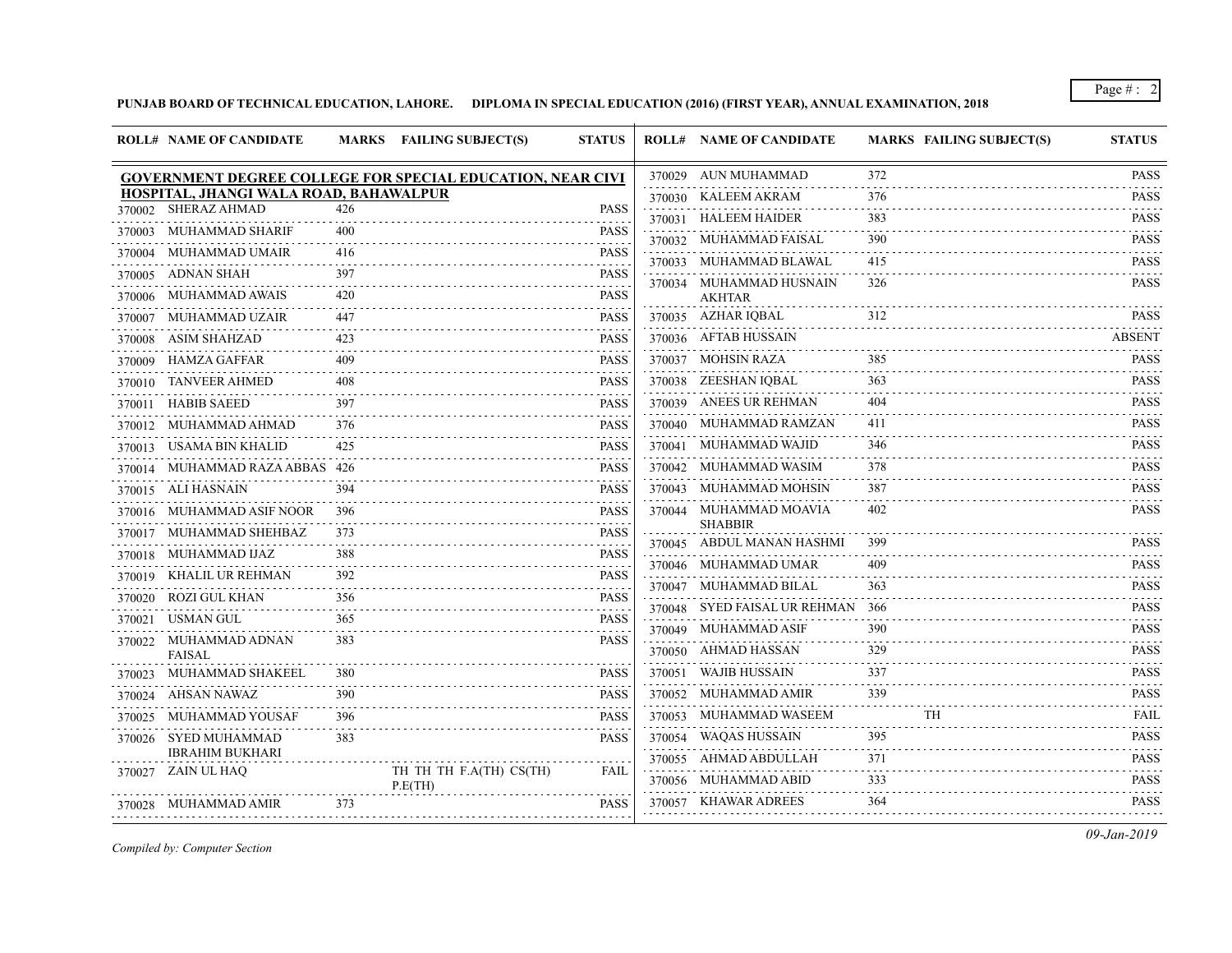**PUNJAB BOARD OF TECHNICAL EDUCATION, LAHORE. DIPLOMA IN SPECIAL EDUCATION (2016) (FIRST YEAR), ANNUAL EXAMINATION, 2018**

|        | <b>ROLL# NAME OF CANDIDATE</b>    |                  | MARKS FAILING SUBJECT(S) | <b>STATUS</b> | <b>ROLL# NAME OF CANDIDATE</b>                          | <b>MARKS FAILING SUBJECT(S)</b>                                    | <b>STATUS</b>    |
|--------|-----------------------------------|------------------|--------------------------|---------------|---------------------------------------------------------|--------------------------------------------------------------------|------------------|
|        | 370058 ABADULLAH                  | 331              |                          | <b>PASS</b>   | 370087 HUMERA SATTAR                                    | 415                                                                | <b>PASS</b>      |
|        | 370059 SYED JAFAR HUSSAIN SHAH357 |                  |                          | <b>PASS</b>   | 370088 SALMA BIBI                                       | 346                                                                | <b>PASS</b>      |
|        | 370060 SADDAM ZULFIQAR            | 345              |                          | <b>PASS</b>   | 370089 MARIAM BIBI                                      | 376                                                                | .<br><b>PASS</b> |
|        | 370061 ABDUL HAQ                  | 293              |                          | <b>PASS</b>   | 370090 GULSHAN SAEED                                    | 427                                                                | <b>PASS</b>      |
|        | 370062 MUHAMMAD AZHAR             | 317              |                          | <b>PASS</b>   | 370091 REHANA MAQSOOD                                   | 391                                                                | <b>PASS</b>      |
|        | 370063 MUHAMMAD ZULQARNAIN 323    |                  |                          | <b>PASS</b>   | 370092 IQRA BASHIR                                      | 377                                                                | <b>PASS</b>      |
|        | 370064 MUHAMMAD ISHFAQ            | 306              |                          | <b>PASS</b>   | 370093 ASIA BIBI                                        | 393                                                                | .<br><b>PASS</b> |
|        | 370065 ZULFIQAR ALI               | 335              |                          | <b>PASS</b>   | 370506 AYESHA AKRAM                                     | 373                                                                | <b>PASS</b>      |
|        | 370066 MUHAMMAD RAHEEL            | 302              |                          | <b>PASS</b>   |                                                         | <b>GOVT. HIGHER SECONDARY SCHOOL OF SPECIAL EDUCATION FOR</b>      |                  |
|        | <b>YOUNAS</b>                     |                  |                          |               |                                                         | <b>HEARING IMPAIRED, SPECIAL EDUCATION COMPLEX NEAR ARTS COUNC</b> |                  |
|        | 370067 MUHAMMAD TAHIR             | 324              |                          | <b>PASS</b>   | <b>BLOCK Z, DERA GHAZI KHAN</b><br>370094 ALLAH BACHAYA | 437                                                                | <b>PASS</b>      |
|        | 370068 HUSNAIN KAREEM             | 346              |                          | <b>PASS</b>   | 370095 ABDUL HAFEEZ                                     | 430                                                                | <b>PASS</b>      |
|        | 370069 FALAK SHER                 | 284              |                          | <b>PASS</b>   | 370096 ABDUL MANAN                                      | 417                                                                | <b>PASS</b>      |
|        | 370070 NAVEED RAZA                | 289<br>2.2.2.2.2 |                          | <b>PASS</b>   | 370097 MUHAMMAD RAFIQ                                   | 408                                                                | <b>PASS</b>      |
|        | 370071 GUL SHER                   | 277              |                          | <b>PASS</b>   | 370098 ASAD MAHBOOB                                     | 429                                                                | <b>PASS</b>      |
|        | 370072 MUHAMMAD HAROON            | 307              |                          | <b>PASS</b>   | 370099 EHSAN ULLAH                                      | 399                                                                | <b>PASS</b>      |
|        | 370073 MUHAMMAD SHAKEEL           | 401              |                          | <b>PASS</b>   | 370100 KHALIL AHMAD                                     | 452                                                                | .<br><b>PASS</b> |
|        | 370074 AMJAD HUSSAIN              | 398              |                          | <b>PASS</b>   | 370101 MUHAMMAD AHMAD ALI 389                           |                                                                    | .<br><b>PASS</b> |
|        | 370075 MUHAMMAD DANISH            | 421              |                          | <b>PASS</b>   | <b>BILAL</b>                                            |                                                                    |                  |
|        | 370076 ROMESA MAQBOOL             | 445              |                          | <b>PASS</b>   | 370102 FAISAL SAEED                                     | 431                                                                | <b>PASS</b>      |
|        | 370077 SAIMA BIBI                 | 421              |                          | <b>PASS</b>   | 370103 MUHAMMAD AHMAD                                   | 442                                                                | <b>PASS</b>      |
|        | 370078 MARIAM BADAR               | 395              |                          | <b>PASS</b>   | 370104 MUHAMMAD ZUBAIR                                  | 453                                                                | <b>PASS</b>      |
|        | 370079 AJWA FAROOQ                | 402              |                          | <b>PASS</b>   | <b>HASSAN</b><br>370105 WALEED UR RAHMAN                | 441                                                                | <b>PASS</b>      |
|        | 370080 RIMSHA SALEEM              |                  |                          | <b>PASS</b>   |                                                         | 425                                                                | .<br><b>PASS</b> |
| 370081 | SHAISTA JABEEN                    | 422              |                          | <b>PASS</b>   | 370106 SOHAIB                                           |                                                                    |                  |
| 370082 | <b>ITRAT SAEED</b>                | 428              |                          | <b>PASS</b>   | 370107 MUHAMMAD FAISAL                                  | 435                                                                | <b>PASS</b><br>. |
|        | 370083 KALSOOM BIBI               | 438              |                          | <b>PASS</b>   | 370108 MUHAMMAD JAHANGIR                                | 450                                                                | <b>PASS</b>      |
|        | 370084 KHADIJA BIBI               | 441              |                          | <b>PASS</b>   | 370109 SAMI ULLAH                                       | 427                                                                | <b>PASS</b>      |
|        | 370085 ASMA BIBI<br>.             | 412              |                          | <b>PASS</b>   | 370110 ISHRAT FATIMA                                    | 454                                                                | <b>PASS</b>      |
|        | 370086 NOURIN KOUSAR              | 385              |                          | <b>PASS</b>   | 370111 AIMAN SAEED                                      | 448                                                                | <b>PASS</b>      |
|        |                                   |                  |                          |               | 370112 UME AIMAN                                        | 460                                                                | <b>PASS</b>      |

*Compiled by: Computer Section*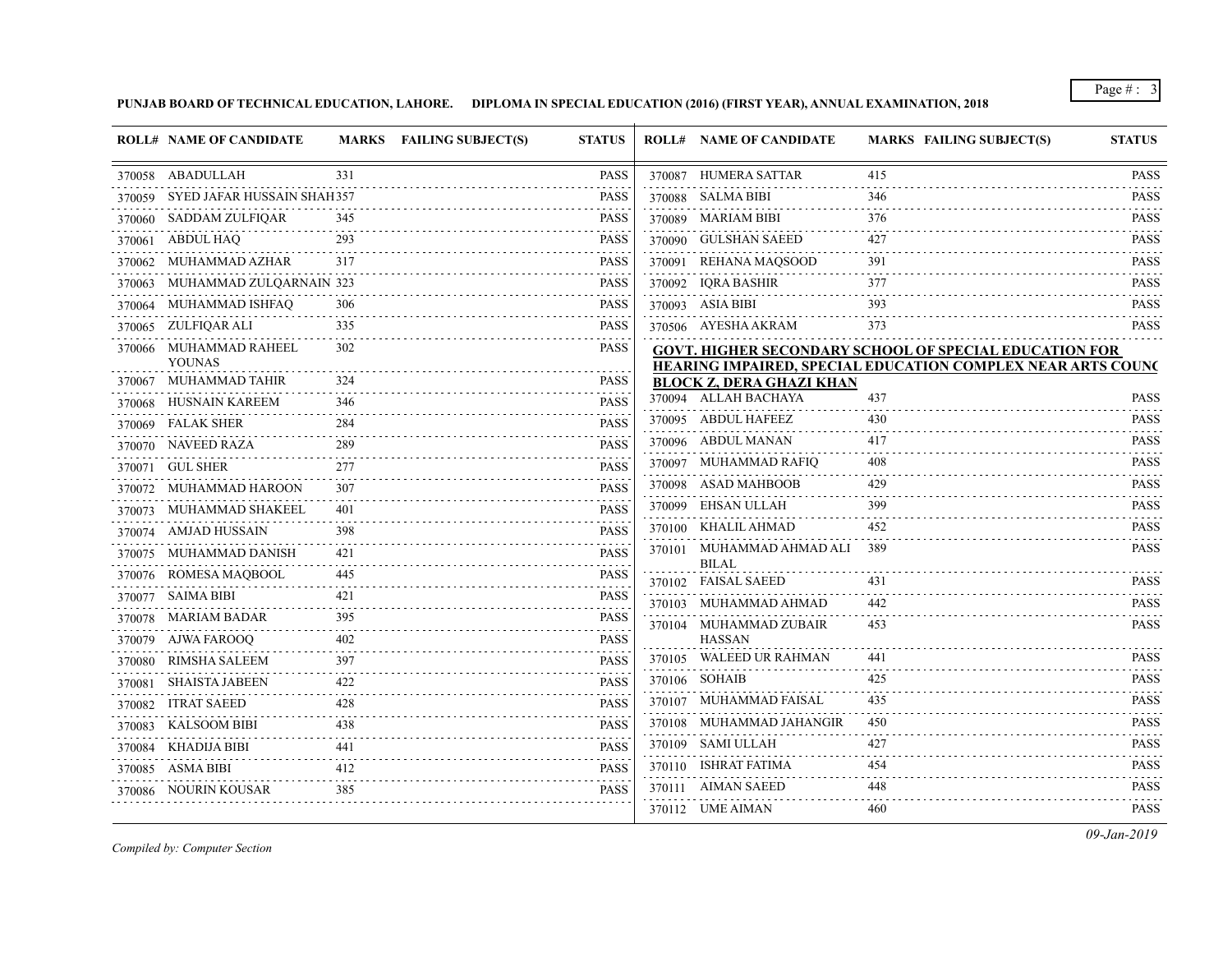**PUNJAB BOARD OF TECHNICAL EDUCATION, LAHORE. DIPLOMA IN SPECIAL EDUCATION (2016) (FIRST YEAR), ANNUAL EXAMINATION, 2018**

|        | <b>ROLL# NAME OF CANDIDATE</b>          |     | MARKS FAILING SUBJECT(S)<br><b>STATUS</b>                          | <b>ROLL# NAME OF CANDIDATE</b>           | <b>MARKS FAILING SUBJECT(S)</b> | <b>STATUS</b>                                                       |
|--------|-----------------------------------------|-----|--------------------------------------------------------------------|------------------------------------------|---------------------------------|---------------------------------------------------------------------|
|        | 370113 AYISHA IQBAL                     | 430 | <b>PASS</b>                                                        | 370137 ALI RIAZ                          | 435                             | <b>PASS</b>                                                         |
|        | 370114 IQRA HAMEED                      | 441 | <b>PASS</b>                                                        | 370138 AHSAN NASIR                       | 397                             | <b>PASS</b>                                                         |
| 370115 | OURAT ULAIN                             | 440 | <b>PASS</b>                                                        | 370139 HASSAN ABBAS                      | 450                             | <b>PASS</b><br>.                                                    |
|        | 370116 HIFZA ISMAIL                     | 430 | <b>PASS</b>                                                        | 370140 NASEER AHMAD                      | 442                             | <b>PASS</b><br>$\alpha$ , $\alpha$ , $\alpha$ , $\alpha$ , $\alpha$ |
|        | 370117 SEHRISH BIBI                     | 437 | <b>PASS</b>                                                        | 370141 MUHAMMAD ASIF                     | 444                             | <b>PASS</b>                                                         |
|        | 370118 RIMSHA RANI                      | 410 | <b>PASS</b>                                                        | 370142 MUHAMMAD BILAL                    | 445                             | <b>PASS</b>                                                         |
|        | 371170 MUHAMMAD SAAD                    | 449 | <b>PASS</b>                                                        | 370143 HABIB HUSSAIN                     | 443                             | <b>PASS</b>                                                         |
|        | 371174 MUHAMMAD SALEEM                  | 454 | <b>PASS</b>                                                        | 370144 MUHAMMAD HABIB<br><b>SHAMSHAD</b> |                                 | <b>ABSENT</b>                                                       |
|        | 371175 MUHAMMAD WASEEM                  | 440 | <b>PASS</b>                                                        | 370145 AKBAR KHAN                        |                                 | <b>ABSENT</b>                                                       |
|        | 371176 ABID HUSSAIN                     | 429 | <b>PASS</b>                                                        | 370146 RIAZ HUSSAIN                      | 410                             | <b>PASS</b>                                                         |
|        | <b>GHAAT, FAISALABAD</b>                |     | <b>DANISH DEGREE COLLEGE OF SPECIAL EDUCATION, EID BAGH, DHOBI</b> | 370147 MUHHAMAD HASSAN<br><b>IBRAHIM</b> | 413                             | <b>PASS</b>                                                         |
|        | 370119 ISHA JAVAID                      |     | <b>ABSENT</b>                                                      | 370148 QURAT UL AIN                      | 393                             | <b>PASS</b>                                                         |
|        | 370120 FARAH ZAHID                      | 436 | PASS                                                               | 370149 MUBEEN RAZAQ                      | 411                             | .<br><b>PASS</b>                                                    |
|        | 370121 AIMAN NADEEM                     | 442 | PASS                                                               | 370150 SADIA AYOOB                       | 435                             | $\omega$ is a set of $\omega$<br><b>PASS</b>                        |
|        | 370122 AQSA FAROOQI                     | 480 | <b>PASS</b>                                                        | 370151 ANAM TARIO RANA                   | 414                             | <b>PASS</b>                                                         |
|        | 370123 MEMONA NAZ                       | 470 | <b>PASS</b>                                                        | 370152 MADIHA RIAZ                       |                                 | <b>ABSENT</b>                                                       |
|        | 370124 TOOBA NASEEM                     | 480 | <b>PASS</b>                                                        | 370153 HABIBA RIAZ                       |                                 | <b>ABSENT</b>                                                       |
| 370125 | ZAINIB SARWAR                           | 457 | <b>PASS</b>                                                        | 370154 SHANZA ZAFAR                      | 419                             | <b>PASS</b>                                                         |
|        | 370126 ANAM SAEED                       | 446 | <b>PASS</b>                                                        | 370155 QASIM HAIDER                      | 429                             | <b>PASS</b>                                                         |
|        | 370127 SANA FATIMA                      | 456 | <b>PASS</b>                                                        | 370156 MUHAMMAD MAHI                     | 425                             | <b>PASS</b>                                                         |
|        | 370128 MARIA WASTI                      | 443 | <b>PASS</b>                                                        | <b>JAWWAD KHAN</b>                       |                                 |                                                                     |
|        | 370129 AREEHA QAISAR                    |     | PASS                                                               | 370157 MUHAMMAD HAMMAD                   | 415                             | <b>PASS</b><br>.                                                    |
|        | 370130 HADIA NOOR                       | 458 | <b>PASS</b>                                                        | 370158 AJMAL HUSSAIN                     | 415                             | <b>PASS</b>                                                         |
|        | 370131 MUHAMMAD AHMAD                   | 472 | <b>PASS</b>                                                        | 370159 MUHAMMAD SHAKEEL                  | 394                             | <b>PASS</b>                                                         |
|        | 370132 DANYAL KHALID                    | 460 | <b>PASS</b>                                                        | 370160 SAMAR DEEN                        | 420                             | <b>PASS</b>                                                         |
|        | 370133 AMANT ALI                        | 448 | <b>PASS</b>                                                        | 370161 MUHAMMAD FAIZAN                   | 413                             | <b>PASS</b>                                                         |
|        | 370134 ZUBAIR RAZZAQ                    | 453 | <b>PASS</b>                                                        | 370162 UMAIR KAMRAN                      | 433                             | <b>PASS</b>                                                         |
|        | 370135 MUHAMMAD EHSAN<br><b>SAGHEER</b> | 449 | <b>PASS</b>                                                        | 370163 SHAHMEER                          | 424                             | <b>PASS</b>                                                         |
|        | 370136 AHSAN FIAZ                       | 432 | PASS                                                               | 370164 MUHAMMAD TOSEEF                   | 401                             | <b>PASS</b>                                                         |
|        |                                         |     |                                                                    |                                          |                                 |                                                                     |

*Compiled by: Computer Section*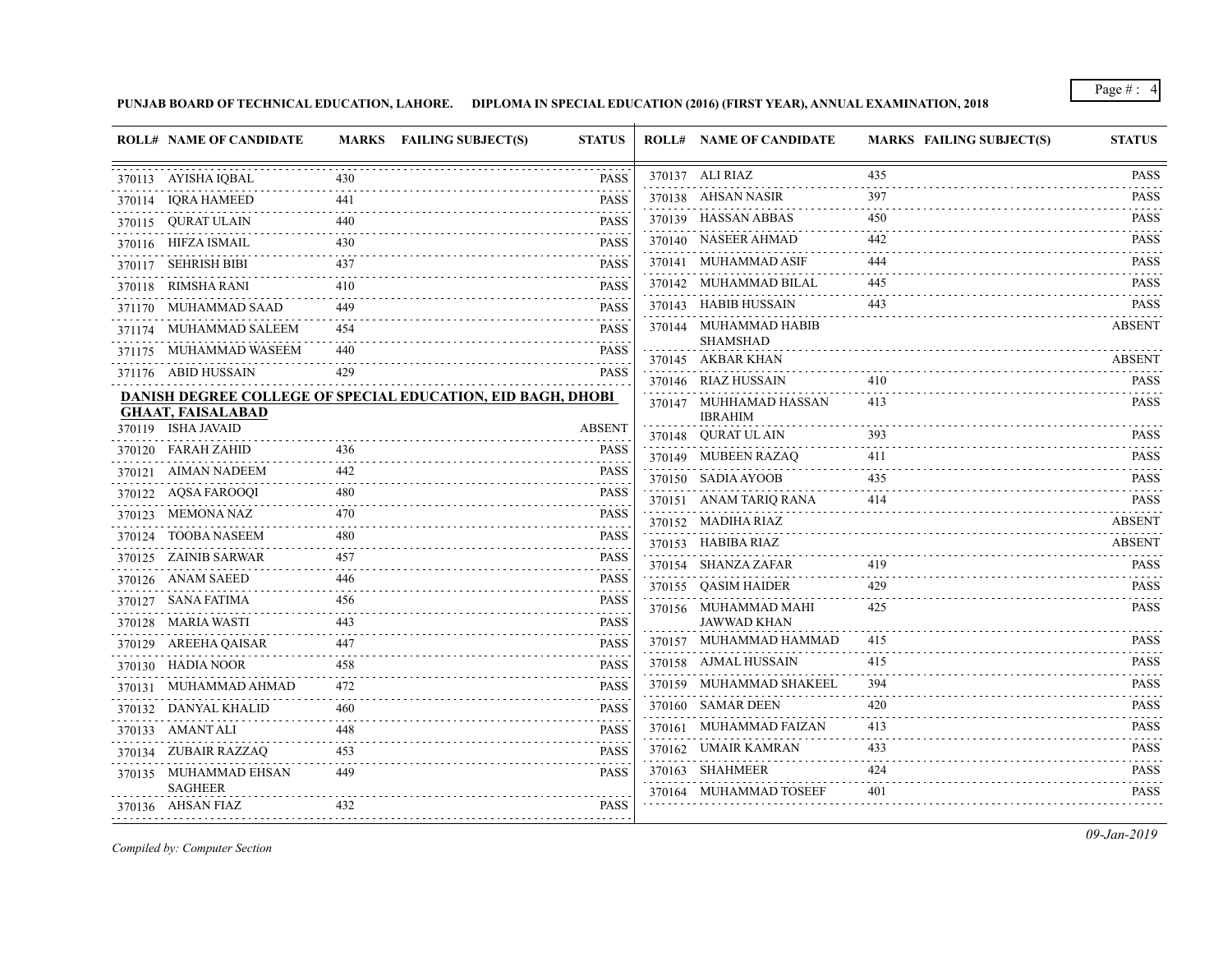**PUNJAB BOARD OF TECHNICAL EDUCATION, LAHORE. DIPLOMA IN SPECIAL EDUCATION (2016) (FIRST YEAR), ANNUAL EXAMINATION, 2018**

| 370165 SHAHID WASIM<br>417<br><b>PASS</b><br>370193 IRUM BIBI<br>406<br>370166 MUHAMMAD RAMZAN<br><b>PASS</b><br>371<br>370194 NOMAN ASLAM<br>427<br>370167 FARUKH BASHIR<br><b>PASS</b><br>370195 ANITA SHAHZADI<br>375<br>421<br>370168 MUHAMMAD HUSNAIN<br>397<br>370196 MUHAMMAD AZAM<br>394<br><b>PASS</b><br>ABBAS<br>370197 SYED HAIDER ALI<br>484<br>370169 SYED ALI ABBAS<br><b>ABSENT</b><br>370198 TAYYABA AKBAR<br>428<br>370170 NABEEL AHMAD<br><b>PASS</b><br>370199 MUHAMMAD SALMAN<br>441<br>440<br>370171 ASAD HAYAT<br><b>PASS</b><br><b>NAWAZ</b><br>370200 MOHSIN ALI<br>370172 MUDASIR KAMRAN<br><b>PASS</b><br>429<br><b>PASS</b><br>370201 ASAD KHEMTA<br>370173 MUHAMMAD MUEEN<br>416<br><b>NAWAZ</b><br>371179 KASHIF ALI<br>370174 MOAZZAM ABBAS<br>412<br><b>PASS</b><br>371180 MUHAMMAD SOHAIL BUTT 463<br>419<br><b>PASS</b><br>370175 FARHAM ALI<br>419 PASS<br><b>GOVERNMENT BOYS HIGHER SECONDARY SCHOOL OF SPECIAL</b><br>370176 SYED ALI MURTAZA SHAH 414<br><b>PASS</b><br>EDUCATION FOR HEARING IMPAIRED, JARANWALA ROAD,, FAISALABAD<br>.<br>429<br><b>PASS</b><br>370177 SAJID ALI<br>370202 MUBASHIR MUNAWAR<br>441<br>439<br>TH P.E(TH) F.A(TH) CS(TH)<br>370178 HAMZA MOHSIN<br><b>PASS</b><br>370203 HAMZA HUSSAIN<br>395<br>370179 MUHAMMAD NISAR<br>399<br><b>PASS</b><br>370204 ZAIN UL ABEDIN<br>- - - - -<br>370180 ZEESHAN BADAR<br>401<br><b>PASS</b><br>383<br>370205 MUHAMMAD AZAM<br>370181 SYED AMEER<br><b>PASS</b><br>396<br>370206 MUHAMMAD ZEESHAN<br>432<br><b>JAVED</b><br>370182 SAJID MUMTAZ CHISHTI<br>TH TH CS(TH) P.E(TH)<br><b>FAIL</b><br>370207 MUHAMMAD ABAID<br>426<br>F.A(TH)<br><b>ULLAH</b><br>460<br><b>PASS</b><br>370183 SADAF ILYAS<br>370208 MUHAMMAD NASEEM<br>378<br>454<br><b>PASS</b><br>370184 AKHTAR BIBI<br><b>TARIO</b><br>الداعات عامان<br>370185 MUHAMMAD MUBEEN<br><b>PASS</b><br>431<br>370209 ALI AFZAL<br>406<br>$\frac{1}{2} \left( \frac{1}{2} \right) \left( \frac{1}{2} \right) \left( \frac{1}{2} \right) \left( \frac{1}{2} \right) \left( \frac{1}{2} \right) \left( \frac{1}{2} \right)$<br>370186 MUHAMMAD FAHEEM<br>414<br><b>PASS</b><br>370210 UMAIR KHALID<br>366<br><b>SHAHZAD</b><br>370211 OALIB ABBAS SHAH<br>400<br>370187 MUHAMMAD ARSHAD<br><b>PASS</b><br>406<br>370212 KHUSHHAL KHAN<br>361<br>$-2 - 2 - 2 - 2$<br>370188 IBRAR AKBAR<br>443<br><b>PASS</b><br>370213 IBRAR AHMAD<br>404<br>420<br><b>PASS</b><br>370189 FAIZAN ARSHAD<br>370214 ALI ASGHAR<br>398<br>.<br>415<br><b>PASS</b><br>370190 MUHAMMAD WASEEM<br>GOVERNMENT GIRLS HIGHER SECONDARY SCHOOL OF SPECIAL | <b>ROLL# NAME OF CANDIDATE</b> |     | MARKS FAILING SUBJECT(S) | <b>STATUS</b> | <b>ROLL# NAME OF CANDIDATE</b> | <b>MARKS FAILING SUBJECT(S)</b> | <b>STATUS</b>    |
|-------------------------------------------------------------------------------------------------------------------------------------------------------------------------------------------------------------------------------------------------------------------------------------------------------------------------------------------------------------------------------------------------------------------------------------------------------------------------------------------------------------------------------------------------------------------------------------------------------------------------------------------------------------------------------------------------------------------------------------------------------------------------------------------------------------------------------------------------------------------------------------------------------------------------------------------------------------------------------------------------------------------------------------------------------------------------------------------------------------------------------------------------------------------------------------------------------------------------------------------------------------------------------------------------------------------------------------------------------------------------------------------------------------------------------------------------------------------------------------------------------------------------------------------------------------------------------------------------------------------------------------------------------------------------------------------------------------------------------------------------------------------------------------------------------------------------------------------------------------------------------------------------------------------------------------------------------------------------------------------------------------------------------------------------------------------------------------------------------------------------------------------------------------------------------------------------------------------------------------------------------------------------------------------------------------------------------------------------------------------------------------------------------------------------------------------------------------------------------------------------------------------------------------------------------------------------------------------------|--------------------------------|-----|--------------------------|---------------|--------------------------------|---------------------------------|------------------|
|                                                                                                                                                                                                                                                                                                                                                                                                                                                                                                                                                                                                                                                                                                                                                                                                                                                                                                                                                                                                                                                                                                                                                                                                                                                                                                                                                                                                                                                                                                                                                                                                                                                                                                                                                                                                                                                                                                                                                                                                                                                                                                                                                                                                                                                                                                                                                                                                                                                                                                                                                                                                 |                                |     |                          |               |                                |                                 | <b>PASS</b>      |
|                                                                                                                                                                                                                                                                                                                                                                                                                                                                                                                                                                                                                                                                                                                                                                                                                                                                                                                                                                                                                                                                                                                                                                                                                                                                                                                                                                                                                                                                                                                                                                                                                                                                                                                                                                                                                                                                                                                                                                                                                                                                                                                                                                                                                                                                                                                                                                                                                                                                                                                                                                                                 |                                |     |                          |               |                                |                                 | <b>PASS</b>      |
|                                                                                                                                                                                                                                                                                                                                                                                                                                                                                                                                                                                                                                                                                                                                                                                                                                                                                                                                                                                                                                                                                                                                                                                                                                                                                                                                                                                                                                                                                                                                                                                                                                                                                                                                                                                                                                                                                                                                                                                                                                                                                                                                                                                                                                                                                                                                                                                                                                                                                                                                                                                                 |                                |     |                          |               |                                |                                 | <b>PASS</b><br>. |
|                                                                                                                                                                                                                                                                                                                                                                                                                                                                                                                                                                                                                                                                                                                                                                                                                                                                                                                                                                                                                                                                                                                                                                                                                                                                                                                                                                                                                                                                                                                                                                                                                                                                                                                                                                                                                                                                                                                                                                                                                                                                                                                                                                                                                                                                                                                                                                                                                                                                                                                                                                                                 |                                |     |                          |               |                                |                                 | <b>PASS</b>      |
|                                                                                                                                                                                                                                                                                                                                                                                                                                                                                                                                                                                                                                                                                                                                                                                                                                                                                                                                                                                                                                                                                                                                                                                                                                                                                                                                                                                                                                                                                                                                                                                                                                                                                                                                                                                                                                                                                                                                                                                                                                                                                                                                                                                                                                                                                                                                                                                                                                                                                                                                                                                                 |                                |     |                          |               |                                |                                 | <b>PASS</b>      |
|                                                                                                                                                                                                                                                                                                                                                                                                                                                                                                                                                                                                                                                                                                                                                                                                                                                                                                                                                                                                                                                                                                                                                                                                                                                                                                                                                                                                                                                                                                                                                                                                                                                                                                                                                                                                                                                                                                                                                                                                                                                                                                                                                                                                                                                                                                                                                                                                                                                                                                                                                                                                 |                                |     |                          |               |                                |                                 | <b>PASS</b>      |
|                                                                                                                                                                                                                                                                                                                                                                                                                                                                                                                                                                                                                                                                                                                                                                                                                                                                                                                                                                                                                                                                                                                                                                                                                                                                                                                                                                                                                                                                                                                                                                                                                                                                                                                                                                                                                                                                                                                                                                                                                                                                                                                                                                                                                                                                                                                                                                                                                                                                                                                                                                                                 |                                |     |                          |               |                                |                                 | <b>PASS</b>      |
|                                                                                                                                                                                                                                                                                                                                                                                                                                                                                                                                                                                                                                                                                                                                                                                                                                                                                                                                                                                                                                                                                                                                                                                                                                                                                                                                                                                                                                                                                                                                                                                                                                                                                                                                                                                                                                                                                                                                                                                                                                                                                                                                                                                                                                                                                                                                                                                                                                                                                                                                                                                                 |                                |     |                          |               |                                |                                 | <b>PASS</b>      |
|                                                                                                                                                                                                                                                                                                                                                                                                                                                                                                                                                                                                                                                                                                                                                                                                                                                                                                                                                                                                                                                                                                                                                                                                                                                                                                                                                                                                                                                                                                                                                                                                                                                                                                                                                                                                                                                                                                                                                                                                                                                                                                                                                                                                                                                                                                                                                                                                                                                                                                                                                                                                 |                                |     |                          |               |                                |                                 | <b>PASS</b>      |
|                                                                                                                                                                                                                                                                                                                                                                                                                                                                                                                                                                                                                                                                                                                                                                                                                                                                                                                                                                                                                                                                                                                                                                                                                                                                                                                                                                                                                                                                                                                                                                                                                                                                                                                                                                                                                                                                                                                                                                                                                                                                                                                                                                                                                                                                                                                                                                                                                                                                                                                                                                                                 |                                |     |                          |               |                                |                                 | ABSENT           |
|                                                                                                                                                                                                                                                                                                                                                                                                                                                                                                                                                                                                                                                                                                                                                                                                                                                                                                                                                                                                                                                                                                                                                                                                                                                                                                                                                                                                                                                                                                                                                                                                                                                                                                                                                                                                                                                                                                                                                                                                                                                                                                                                                                                                                                                                                                                                                                                                                                                                                                                                                                                                 |                                |     |                          |               |                                |                                 | <b>PASS</b>      |
|                                                                                                                                                                                                                                                                                                                                                                                                                                                                                                                                                                                                                                                                                                                                                                                                                                                                                                                                                                                                                                                                                                                                                                                                                                                                                                                                                                                                                                                                                                                                                                                                                                                                                                                                                                                                                                                                                                                                                                                                                                                                                                                                                                                                                                                                                                                                                                                                                                                                                                                                                                                                 |                                |     |                          |               |                                |                                 |                  |
|                                                                                                                                                                                                                                                                                                                                                                                                                                                                                                                                                                                                                                                                                                                                                                                                                                                                                                                                                                                                                                                                                                                                                                                                                                                                                                                                                                                                                                                                                                                                                                                                                                                                                                                                                                                                                                                                                                                                                                                                                                                                                                                                                                                                                                                                                                                                                                                                                                                                                                                                                                                                 |                                |     |                          |               |                                |                                 | <b>PASS</b>      |
|                                                                                                                                                                                                                                                                                                                                                                                                                                                                                                                                                                                                                                                                                                                                                                                                                                                                                                                                                                                                                                                                                                                                                                                                                                                                                                                                                                                                                                                                                                                                                                                                                                                                                                                                                                                                                                                                                                                                                                                                                                                                                                                                                                                                                                                                                                                                                                                                                                                                                                                                                                                                 |                                |     |                          |               |                                |                                 | FAIL             |
|                                                                                                                                                                                                                                                                                                                                                                                                                                                                                                                                                                                                                                                                                                                                                                                                                                                                                                                                                                                                                                                                                                                                                                                                                                                                                                                                                                                                                                                                                                                                                                                                                                                                                                                                                                                                                                                                                                                                                                                                                                                                                                                                                                                                                                                                                                                                                                                                                                                                                                                                                                                                 |                                |     |                          |               |                                |                                 | <b>PASS</b>      |
|                                                                                                                                                                                                                                                                                                                                                                                                                                                                                                                                                                                                                                                                                                                                                                                                                                                                                                                                                                                                                                                                                                                                                                                                                                                                                                                                                                                                                                                                                                                                                                                                                                                                                                                                                                                                                                                                                                                                                                                                                                                                                                                                                                                                                                                                                                                                                                                                                                                                                                                                                                                                 |                                |     |                          |               |                                |                                 | <b>PASS</b>      |
|                                                                                                                                                                                                                                                                                                                                                                                                                                                                                                                                                                                                                                                                                                                                                                                                                                                                                                                                                                                                                                                                                                                                                                                                                                                                                                                                                                                                                                                                                                                                                                                                                                                                                                                                                                                                                                                                                                                                                                                                                                                                                                                                                                                                                                                                                                                                                                                                                                                                                                                                                                                                 |                                |     |                          |               |                                |                                 | <b>PASS</b>      |
|                                                                                                                                                                                                                                                                                                                                                                                                                                                                                                                                                                                                                                                                                                                                                                                                                                                                                                                                                                                                                                                                                                                                                                                                                                                                                                                                                                                                                                                                                                                                                                                                                                                                                                                                                                                                                                                                                                                                                                                                                                                                                                                                                                                                                                                                                                                                                                                                                                                                                                                                                                                                 |                                |     |                          |               |                                |                                 | <b>PASS</b>      |
|                                                                                                                                                                                                                                                                                                                                                                                                                                                                                                                                                                                                                                                                                                                                                                                                                                                                                                                                                                                                                                                                                                                                                                                                                                                                                                                                                                                                                                                                                                                                                                                                                                                                                                                                                                                                                                                                                                                                                                                                                                                                                                                                                                                                                                                                                                                                                                                                                                                                                                                                                                                                 |                                |     |                          |               |                                |                                 |                  |
|                                                                                                                                                                                                                                                                                                                                                                                                                                                                                                                                                                                                                                                                                                                                                                                                                                                                                                                                                                                                                                                                                                                                                                                                                                                                                                                                                                                                                                                                                                                                                                                                                                                                                                                                                                                                                                                                                                                                                                                                                                                                                                                                                                                                                                                                                                                                                                                                                                                                                                                                                                                                 |                                |     |                          |               |                                |                                 | <b>PASS</b>      |
|                                                                                                                                                                                                                                                                                                                                                                                                                                                                                                                                                                                                                                                                                                                                                                                                                                                                                                                                                                                                                                                                                                                                                                                                                                                                                                                                                                                                                                                                                                                                                                                                                                                                                                                                                                                                                                                                                                                                                                                                                                                                                                                                                                                                                                                                                                                                                                                                                                                                                                                                                                                                 |                                |     |                          |               |                                |                                 | <b>PASS</b>      |
|                                                                                                                                                                                                                                                                                                                                                                                                                                                                                                                                                                                                                                                                                                                                                                                                                                                                                                                                                                                                                                                                                                                                                                                                                                                                                                                                                                                                                                                                                                                                                                                                                                                                                                                                                                                                                                                                                                                                                                                                                                                                                                                                                                                                                                                                                                                                                                                                                                                                                                                                                                                                 |                                |     |                          |               |                                |                                 | <b>PASS</b>      |
|                                                                                                                                                                                                                                                                                                                                                                                                                                                                                                                                                                                                                                                                                                                                                                                                                                                                                                                                                                                                                                                                                                                                                                                                                                                                                                                                                                                                                                                                                                                                                                                                                                                                                                                                                                                                                                                                                                                                                                                                                                                                                                                                                                                                                                                                                                                                                                                                                                                                                                                                                                                                 |                                |     |                          |               |                                |                                 | <b>PASS</b>      |
|                                                                                                                                                                                                                                                                                                                                                                                                                                                                                                                                                                                                                                                                                                                                                                                                                                                                                                                                                                                                                                                                                                                                                                                                                                                                                                                                                                                                                                                                                                                                                                                                                                                                                                                                                                                                                                                                                                                                                                                                                                                                                                                                                                                                                                                                                                                                                                                                                                                                                                                                                                                                 |                                |     |                          |               |                                |                                 | <b>PASS</b>      |
|                                                                                                                                                                                                                                                                                                                                                                                                                                                                                                                                                                                                                                                                                                                                                                                                                                                                                                                                                                                                                                                                                                                                                                                                                                                                                                                                                                                                                                                                                                                                                                                                                                                                                                                                                                                                                                                                                                                                                                                                                                                                                                                                                                                                                                                                                                                                                                                                                                                                                                                                                                                                 |                                |     |                          |               |                                |                                 | <b>PASS</b>      |
|                                                                                                                                                                                                                                                                                                                                                                                                                                                                                                                                                                                                                                                                                                                                                                                                                                                                                                                                                                                                                                                                                                                                                                                                                                                                                                                                                                                                                                                                                                                                                                                                                                                                                                                                                                                                                                                                                                                                                                                                                                                                                                                                                                                                                                                                                                                                                                                                                                                                                                                                                                                                 |                                |     |                          |               |                                |                                 | <b>PASS</b>      |
|                                                                                                                                                                                                                                                                                                                                                                                                                                                                                                                                                                                                                                                                                                                                                                                                                                                                                                                                                                                                                                                                                                                                                                                                                                                                                                                                                                                                                                                                                                                                                                                                                                                                                                                                                                                                                                                                                                                                                                                                                                                                                                                                                                                                                                                                                                                                                                                                                                                                                                                                                                                                 | 370191 MEHREEN ARSHAD          | 403 |                          | <b>PASS</b>   |                                |                                 |                  |
| EDUCATION FOR HEARING IMPAIRED, 24-A, PEOPLES COLONY NO.1,<br>.<br>370192 ANEELA SHAHEEN<br>418<br><b>PASS</b><br><b>FAISALABAD</b>                                                                                                                                                                                                                                                                                                                                                                                                                                                                                                                                                                                                                                                                                                                                                                                                                                                                                                                                                                                                                                                                                                                                                                                                                                                                                                                                                                                                                                                                                                                                                                                                                                                                                                                                                                                                                                                                                                                                                                                                                                                                                                                                                                                                                                                                                                                                                                                                                                                             |                                |     |                          |               |                                |                                 |                  |

*Compiled by: Computer Section*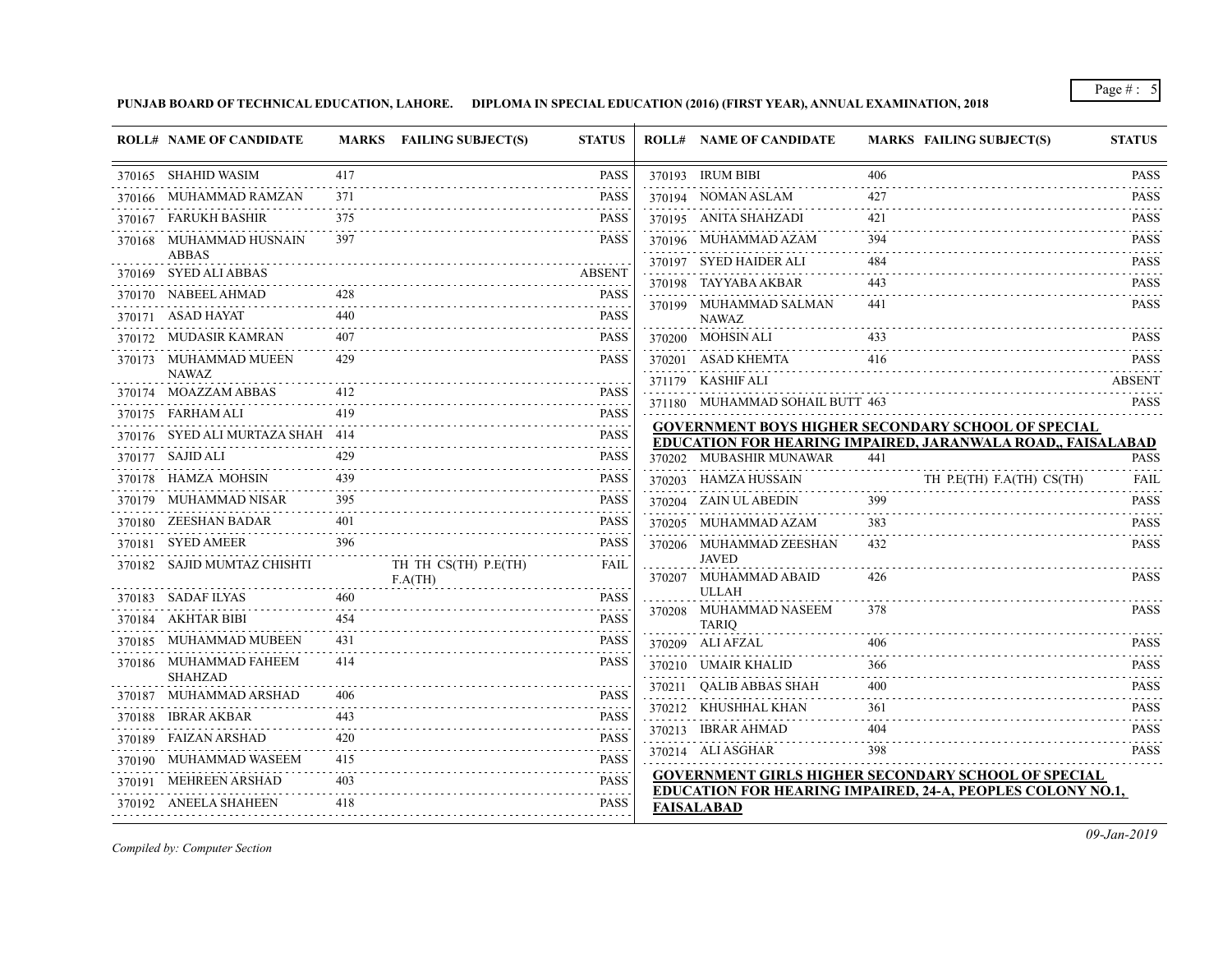**PUNJAB BOARD OF TECHNICAL EDUCATION, LAHORE. DIPLOMA IN SPECIAL EDUCATION (2016) (FIRST YEAR), ANNUAL EXAMINATION, 2018**

|        | <b>ROLL# NAME OF CANDIDATE</b>             |     | MARKS FAILING SUBJECT(S)                                | <b>STATUS</b> |             | <b>ROLL# NAME OF CANDIDATE</b>        | <b>MARKS FAILING SUBJECT(S)</b> | <b>STATUS</b>                  |
|--------|--------------------------------------------|-----|---------------------------------------------------------|---------------|-------------|---------------------------------------|---------------------------------|--------------------------------|
|        | 370215 HIRA IRSHAD                         | 483 |                                                         | <b>PASS</b>   |             | 370241 NADIR AHMAD                    | 478                             | <b>PASS</b>                    |
|        | 370216 AYESHA KHAN                         | 492 |                                                         | <b>PASS</b>   |             | 370242 LAIBA IMRAN                    | 489                             | <b>PASS</b>                    |
|        | 370217 IRUM IRSHAD                         | 488 |                                                         | <b>PASS</b>   |             | 370243 ANAM                           | 487                             | <b>PASS</b><br>2.2.2.2.2.3     |
| 370218 | <b>FAZEELA SHAHZAD</b>                     | 441 |                                                         | <b>PASS</b>   |             | 370244 AMINA NAVEED                   | 485                             | <b>PASS</b>                    |
|        | 370219 NOREEN AMEER                        | 483 |                                                         | <b>PASS</b>   |             | 370245 SAFINA                         | 486                             | <b>PASS</b>                    |
|        | 370220 MARRIAM HANEEF                      | 469 |                                                         | <b>PASS</b>   |             | 370246 MUHAMMAD LUQMAN                | 473                             | <b>PASS</b>                    |
|        | 370221 SAMINA KHAN                         | 474 |                                                         | <b>PASS</b>   |             | 370247 NIMRA RAZA                     | 480                             | <b>PASS</b><br>.               |
|        | 370222 FAIQA KANWAL                        | 482 |                                                         | <b>PASS</b>   |             | 370248 LAIBA                          | 468                             | <b>PASS</b><br>$- - - - - -$   |
|        | 370223 SUMAN TARIQ                         | 487 |                                                         | <b>PASS</b>   |             | 370249 MUHAMMAD ABU BAKAR             | -460                            | <b>PASS</b><br>.               |
|        | 370224 JVAIRIA ASHRAF                      | 479 |                                                         | <b>PASS</b>   |             | 370250 SHAHZAIB                       | 476                             | <b>PASS</b>                    |
|        | 370225 NOSHABA SHAKOOR                     | 477 |                                                         | <b>PASS</b>   |             | 370251 MUHAMMAD AHSAN                 | 455                             | <b>PASS</b><br>.               |
|        | 370226 AYESHA SADIQ                        | 465 |                                                         | <b>PASS</b>   |             | 370252 UMAIR UMAR                     | 452                             | <b>PASS</b>                    |
|        | 370227 TAYYABA PARVEEN                     | 490 |                                                         | <b>PASS</b>   |             | 370253 ZAMIR UL HASSAN                | 455                             | <b>PASS</b>                    |
|        | 370228 SANA MUJASIM                        | 420 |                                                         | <b>PASS</b>   |             | 370254 MUHAMMAD AHSAN                 | 437                             | <b>PASS</b><br>.               |
| 370229 | AOSA YAOOOB                                | 412 |                                                         | <b>PASS</b>   |             | 370255 SAMIA BASHIR                   |                                 | <b>ABSENT</b>                  |
|        | 370230 ZUNAIRA RAZA                        | 432 |                                                         | <b>PASS</b>   |             | 370256 MUHAMMAD SUFIAN                | 472                             | <b>PASS</b><br>.               |
| 370231 | FOZIA WAHID                                | 462 |                                                         | <b>PASS</b>   |             | 370257 SEHRISH KHALID                 |                                 | <b>ABSENT</b>                  |
|        | 370232 AYESHA IRUM                         | 459 |                                                         | <b>PASS</b>   |             | 370258 ROMANA RASHEED                 | 476                             | <b>PASS</b>                    |
|        | 370233 MARRIAM BIBI                        | 469 |                                                         | <b>PASS</b>   |             | 370259 RABIA ZAMAN                    | 485                             | <b>PASS</b><br>2.2.2.2.2.1     |
|        | 370234 SAHAR ARSHAD                        | 451 |                                                         | <b>PASS</b>   |             | 370260 ZOHRA MUBEEN                   | 464                             | <b>PASS</b><br>.               |
|        | 370235 LAA RAIB                            | 429 |                                                         | PASS          |             | 370261 MARIA ARSHAD                   | 476                             | <b>PASS</b>                    |
|        | 371171 RAHILA BIBI                         | 482 |                                                         | <b>PASS</b>   |             | 370262 MUHAMMAD NAUMAN                | 475                             | <b>PASS</b><br>.               |
|        |                                            |     | NATIONAL INSTITUTE FOR DEAF, SATELLITE TOWN, GUJRANWALA |               |             | 370263 MUHAMMAD USMAN<br><b>ZAFAR</b> | 473                             | <b>PASS</b>                    |
|        | 370236 SAYYED FARAZ HUSSAIN<br><b>SHAH</b> | 488 |                                                         | <b>PASS</b>   | 370264 AQSA |                                       | 486                             | <b>PASS</b><br>.               |
|        | 370237 WAQAS ALI                           | 465 |                                                         | <b>PASS</b>   |             | 370265 AMINA ASLAM                    | 474                             | <b>PASS</b>                    |
|        | 370238 MUHAMMAD MOHSIN                     | 492 |                                                         | <b>PASS</b>   |             | 370266 KASHIF SHAFIQUE                | 462                             | <b>PASS</b><br>$- - - - - - -$ |
|        | <b>JALEEL</b>                              |     |                                                         |               |             | 370267 MUHAMMAD NAWAZ                 | 448                             | <b>PASS</b>                    |
|        | 370239 MUHAMMAD NOMAN<br><b>YOUSAF</b>     | 487 |                                                         | <b>PASS</b>   |             | 370268 MUHAMMAD IMRAN                 | 455                             | <b>PASS</b><br>.               |
|        | 370240 SHERAZ                              | 485 |                                                         | <b>PASS</b>   |             | 370269 AQEEL AHMAD SHAH               | 443                             | <b>PASS</b>                    |

*Compiled by: Computer Section*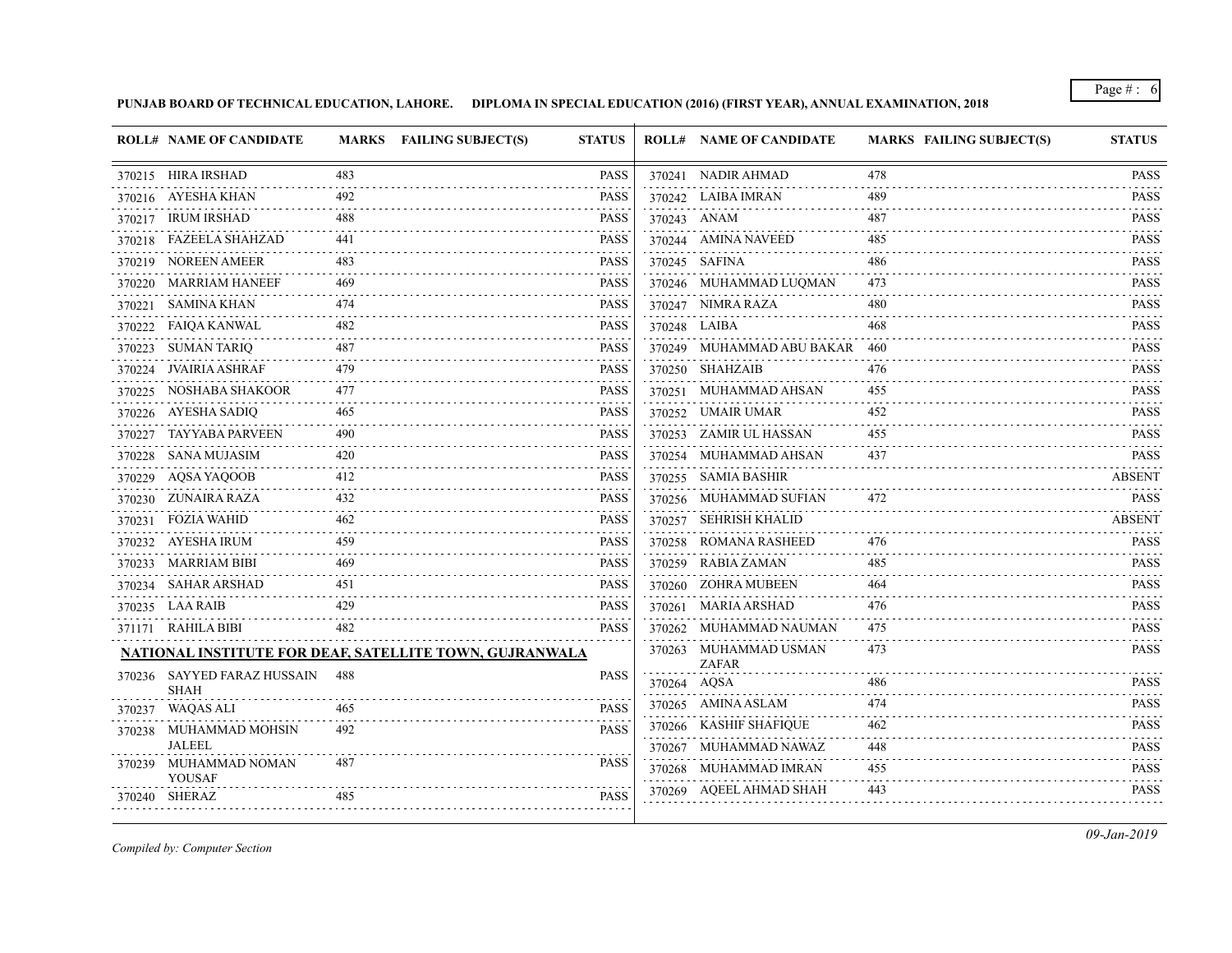**PUNJAB BOARD OF TECHNICAL EDUCATION, LAHORE. DIPLOMA IN SPECIAL EDUCATION (2016) (FIRST YEAR), ANNUAL EXAMINATION, 2018**

|                | <b>ROLL# NAME OF CANDIDATE</b> |     | MARKS FAILING SUBJECT(S)<br><b>STATUS</b>                | <b>ROLL# NAME OF CANDIDATE</b> | <b>MARKS FAILING SUBJECT(S)</b>                                      | <b>STATUS</b>                                            |
|----------------|--------------------------------|-----|----------------------------------------------------------|--------------------------------|----------------------------------------------------------------------|----------------------------------------------------------|
|                | 370270 SUMAIRA BUTT            | 454 | <b>PASS</b>                                              | 370297 AZEEM HAIDER            | 395                                                                  | <b>PASS</b>                                              |
|                | 370271 SABOOR MAZHAR           | 428 | <b>PASS</b>                                              | 370298 RUBI SIDDIQ             | 376                                                                  | <b>PASS</b>                                              |
|                | 370272 HAROON YAR KHAN         |     | <b>ABSENT</b>                                            | 370299 KAYANAT SIDDIQUE        | 388                                                                  | <b>PASS</b>                                              |
| 370273         | MUHAMMAD SAJID SAJEEL 462      |     | <b>PASS</b>                                              | 370300 SAFEER TARIQ            | 377                                                                  | <b>PASS</b>                                              |
|                | 370274 ADIL PAUL               | 415 | <b>PASS</b>                                              | 370301 WASIF ALI               | 392                                                                  | 2.2.2.2.2.3<br><b>PASS</b>                               |
|                | 370275 TAHIR MASOOD            | 431 | <b>PASS</b>                                              |                                | <b>GOVERNMENT DEGREE COLLEGE OF SPECIAL EDUCATION, 45-B/II, M.A.</b> |                                                          |
|                | 370276 GHULAM DASTGEER         | 474 | <b>PASS</b>                                              | JOHAR TOWN, LAHORE, LAHORE     |                                                                      |                                                          |
|                | 370277 MUHAMMAD KAMRAN         | 449 | <b>PASS</b><br><u>.</u>                                  | 370302 SIDRA ASHRAF            | 466                                                                  | <b>PASS</b>                                              |
|                | 370278 KAMRAN KARAMAT          |     | <b>ABSENT</b>                                            | 370303 AREEJ FATIMA            | 454                                                                  | <b>PASS</b>                                              |
| 370279         | ABDUL SAMI KHAN                | 435 | <b>PASS</b>                                              | 370304 MAHNOOR ZAHID           | 464                                                                  | <b>PASS</b><br>.                                         |
|                | 370280 WASEEM IQBAL            |     | <b>PASS</b>                                              | 370305 ARBAB TAHIR             | 434                                                                  | <b>PASS</b><br>.                                         |
|                | 370281 MUHAMMAD ASIM IQBAL 454 |     | <b>PASS</b>                                              | 370306 ZAHIDA NAZEER           | 419                                                                  | <b>PASS</b>                                              |
|                | 371172 ANEES WARIS             | 483 | <b>PASS</b>                                              | 370307 RABIA USMAN             | 466                                                                  | <b>PASS</b>                                              |
|                |                                |     | AL-MUDASSAR SPECIAL EDUCATION COMPLEX, VILLAGE BAHARWAL, | 370308 IRAM FAWAD MALIK        | 466                                                                  | <b>PASS</b>                                              |
| <b>KHARIAN</b> |                                |     |                                                          | 370309 TUBA RANI               | 477                                                                  | <b>PASS</b><br>.                                         |
|                | 370282 KINZA ZULFIQAR          | 434 | <b>PASS</b>                                              | 370310 SUNDAS RIAZ             | 449                                                                  | <b>PASS</b>                                              |
|                | 370283 SOBIA LIAQAT            | 417 | <b>PASS</b>                                              | 370311 AYESHA SHAHZAD          | 451                                                                  | <b>PASS</b>                                              |
|                | 370284 MAHIRA YOUNIS           | 416 | <b>PASS</b>                                              | 370312 BASIT KARIM             | 435                                                                  | <b>PASS</b><br>$\alpha$ , $\alpha$ , $\alpha$ , $\alpha$ |
| 370285         | NOREEN ANWAR                   | 363 | <b>PASS</b>                                              | 370313 SAMIULLAH               | 440                                                                  | <b>PASS</b><br>$\sim$ $\sim$ $\sim$ $\sim$ $\sim$ $\sim$ |
|                | 370286 NABEELA SALEEM          | 429 | <b>PASS</b>                                              | 370314 ZAHRA YASEEN            | 432                                                                  | <b>PASS</b>                                              |
|                | 370287 ABDULLAH ZULIFQAR       | 367 | <b>PASS</b>                                              | 370315 NIMRA KHALID            | F.A(PR) CS(PR)                                                       | <b>FAIL</b><br>.                                         |
| 370288         | SOHAIL AHMED                   | 414 | <b>PASS</b>                                              | 370316 MUHAMMAD ALI            | 419                                                                  | <b>PASS</b><br>.                                         |
| 370289         | FURQAN ULLAH                   | 425 | <b>PASS</b>                                              | 370317 IQRA MUKHTAR            | 458                                                                  | <b>PASS</b>                                              |
|                | 370290 SAMEER QAISAR           | 418 | <b>PASS</b>                                              | 370318 MAHA RIZWAN             | 455                                                                  | <b>PASS</b><br>.                                         |
| 370291         | <b>OAMAR ABBAS</b>             | 413 | <b>PASS</b>                                              | 370319 HAFSA LIAQAT            | 462                                                                  | <b>PASS</b>                                              |
| 370292         | SUFYAN YASIR                   | 404 | <b>PASS</b>                                              | 370320 KIANAT SHOKAT           | 458                                                                  | <b>PASS</b>                                              |
| 370293         | MUHAMMAD AQIB                  | 380 | <b>PASS</b>                                              | 370321 ALI RAZA                | 437                                                                  | <b>PASS</b><br>2.222222                                  |
| 370294         | UMAR ABDULLAH                  | 378 | <b>PASS</b>                                              | 370322 ZOYA YOUNAS             | 447                                                                  | <b>PASS</b>                                              |
| 370295         | REHAN AHMED                    | 385 | <b>PASS</b>                                              | 370323 MUBARA MUNIR            |                                                                      | <b>ABSENT</b>                                            |
|                | 370296 UMAR ABBAS              | 398 | <b>PASS</b>                                              | 370324 BABAR MUNIR             | 429                                                                  | <b>PASS</b>                                              |

*Compiled by: Computer Section*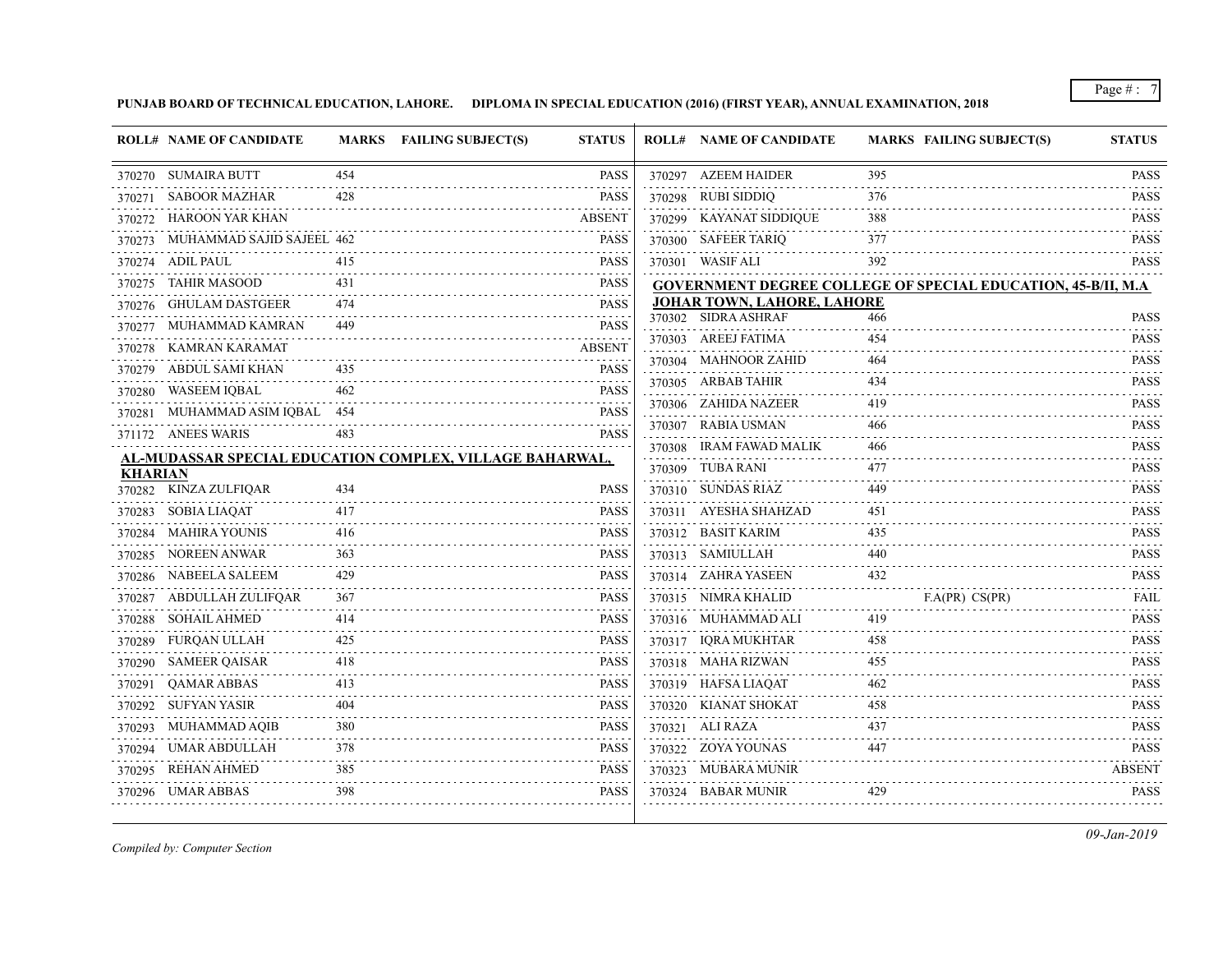**PUNJAB BOARD OF TECHNICAL EDUCATION, LAHORE. DIPLOMA IN SPECIAL EDUCATION (2016) (FIRST YEAR), ANNUAL EXAMINATION, 2018**

| 454<br>370353 ZAHEER UL HASSAN<br>370325 SHAGUFTA<br><b>PASS</b><br>435<br><b>PASS</b><br>370326 MUHAMMAD MUNIB<br>389<br>370354 MUHAMMAD USMAN<br>409<br><b>AHMED</b><br>370355 MUHAMMAD ZEESHAN<br>412<br>370327 MOHAMMAD MOHSIN<br>TH TH<br>FAIL<br>370356 NAYYAB KHURSHEED<br>415<br>.<br><b>PASS</b><br>370328 ZAIMA<br>370357 MUHAMMAD JUNAID<br>441<br>$- - - - -$<br>426<br>370329 UMAIR MAJEED<br><b>PASS</b><br>370358 AMEER HAMZA SHUBHANI 435<br>370330 MUHAMMAD SHAHZAD<br><b>PASS</b><br>430<br>370359 SHAHJAHAN FATAH<br>459<br><b>HUSSAIN</b><br>370360 MAHDI ZAIN UL HASSAN<br><b>PASS</b><br>453<br>370331 MUHAMMAD JAMIL KHAN 435<br>370361 RANA ABDUL REHMAN<br>411<br>370332 FARWA<br>459<br><b>PASS</b><br>370362 MUHAMMAD IRFAN<br>409<br>370333 MUHAMMAD ARHAM<br><b>PASS</b><br>466<br><b>HAMID</b><br>370363 RIZWAN<br>F.A(PR)<br>370334 ZIL-E-HUMA<br>419<br><b>PASS</b><br>F.A(PR)<br>370364 HASSAN ZEB QURAISHI<br>370335 UM-E-MUBEEN FATIMA<br>401<br><b>PASS</b><br>370365 KHAN ZEB QURAISHI<br>399<br>370336 MUHAMMAD SUFIYAN<br><b>PASS</b><br>430<br>370366 ASHNA BAIG<br>396<br>370337 NIMRA<br><b>PASS</b><br>370367 ZAIN ALI<br>378<br>$-2 - 2 - 2 - 2 = 0$<br>370338 AMEER HAMZA<br>399<br><b>PASS</b><br>370368 MUHAMMAD FAIZ ALI<br>398<br>.<br>370339 ANEEZA<br>428<br>PASS<br>370369 MEHRAN QASIM<br>438<br><b>PASS</b><br>$- - - -$<br>370340 RIMSHA<br>445<br>370370 MUHAMMAD FARAZ<br>436<br>370341 FARZANA MAJEED<br><b>PASS</b><br>370371 USAMA<br>378<br>$\mathcal{L}^{\mathcal{A}}\left( \mathcal{A}\right) =\mathcal{L}^{\mathcal{A}}\left( \mathcal{A}\right)$<br>370342 MUHAMMAD USAMA<br>415<br><b>PASS</b><br>370372 ALI WAQAS AHMAD<br>410 | <b>PASS</b><br><b>PASS</b><br><b>PASS</b><br>$\mathcal{L}^{\mathcal{A}}\left( \mathcal{A}^{\mathcal{A}}\right) =\mathcal{L}^{\mathcal{A}}\left( \mathcal{A}^{\mathcal{A}}\right)$<br><b>PASS</b><br>.<br><b>PASS</b><br><b>PASS</b><br><b>PASS</b><br>.<br><b>PASS</b> |
|---------------------------------------------------------------------------------------------------------------------------------------------------------------------------------------------------------------------------------------------------------------------------------------------------------------------------------------------------------------------------------------------------------------------------------------------------------------------------------------------------------------------------------------------------------------------------------------------------------------------------------------------------------------------------------------------------------------------------------------------------------------------------------------------------------------------------------------------------------------------------------------------------------------------------------------------------------------------------------------------------------------------------------------------------------------------------------------------------------------------------------------------------------------------------------------------------------------------------------------------------------------------------------------------------------------------------------------------------------------------------------------------------------------------------------------------------------------------------------------------------------------------------------------------------------------------------------------------------------------------------------------------------------------------------------------------------|------------------------------------------------------------------------------------------------------------------------------------------------------------------------------------------------------------------------------------------------------------------------|
|                                                                                                                                                                                                                                                                                                                                                                                                                                                                                                                                                                                                                                                                                                                                                                                                                                                                                                                                                                                                                                                                                                                                                                                                                                                                                                                                                                                                                                                                                                                                                                                                                                                                                                   |                                                                                                                                                                                                                                                                        |
|                                                                                                                                                                                                                                                                                                                                                                                                                                                                                                                                                                                                                                                                                                                                                                                                                                                                                                                                                                                                                                                                                                                                                                                                                                                                                                                                                                                                                                                                                                                                                                                                                                                                                                   |                                                                                                                                                                                                                                                                        |
|                                                                                                                                                                                                                                                                                                                                                                                                                                                                                                                                                                                                                                                                                                                                                                                                                                                                                                                                                                                                                                                                                                                                                                                                                                                                                                                                                                                                                                                                                                                                                                                                                                                                                                   |                                                                                                                                                                                                                                                                        |
|                                                                                                                                                                                                                                                                                                                                                                                                                                                                                                                                                                                                                                                                                                                                                                                                                                                                                                                                                                                                                                                                                                                                                                                                                                                                                                                                                                                                                                                                                                                                                                                                                                                                                                   |                                                                                                                                                                                                                                                                        |
|                                                                                                                                                                                                                                                                                                                                                                                                                                                                                                                                                                                                                                                                                                                                                                                                                                                                                                                                                                                                                                                                                                                                                                                                                                                                                                                                                                                                                                                                                                                                                                                                                                                                                                   |                                                                                                                                                                                                                                                                        |
|                                                                                                                                                                                                                                                                                                                                                                                                                                                                                                                                                                                                                                                                                                                                                                                                                                                                                                                                                                                                                                                                                                                                                                                                                                                                                                                                                                                                                                                                                                                                                                                                                                                                                                   |                                                                                                                                                                                                                                                                        |
|                                                                                                                                                                                                                                                                                                                                                                                                                                                                                                                                                                                                                                                                                                                                                                                                                                                                                                                                                                                                                                                                                                                                                                                                                                                                                                                                                                                                                                                                                                                                                                                                                                                                                                   |                                                                                                                                                                                                                                                                        |
|                                                                                                                                                                                                                                                                                                                                                                                                                                                                                                                                                                                                                                                                                                                                                                                                                                                                                                                                                                                                                                                                                                                                                                                                                                                                                                                                                                                                                                                                                                                                                                                                                                                                                                   | .                                                                                                                                                                                                                                                                      |
|                                                                                                                                                                                                                                                                                                                                                                                                                                                                                                                                                                                                                                                                                                                                                                                                                                                                                                                                                                                                                                                                                                                                                                                                                                                                                                                                                                                                                                                                                                                                                                                                                                                                                                   | <b>PASS</b>                                                                                                                                                                                                                                                            |
|                                                                                                                                                                                                                                                                                                                                                                                                                                                                                                                                                                                                                                                                                                                                                                                                                                                                                                                                                                                                                                                                                                                                                                                                                                                                                                                                                                                                                                                                                                                                                                                                                                                                                                   | <b>PASS</b><br>.                                                                                                                                                                                                                                                       |
|                                                                                                                                                                                                                                                                                                                                                                                                                                                                                                                                                                                                                                                                                                                                                                                                                                                                                                                                                                                                                                                                                                                                                                                                                                                                                                                                                                                                                                                                                                                                                                                                                                                                                                   | <b>FAIL</b><br>.                                                                                                                                                                                                                                                       |
|                                                                                                                                                                                                                                                                                                                                                                                                                                                                                                                                                                                                                                                                                                                                                                                                                                                                                                                                                                                                                                                                                                                                                                                                                                                                                                                                                                                                                                                                                                                                                                                                                                                                                                   | <b>FAIL</b>                                                                                                                                                                                                                                                            |
|                                                                                                                                                                                                                                                                                                                                                                                                                                                                                                                                                                                                                                                                                                                                                                                                                                                                                                                                                                                                                                                                                                                                                                                                                                                                                                                                                                                                                                                                                                                                                                                                                                                                                                   | .<br><b>PASS</b>                                                                                                                                                                                                                                                       |
|                                                                                                                                                                                                                                                                                                                                                                                                                                                                                                                                                                                                                                                                                                                                                                                                                                                                                                                                                                                                                                                                                                                                                                                                                                                                                                                                                                                                                                                                                                                                                                                                                                                                                                   | <b>PASS</b>                                                                                                                                                                                                                                                            |
|                                                                                                                                                                                                                                                                                                                                                                                                                                                                                                                                                                                                                                                                                                                                                                                                                                                                                                                                                                                                                                                                                                                                                                                                                                                                                                                                                                                                                                                                                                                                                                                                                                                                                                   | <b>PASS</b>                                                                                                                                                                                                                                                            |
|                                                                                                                                                                                                                                                                                                                                                                                                                                                                                                                                                                                                                                                                                                                                                                                                                                                                                                                                                                                                                                                                                                                                                                                                                                                                                                                                                                                                                                                                                                                                                                                                                                                                                                   | <b>PASS</b>                                                                                                                                                                                                                                                            |
|                                                                                                                                                                                                                                                                                                                                                                                                                                                                                                                                                                                                                                                                                                                                                                                                                                                                                                                                                                                                                                                                                                                                                                                                                                                                                                                                                                                                                                                                                                                                                                                                                                                                                                   | <b>PASS</b>                                                                                                                                                                                                                                                            |
|                                                                                                                                                                                                                                                                                                                                                                                                                                                                                                                                                                                                                                                                                                                                                                                                                                                                                                                                                                                                                                                                                                                                                                                                                                                                                                                                                                                                                                                                                                                                                                                                                                                                                                   | .<br><b>PASS</b>                                                                                                                                                                                                                                                       |
|                                                                                                                                                                                                                                                                                                                                                                                                                                                                                                                                                                                                                                                                                                                                                                                                                                                                                                                                                                                                                                                                                                                                                                                                                                                                                                                                                                                                                                                                                                                                                                                                                                                                                                   | <b>PASS</b>                                                                                                                                                                                                                                                            |
|                                                                                                                                                                                                                                                                                                                                                                                                                                                                                                                                                                                                                                                                                                                                                                                                                                                                                                                                                                                                                                                                                                                                                                                                                                                                                                                                                                                                                                                                                                                                                                                                                                                                                                   | <u>.</u><br><b>PASS</b>                                                                                                                                                                                                                                                |
| <b>PASS</b><br>370343 MUHAMMAD AHSAN<br>390<br>370373 FIRDOUS NAWAZ                                                                                                                                                                                                                                                                                                                                                                                                                                                                                                                                                                                                                                                                                                                                                                                                                                                                                                                                                                                                                                                                                                                                                                                                                                                                                                                                                                                                                                                                                                                                                                                                                               | .<br><b>PASS</b>                                                                                                                                                                                                                                                       |
| <b>ABSENT</b><br>370344 RUQAYYA ZAHEER<br>370374 MUHAMMAD WAQAS<br>409                                                                                                                                                                                                                                                                                                                                                                                                                                                                                                                                                                                                                                                                                                                                                                                                                                                                                                                                                                                                                                                                                                                                                                                                                                                                                                                                                                                                                                                                                                                                                                                                                            | $\mathcal{L}^{\mathcal{A}}\left( \mathcal{A}^{\mathcal{A}}\right) =\mathcal{L}^{\mathcal{A}}\left( \mathcal{A}^{\mathcal{A}}\right)$<br><b>PASS</b>                                                                                                                    |
| 370345 KOMAL AMJAD<br><b>PASS</b><br>370375 AROOSA SADAF<br>416<br><u>.</u>                                                                                                                                                                                                                                                                                                                                                                                                                                                                                                                                                                                                                                                                                                                                                                                                                                                                                                                                                                                                                                                                                                                                                                                                                                                                                                                                                                                                                                                                                                                                                                                                                       | .<br><b>PASS</b>                                                                                                                                                                                                                                                       |
| 399<br><b>PASS</b><br>370346 UMER<br>370376 MUHAMMAD IMRAN<br>344                                                                                                                                                                                                                                                                                                                                                                                                                                                                                                                                                                                                                                                                                                                                                                                                                                                                                                                                                                                                                                                                                                                                                                                                                                                                                                                                                                                                                                                                                                                                                                                                                                 | .<br><b>PASS</b>                                                                                                                                                                                                                                                       |
| <b>PASS</b><br>370347 MUHAMMAD ASAD<br>390<br>370377 SIDRA SHOUKAT<br>364<br><b>SHOUKAT</b>                                                                                                                                                                                                                                                                                                                                                                                                                                                                                                                                                                                                                                                                                                                                                                                                                                                                                                                                                                                                                                                                                                                                                                                                                                                                                                                                                                                                                                                                                                                                                                                                       | .<br><b>PASS</b>                                                                                                                                                                                                                                                       |
| 370378 ABAID ULLAH<br>355<br>370348 HASSAN AMEER<br>PASS<br>404                                                                                                                                                                                                                                                                                                                                                                                                                                                                                                                                                                                                                                                                                                                                                                                                                                                                                                                                                                                                                                                                                                                                                                                                                                                                                                                                                                                                                                                                                                                                                                                                                                   | <b>PASS</b>                                                                                                                                                                                                                                                            |
| 370379 NISAR AHMAD<br>F.A(TH)<br><b>PASS</b><br>370349 ALI RAZA<br>424                                                                                                                                                                                                                                                                                                                                                                                                                                                                                                                                                                                                                                                                                                                                                                                                                                                                                                                                                                                                                                                                                                                                                                                                                                                                                                                                                                                                                                                                                                                                                                                                                            | FAIL                                                                                                                                                                                                                                                                   |
| 359<br>370380 HASEEB UR REHMAN<br>370350 MUHAMMAD UMER<br>413<br><b>PASS</b>                                                                                                                                                                                                                                                                                                                                                                                                                                                                                                                                                                                                                                                                                                                                                                                                                                                                                                                                                                                                                                                                                                                                                                                                                                                                                                                                                                                                                                                                                                                                                                                                                      | $\mathcal{L}^{\mathcal{A}}\left( \mathcal{A}^{\mathcal{A}}\right) =\mathcal{L}^{\mathcal{A}}\left( \mathcal{A}^{\mathcal{A}}\right)$<br><b>PASS</b>                                                                                                                    |
| 370381 SANA TABASSUM<br>364<br>370351 HUZAIFA KHALID<br>451<br>PASS                                                                                                                                                                                                                                                                                                                                                                                                                                                                                                                                                                                                                                                                                                                                                                                                                                                                                                                                                                                                                                                                                                                                                                                                                                                                                                                                                                                                                                                                                                                                                                                                                               | <b>PASS</b>                                                                                                                                                                                                                                                            |
| 344<br>370382 SADAF DIN<br><b>PASS</b><br>370352 HASNAIN RAZA<br>418                                                                                                                                                                                                                                                                                                                                                                                                                                                                                                                                                                                                                                                                                                                                                                                                                                                                                                                                                                                                                                                                                                                                                                                                                                                                                                                                                                                                                                                                                                                                                                                                                              | $\begin{array}{cccccccccccccc} \bullet & \bullet & \bullet & \bullet & \bullet & \bullet & \bullet & \bullet \end{array}$                                                                                                                                              |

*Compiled by: Computer Section*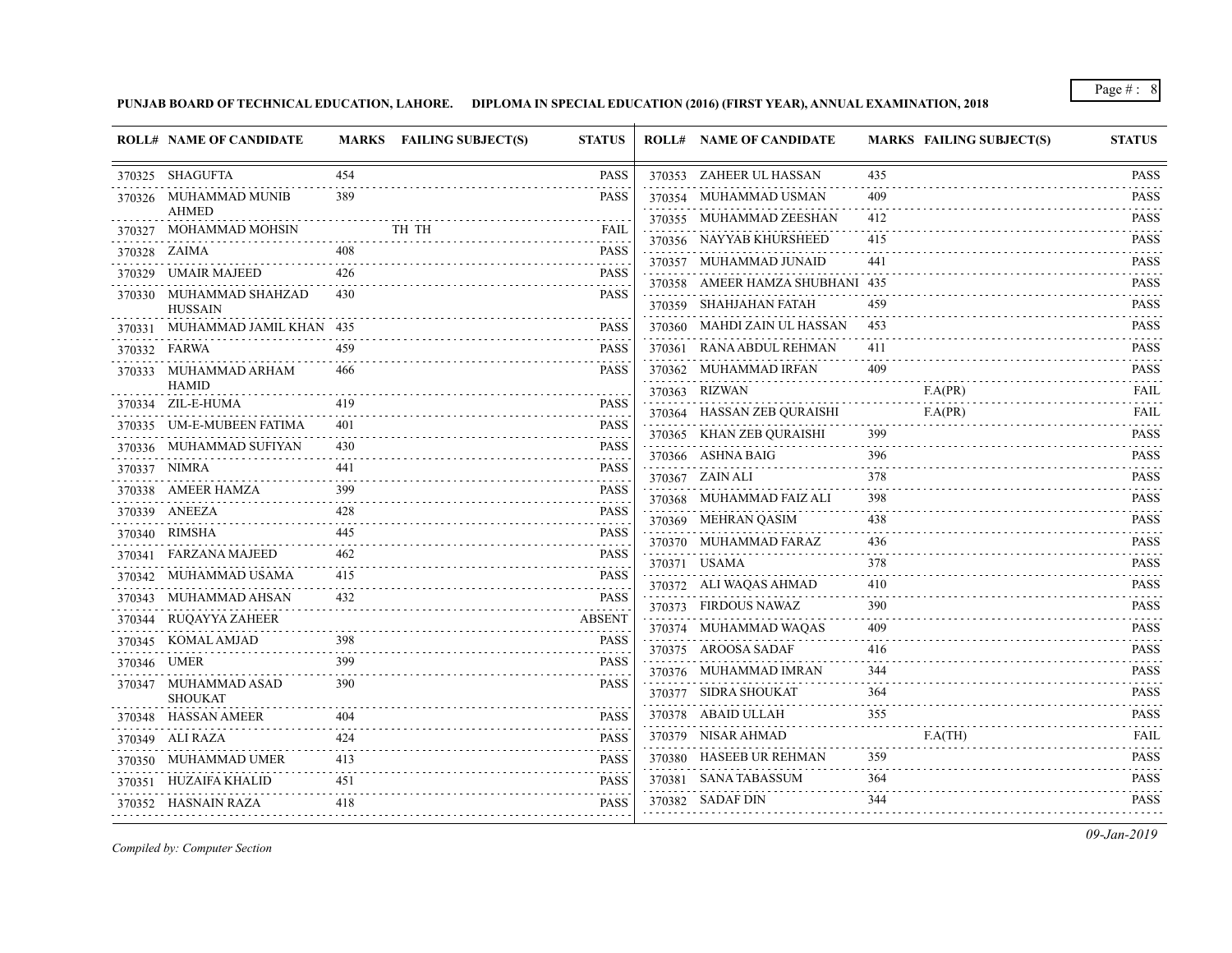**PUNJAB BOARD OF TECHNICAL EDUCATION, LAHORE. DIPLOMA IN SPECIAL EDUCATION (2016) (FIRST YEAR), ANNUAL EXAMINATION, 2018**

|             | <b>ROLL# NAME OF CANDIDATE</b> |     | MARKS FAILING SUBJECT(S) | <b>STATUS</b>                                                                    | <b>ROLL# NAME OF CANDIDATE</b> |     | <b>MARKS FAILING SUBJECT(S)</b> | <b>STATUS</b>                                                                                                                                                                                  |
|-------------|--------------------------------|-----|--------------------------|----------------------------------------------------------------------------------|--------------------------------|-----|---------------------------------|------------------------------------------------------------------------------------------------------------------------------------------------------------------------------------------------|
|             | 370383 MOHAMMAD RAMZAN         | 352 |                          | <b>PASS</b>                                                                      | 370413 MAHAM BATOOL            | 385 |                                 | <b>PASS</b>                                                                                                                                                                                    |
|             | 370384 ESAAR FATIMA            |     | F.A(PR)                  | FAIL                                                                             | 370414 ATIQ UR REHMAN          | 433 |                                 | <b>PASS</b>                                                                                                                                                                                    |
|             | 370385 MUHAMMAD WAQAS          | 405 |                          | <b>PASS</b>                                                                      | 370415 IFTIKHAR AHMAD          | 400 |                                 | <b>PASS</b><br>.                                                                                                                                                                               |
|             | 370386 QAMAR SULTAN            |     | F.A(PR)                  | <b>FAIL</b>                                                                      | 370416 ASAD HAYAT              | 388 |                                 | <b>PASS</b>                                                                                                                                                                                    |
|             | 370387 SEHRISH NOOR            | 386 |                          | <b>PASS</b>                                                                      | 370417 FAIZA NASIR             | 446 |                                 | <b>PASS</b><br>.                                                                                                                                                                               |
|             | 370388 MUHAMMAD ANWAR          | 418 |                          | <b>PASS</b>                                                                      | 370418 SADIA ALTAF             | 427 |                                 | <b>PASS</b>                                                                                                                                                                                    |
|             | 370389 USMAN JAVED             | 395 |                          | <b>PASS</b>                                                                      | 370419 ZONARA AMTAIZ           |     | TH TH TH DD&DM(TH, PR)          | <b>FAIL</b>                                                                                                                                                                                    |
|             | 370390 KANEEZ AMINA            | 370 |                          | <b>PASS</b><br><u>.</u>                                                          | 370420 AZEEM ALI               | 415 | P.E(TH, PR) F.A(TH)             | <b>PASS</b>                                                                                                                                                                                    |
|             | 370391 FAISAL RIAZ             | 394 |                          | <b>PASS</b><br>.                                                                 | 370421 MUHAMMAD IRFAN          | 368 |                                 | <b>PASS</b>                                                                                                                                                                                    |
|             | 370392 MUHAMMAD HAMZA          | 353 |                          | <b>PASS</b><br>.                                                                 | 370422 MUHAMMAD ZUBAIR         | 424 |                                 | .<br><b>PASS</b>                                                                                                                                                                               |
|             | 370393 HINA BIBI               | 361 |                          | <b>PASS</b>                                                                      | 370423 MUHAMMAD FARHAN         | 411 |                                 | .<br><b>PASS</b>                                                                                                                                                                               |
|             | 370394 JUBBAR ALI              | 368 |                          | <b>PASS</b>                                                                      | 370424 LUQMAN HABIB            | 430 |                                 | .<br><b>PASS</b>                                                                                                                                                                               |
|             | 370395 HAROON SHAFA            | 386 |                          | <b>PASS</b>                                                                      | 370425 MUHAMMAD KAMRAN         | 346 |                                 | .<br><b>PASS</b>                                                                                                                                                                               |
|             | 370396 MUHAMMAD FAIZAN         | 346 |                          | <b>PASS</b><br>.                                                                 | 370426 FAHEEM AKHTAR           |     |                                 | <b>ABSENT</b>                                                                                                                                                                                  |
|             | 370397 BAQAR ALI               | 362 |                          | <b>PASS</b>                                                                      | 370427 MUHAMMAD UMAIR RAZA 403 |     |                                 | <b>PASS</b>                                                                                                                                                                                    |
|             | 370398 ALI HAIDER              | 372 |                          | <b>PASS</b><br>.                                                                 | 370428 MOAZAM ALI              | 372 |                                 | <b>PASS</b>                                                                                                                                                                                    |
|             | 370399 SYED AMMAR RAZA         | 368 |                          | <b>PASS</b>                                                                      | 370429 ARSLAN                  | 379 |                                 | <b>PASS</b>                                                                                                                                                                                    |
|             | 370400 MUHAMMAD JAVED          |     |                          | <b>ABSENT</b>                                                                    | 370430 UMAIR SAEED             | 365 |                                 | $\omega$ is a set of $\omega$<br><b>PASS</b>                                                                                                                                                   |
|             | 370401 MUHAMMAD WAQAS          |     |                          | R.L.UMC                                                                          | 370431 ALI HANZLA              | 402 |                                 | .<br><b>PASS</b>                                                                                                                                                                               |
|             | 370402 QAISAR FARAZ            | 390 |                          | <b>PASS</b>                                                                      | 370432 AMIR MAQSOOD            | 398 |                                 | $\frac{1}{2} \left( \frac{1}{2} \right) \left( \frac{1}{2} \right) \left( \frac{1}{2} \right) \left( \frac{1}{2} \right) \left( \frac{1}{2} \right) \left( \frac{1}{2} \right)$<br><b>PASS</b> |
|             | 370403 ALI AWAIS               | 401 |                          | <b>PASS</b>                                                                      | 370433 SYED GULAM MUJTABA      | 350 |                                 | <b>PASS</b>                                                                                                                                                                                    |
|             | 370404 SHAN SOHAIL             | 377 |                          | <b>PASS</b><br>$\omega_{\alpha}=\omega_{\alpha}=\omega_{\alpha}=\omega_{\alpha}$ | 370434 ALI HASAN               |     | DD&DM(PR) F.A(PR)               | FAIL                                                                                                                                                                                           |
|             | 370405 MUHAMMAD ADNAN          | 376 |                          | PASS                                                                             | 370435 MUHAMMAD IJAZ           | 339 |                                 | <b>PASS</b>                                                                                                                                                                                    |
|             | 370406 MUHAMMAD ZUBAIR         | 351 |                          | <b>PASS</b>                                                                      | 370436 KABEER HUSSAIN          | 332 |                                 | .<br><b>PASS</b>                                                                                                                                                                               |
|             | 370407 MUHAMMAD ILYAS          |     |                          | <b>PASS</b>                                                                      | 370437 SAQLAIN KHURSHEED       | 346 |                                 | <b>PASS</b>                                                                                                                                                                                    |
|             | 370408 QADIR BAKHSH            | 394 |                          | <b>PASS</b><br>.                                                                 | 370438 MUHAMMAD JAMSHAID       | 389 |                                 | <b>PASS</b>                                                                                                                                                                                    |
| 370409 IQRA |                                | 406 |                          | PASS                                                                             | <b>BABAR</b>                   |     |                                 | $\mathcal{L}^{\mathcal{A}}\left( \mathcal{A}^{\mathcal{A}}\right) =\mathcal{L}^{\mathcal{A}}\left( \mathcal{A}^{\mathcal{A}}\right)$                                                           |
|             | 370410 MUHAMMAD AMJAD          |     |                          | <b>PASS</b>                                                                      | 370439 NAEEM ALI               | 382 |                                 | <b>PASS</b><br>$\frac{1}{2} \left( \frac{1}{2} \right) \left( \frac{1}{2} \right) \left( \frac{1}{2} \right) \left( \frac{1}{2} \right) \left( \frac{1}{2} \right) \left( \frac{1}{2} \right)$ |
|             | 370411 MUHAMMAD NAJAM          | 336 |                          | PASS                                                                             | 370440 ALI RAZA                | 417 |                                 | <b>PASS</b><br>$\frac{1}{2} \left( \frac{1}{2} \right) \left( \frac{1}{2} \right) \left( \frac{1}{2} \right) \left( \frac{1}{2} \right) \left( \frac{1}{2} \right) \left( \frac{1}{2} \right)$ |
|             | 370412 ZAIN FAREED             | 317 |                          | PASS                                                                             | 370441 KHURAM SHAHZAD          | 357 |                                 | <b>PASS</b>                                                                                                                                                                                    |

*Compiled by: Computer Section*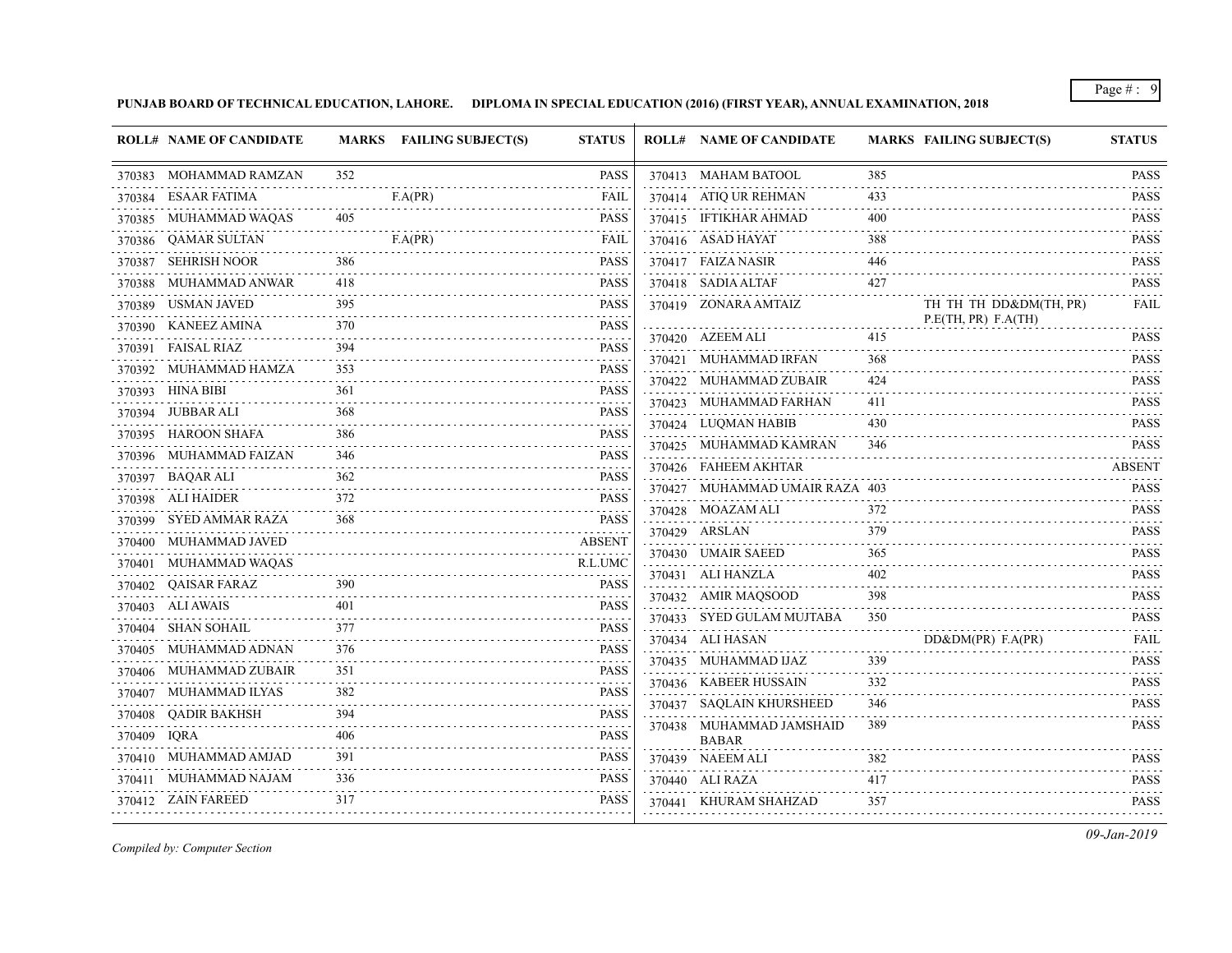**PUNJAB BOARD OF TECHNICAL EDUCATION, LAHORE. DIPLOMA IN SPECIAL EDUCATION (2016) (FIRST YEAR), ANNUAL EXAMINATION, 2018**

|               | <b>ROLL# NAME OF CANDIDATE</b>            |     | MARKS FAILING SUBJECT(S)                                            | <b>STATUS</b> | <b>ROLL# NAME OF CANDIDATE</b>            | <b>MARKS FAILING SUBJECT(S)</b> | <b>STATUS</b>    |
|---------------|-------------------------------------------|-----|---------------------------------------------------------------------|---------------|-------------------------------------------|---------------------------------|------------------|
|               | 370442 AHMAD HASSAN                       | 403 |                                                                     | <b>PASS</b>   | 370466 SUBHAN MASOOD                      | 480                             | <b>PASS</b>      |
| 370443 NIDA   |                                           |     | TH TH TH DD&DM(TH)                                                  | <b>FAIL</b>   | 370467 TAIMOOR AHMED                      | 498                             | <b>PASS</b>      |
|               | 370444 NASIR SHAHZAD                      | 379 | P.E(TH, PR) F.A(TH, PR)                                             | <b>PASS</b>   | 370468 ZAID TIPU                          | 470                             | <b>PASS</b><br>. |
|               | 370445 MUHAMMAD BILAL                     | 351 |                                                                     | <b>PASS</b>   | 370469 SYED ZAEEM ABBAS                   | 468                             | <b>PASS</b>      |
|               | 370446 MUHAMMAD NAMON                     | 360 |                                                                     | <b>PASS</b>   | <b>GILANI</b><br>370470 SAYAD ABBAS MAHDI | 475                             | <b>PASS</b>      |
|               | ASLAM                                     |     |                                                                     |               | <b>MASAM</b>                              |                                 |                  |
|               | 370447 SADIA ZAFAR                        |     |                                                                     | <b>PASS</b>   | 370471 AROOJ USMAN                        | 502                             | <b>PASS</b>      |
|               | 370448 MUHAMMAD SAAD                      | 431 |                                                                     | <b>PASS</b>   | 370472 AYESHA KHADIJA SABIR               | 489                             | <b>PASS</b>      |
|               | 370449 FATIMA MAHMOOD                     | 433 |                                                                     | <b>PASS</b>   | 370473 FAHMAISH AFLAK                     | 497                             | <b>PASS</b><br>. |
| 370450        | <b>OANBAR AWAIS</b>                       | 371 |                                                                     | <b>PASS</b>   | 370474 FATIMA ALI                         | 492                             | <b>PASS</b>      |
|               | 370451 HAIDER SULTAN                      | 438 |                                                                     | <b>PASS</b>   | 370475 HAFSA YASMEEN                      | 481                             | <b>PASS</b>      |
|               | 370452 HAIDER KHAN                        |     | F.A(PR) CS(PR)                                                      | <b>FAIL</b>   | 370476 HALEEMA                            | 499                             | <b>PASS</b>      |
|               | 370453 KAMRAN KHAN                        |     | F.A(PR)                                                             | <b>FAIL</b>   | 370477 EMAN FATIMA                        | 497                             | <b>PASS</b>      |
|               | 370454 FEHMAN ULLAH                       | 342 |                                                                     | <b>PASS</b>   | 370478 FIAZA INAM                         | 504                             | <b>PASS</b>      |
|               | 370455 ALEEZAH IJAZ                       | 416 |                                                                     | <b>PASS</b>   | 370479 JAVARIA AHMAD                      | 480                             | <b>PASS</b><br>. |
|               | 370456 AROOSA SALEEM                      |     |                                                                     | <b>ABSENT</b> | 370480 KHADEEJA AMIR                      | 491                             | <b>PASS</b>      |
|               | 370457 WAJEEH-UL-HASSAN                   | 455 |                                                                     | <b>PASS</b>   | 370481 KHIZRA SALEEM                      | 502                             | <b>PASS</b>      |
|               | 371173 ALI HASAN                          | 409 |                                                                     | <b>PASS</b>   | 370482 MADIHA ZULIFIQAR                   | 502                             | <b>PASS</b>      |
|               | 371177 MUHAMMAD SABTAIN                   |     | F.A(PR)                                                             | FAIL          | 370483 MAHRUKH                            | 484                             | <b>PASS</b><br>. |
|               | RAZA                                      |     |                                                                     |               | 370484 MARYAM JAMIL                       | 486                             | <b>PASS</b>      |
| <b>LAHORE</b> |                                           |     | <b>HAMZA FOUNDATION ACADEMY FOR THE DEAF, 152 J1 M A JOHAR TOWN</b> |               | 370485 MARYAM SAEED                       | 477                             | <b>PASS</b>      |
|               | 370458 ABDUR REHMAN                       | 495 |                                                                     | <b>PASS</b>   | 370486 MEHWISH                            | 496                             | <b>PASS</b>      |
|               | <b>ABDULLAH</b>                           |     |                                                                     |               | 370487 SANIA KHALID                       | 496                             | <b>PASS</b>      |
|               | 370459 MALIK AHMAD ARSHAD                 | 499 |                                                                     | <b>PASS</b>   | 370488 SUMAYA RASHID                      | 494                             | <b>PASS</b>      |
|               | 370460 MUHAMMAD FARRUKH<br><b>RASHEED</b> | 492 |                                                                     | <b>PASS</b>   | 370489 MEHDIA SAQIB HASHMI                | 492                             | <b>PASS</b>      |
| 370461        | HARIS SALMAN GURAYA                       |     |                                                                     | <b>PASS</b>   | 370490 HIRA KARIM                         | 492                             | <b>PASS</b>      |
|               | 370462 HASSAN BIN ATTIQUE                 | 488 |                                                                     | <b>PASS</b>   | 370491 UME KALSOOM                        | 487                             | <b>PASS</b>      |
| 370463        | NOUMAN AHMED                              | 498 |                                                                     | <b>PASS</b>   | 370492 WANEEZA AFZAL                      | 496                             | <b>PASS</b><br>. |
| 370464        | MUHAMMAD ASFAND WALI 478                  |     |                                                                     | <b>PASS</b>   | 370493 SABINA                             | 442                             | <b>PASS</b>      |
|               | 370465 SHOAIB MEHDI                       | 471 |                                                                     | <b>PASS</b>   |                                           |                                 |                  |
|               |                                           |     |                                                                     |               |                                           |                                 |                  |

*Compiled by: Computer Section*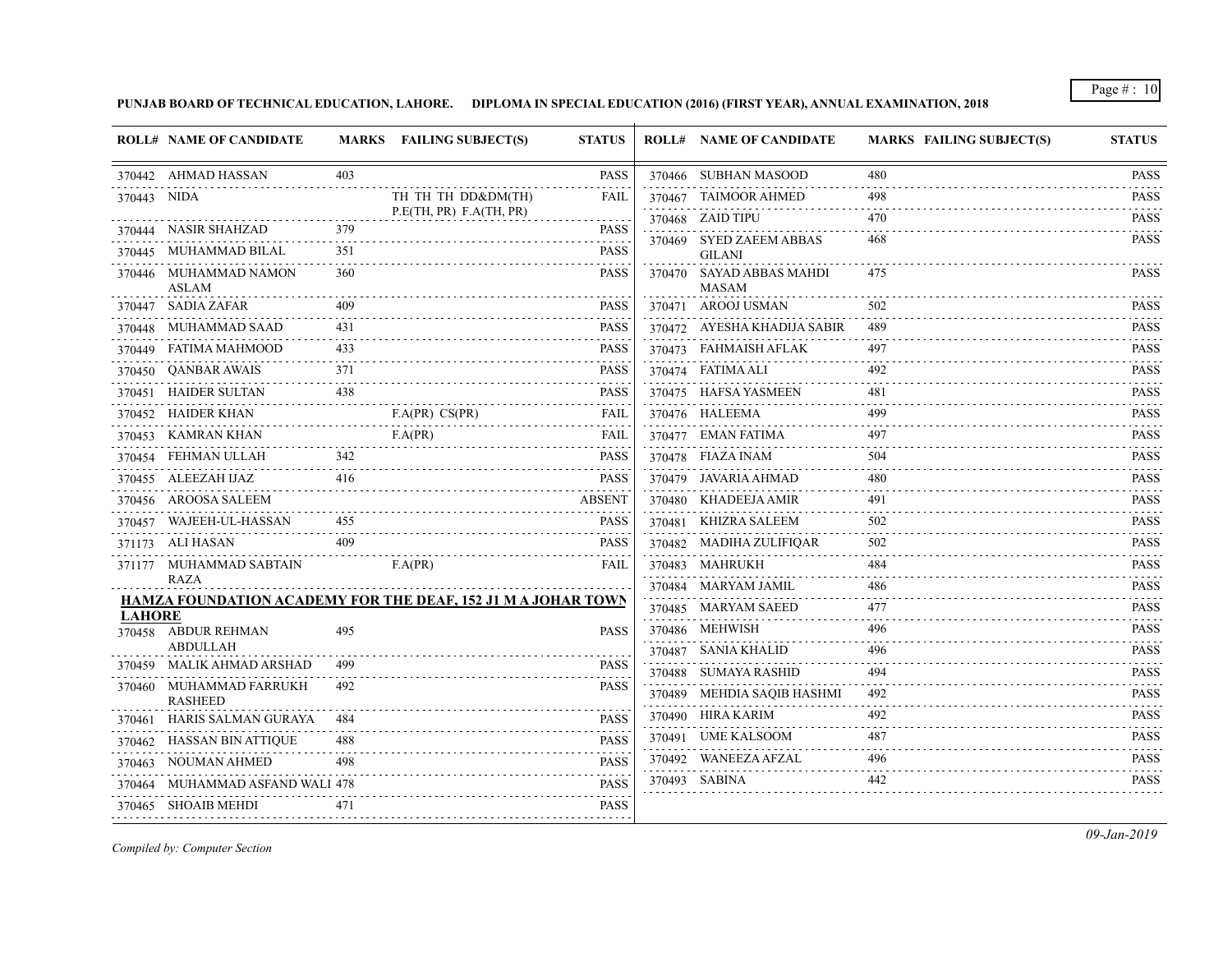**PUNJAB BOARD OF TECHNICAL EDUCATION, LAHORE. DIPLOMA IN SPECIAL EDUCATION (2016) (FIRST YEAR), ANNUAL EXAMINATION, 2018**

|        | <b>ROLL# NAME OF CANDIDATE</b>                                |     | MARKS FAILING SUBJECT(S)                                              | <b>STATUS</b>                                     | <b>ROLL# NAME OF CANDIDATE</b>                   | <b>MARKS FAILING SUBJECT(S)</b> | <b>STATUS</b>                  |
|--------|---------------------------------------------------------------|-----|-----------------------------------------------------------------------|---------------------------------------------------|--------------------------------------------------|---------------------------------|--------------------------------|
|        | 371178 MUHAMMAD FAISAL                                        | 462 |                                                                       | <b>PASS</b>                                       | 370519 AFAQ KHALID                               | 457                             | <b>PASS</b>                    |
|        | <b>PERVAIZ</b>                                                |     |                                                                       |                                                   | 370520 YASIR FAROOQ                              | 447                             | <b>PASS</b>                    |
|        | ROAD, ROHI NALA NEAR ALLAH HO BRIDGE,, LAHORE                 |     | <b>INNAYAT FOUNDATION ACADEMY FOR THE DEAF, 22-KM FEROZEPUR</b>       |                                                   | 370521 MUHAMMAD FARHAN<br><b>ZUNAIR</b>          | 428                             | <b>PASS</b>                    |
|        | 370494 KOMAL AMIN                                             | 481 |                                                                       | <b>PASS</b>                                       | 370522 MOHAMMAD SHOAIB                           | 441                             | <b>PASS</b>                    |
|        | 370495 NIMRA IMRAN                                            | 490 |                                                                       | <b>PASS</b>                                       | <b>IOBAL</b>                                     |                                 |                                |
|        | 370496 SEHAR IMRAN                                            | 488 |                                                                       | <b>PASS</b>                                       | 370523 MUHAMMAD HAMZA BARI 467                   |                                 | <b>PASS</b>                    |
| 370497 | NIMRA SHAHZADI                                                | 495 |                                                                       | <b>PASS</b>                                       | 370524 MUHAMMAD MOHSIN ALI 413<br><b>RASHEED</b> |                                 | <b>PASS</b>                    |
|        | 370498 SANIA SALEEM                                           | 480 |                                                                       | <b>PASS</b>                                       | 370525 JUNAID AHMAD                              |                                 | <b>PASS</b>                    |
|        | 370499 NOOR - UL - AIN                                        |     |                                                                       | <b>PASS</b>                                       | 370526 DANIAL MALIK                              | 436                             | <b>PASS</b>                    |
|        | 370500 MUHAMMAD AWAIS                                         | 479 |                                                                       | <b>PASS</b><br>.                                  | 370527 MUHAMMAD NOUMAN                           | 434                             | .<br><b>PASS</b>               |
|        | 370501 ASIFA AZAM                                             | 477 |                                                                       | <b>PASS</b>                                       | 370528 HAMZA DILAWAR                             | 423                             | <b>PASS</b>                    |
|        | 370502 MUBARRA NAWAZ                                          | 479 |                                                                       | <b>PASS</b>                                       | 370529 TASBEEH ULLAH                             | 415                             | <b>PASS</b>                    |
|        | 370503 AMBREEN AKHTAR                                         | 466 |                                                                       | <b>PASS</b><br>.                                  | 370530 USMAN RASHID                              | 411                             | <b>PASS</b>                    |
|        | 370504 MAHWISH ZAHID                                          | 450 |                                                                       | <b>PASS</b><br>المالي بالماليان                   | 370531 MOHSIN ILYAS                              | 434                             | <b>PASS</b>                    |
|        | 370505 AYESHA NAZIR                                           | 471 |                                                                       | <b>PASS</b>                                       | 370532 SHAHRAIB SHAHEEN                          | 421                             | <b>PASS</b>                    |
|        |                                                               |     | AL-NOOR SPECIAL CHILDREN SCHOOL, NEAR ARMY PUBLIC COLLEGE,            |                                                   | 370533 MUHAMMAD USMAN                            | 411                             | <b>PASS</b>                    |
|        | SHERSHAH ROAD, PO QASIM BELA, MULTAN<br>370507 SAJIDA PARVEEN | 391 |                                                                       | <b>PASS</b>                                       | 370534 MUHAMMAD AQEEL AZIZ 375                   |                                 | <b>PASS</b>                    |
|        | 370508 AMEER ALI                                              | 442 |                                                                       | <b>PASS</b>                                       | 370535 MUHAMMAD MATEEN                           | 436                             | <b>PASS</b>                    |
|        | 370509 ORANGZAIB YAMEEN                                       | 397 |                                                                       | <b>PASS</b>                                       | 370536 AHTASAM UL HAQ                            | 392                             | <b>PASS</b>                    |
|        | 370510 MARYAM MEHMOOD                                         | 460 |                                                                       | <b>PASS</b>                                       | 370537 MUHAMMAD UMAR                             | 373                             | <b>PASS</b>                    |
|        | 370511 NEHA ABBAS                                             | 462 |                                                                       | <b>PASS</b>                                       | <b>ARSHAD</b>                                    |                                 |                                |
|        |                                                               |     |                                                                       | <b>PASS</b>                                       | 370538 ABDULLAH WAHEED                           | 382                             | <b>PASS</b>                    |
|        | 370512 NAQASH AHMAD                                           |     |                                                                       |                                                   | 370539 MUHAMMAD ABDULLAH 434                     |                                 | <b>PASS</b>                    |
|        | 370513 MUHAMMAD HARIS                                         | 416 |                                                                       | <b>PASS</b>                                       | 370540 MALIK AWAIS AHMED                         |                                 | <b>PASS</b><br>.               |
|        | 370514 MARIAM HAQ                                             | 445 |                                                                       | <b>PASS</b>                                       | 370541 ASIF MUNIR                                | 439                             | <b>PASS</b>                    |
|        | <b>RAWALPINDI</b>                                             |     | <b>SIR SAYYED SCHOOL AND COLLEGE OF SPECIAL EDUCATION, R.A. BAZAI</b> |                                                   | 370542 SYED MUHAMMAD TARIQ 367                   |                                 | <b>PASS</b>                    |
|        | 370515 ATTIQ UR REHMAN                                        | 447 |                                                                       | <b>PASS</b>                                       | <b>SHAH</b>                                      |                                 |                                |
|        | 370516 MUHAMMAD ISMAIL                                        | 450 |                                                                       | <b>PASS</b>                                       | 370543 NAYAB ISHFAQ                              | 481                             | <b>PASS</b>                    |
|        | 370517 AHTSHAM RASHID                                         | 465 |                                                                       | <b>PASS</b>                                       | 370544 UME AYESHA JAVED                          | 465                             | <b>PASS</b><br>$- - - - - - -$ |
|        | 370518 MUHAMMAD ARBAZ KHAN 459                                |     |                                                                       | $\sim$ $\sim$ $\sim$ $\sim$ $\sim$<br><b>PASS</b> | 370545 HADIQA UMBER                              | 445                             | <b>PASS</b>                    |
|        |                                                               |     |                                                                       |                                                   |                                                  |                                 |                                |

*Compiled by: Computer Section*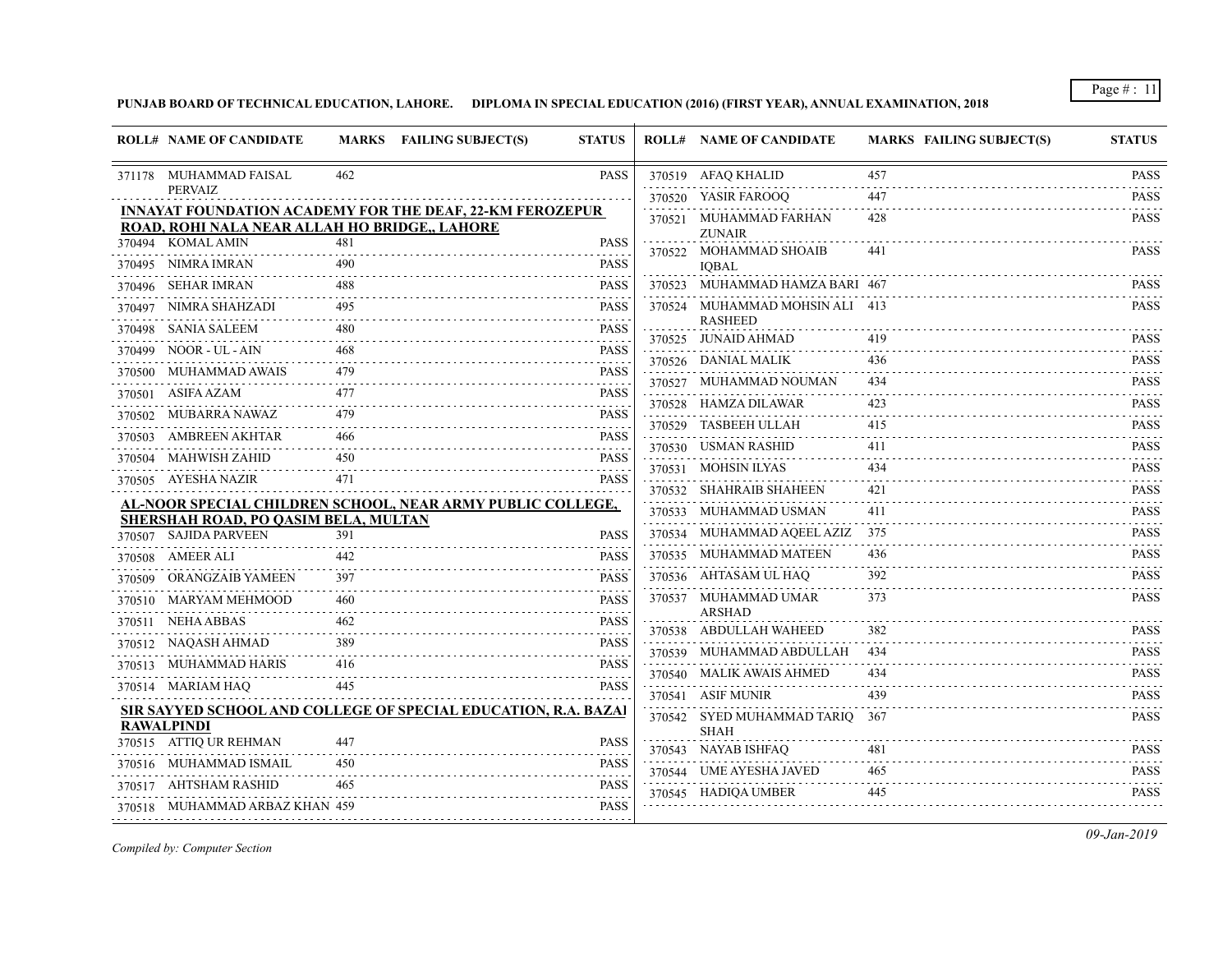**PUNJAB BOARD OF TECHNICAL EDUCATION, LAHORE. DIPLOMA IN SPECIAL EDUCATION (2016) (FIRST YEAR), ANNUAL EXAMINATION, 2018**

|        |                                                        |            |                                                                | <b>ROLL# NAME OF CANDIDATE</b>          | <b>MARKS FAILING SUBJECT(S)</b> | <b>STATUS</b>            |
|--------|--------------------------------------------------------|------------|----------------------------------------------------------------|-----------------------------------------|---------------------------------|--------------------------|
|        | 370546 SYEDA SABAHAT ZAHARA 478                        |            | <b>PASS</b>                                                    | 370574 ABDUL REHMAN                     | 420                             | <b>PASS</b>              |
|        | 370547 LAIBA MALIK                                     | 451        | <b>PASS</b>                                                    | 370575 SHUMAILA AFZAL                   | 423                             | .<br><b>PASS</b>         |
|        | 370548 MARIA BATOOL                                    | 472        | <b>PASS</b>                                                    | 370576 ADEEL KHAN                       | 415                             | <b>PASS</b>              |
|        | 370549 AMNA TAHIR                                      | 447        | <b>PASS</b>                                                    | 370577 TALHA FAROOO                     | 424                             | <b>PASS</b>              |
|        | 370550 TANZEELA BIBI                                   | 459        | <b>PASS</b>                                                    | 370578 MUHAMMAD ADNAN                   | 438                             | <b>PASS</b>              |
|        | 370551 NOOR UL AIN                                     | 468        | <b>PASS</b>                                                    | 370579 MUHAMMAD WASEEM                  | 434                             | <b>PASS</b>              |
|        | 370552 MEHREEN JAVED                                   | 491        | <b>PASS</b>                                                    | 370580 ZEESHAN AKRAM                    | 426                             | <b>PASS</b>              |
|        | 370553 RABIA RIAZ                                      | 458        | <b>PASS</b>                                                    | 370581 MUHAMMAD BILAL                   | 439                             | <b>PASS</b>              |
|        | 370554 NAFEESA ZAIB                                    | 487        | <b>PASS</b>                                                    | <b>AHMAD</b><br>370582 AMMARA AFZAAL    | 417                             | <b>PASS</b>              |
|        | 370555 ZOYA AHMED                                      | 454        | <b>PASS</b>                                                    | 370583 SURAYYA BIBI                     | 434                             | <b>PASS</b>              |
|        | 370556 ALIZA BUKHARI                                   | 467        | <b>PASS</b>                                                    | 370584 IBRAR ASLAM                      | 396                             | 1.1.1.1.1<br><b>PASS</b> |
|        | 370557 AQDAS AHMED                                     | 444        | <b>PASS</b>                                                    | 370585 IMRAN ALI                        | 431                             | <b>PASS</b>              |
|        | 370558 ZOYA IJAZ                                       | 468        | <b>PASS</b>                                                    | 370586 SYED MUHAMMAD                    | 406                             | .<br><b>PASS</b>         |
|        | 370559 AQSA ZAFAR                                      | 447        | <b>PASS</b>                                                    | <b>MURTAJIZ</b>                         |                                 |                          |
| 370560 | ZAHRA NASIR AWAN                                       | 406        | <b>PASS</b>                                                    | 370587 MUHAMMAD USMAN                   | 393                             | <b>PASS</b><br>.         |
| 370561 | <b>MUQADAS NAZEER</b>                                  | 443        | <b>PASS</b>                                                    | 370588 UMER SHEHZAD                     | 416                             | <b>PASS</b>              |
| 370562 | KIRAN JAVED ABBASI                                     | 465        | <b>PASS</b>                                                    | 370589 ABDUL RASOOL                     | 441                             | <b>PASS</b>              |
| 370563 | AQSA AHMAD JANJUA                                      | 443        | <b>PASS</b>                                                    | 370590 RIZWAN ZAFAR                     | 430                             | <b>PASS</b>              |
|        | 370564 AMNA HANIF                                      | 465        | <b>PASS</b>                                                    | 370591 MUHAMMAD UMAR                    | 428                             | <b>PASS</b>              |
|        | 370565 AFSHAN SHAMRAIZ                                 | 474        | <b>PASS</b>                                                    | <b>FAROOQ</b>                           | 401                             | <b>PASS</b>              |
|        | 370566 RABIA RASHEED                                   | 438        | <b>PASS</b>                                                    | 370592 MUHAMMAD QASIM                   | 417                             | <b>PASS</b>              |
|        | 370567 AYESHA JAVED                                    | 459        | <b>PASS</b>                                                    | 370593 MUHAMMD SHAHID<br><b>MANZOOR</b> |                                 |                          |
|        |                                                        |            | <b>GOVERNMENT HIGHER SECONDARY SCHOOL OF SPECIAL EDUCATION</b> | 370594 AMIR HUSSAIN                     | 380                             | <b>PASS</b>              |
|        | FOR HEARING IMPAIRED, SCHEME # 2, FARID TOWN,, SAHIWAL | 472        |                                                                | 370595 AMIR ZAMAN                       | 416                             | <b>PASS</b>              |
|        | 370568 NABILA HUSSAIN<br><b>TALHA AFZAAL</b>           |            | <b>PASS</b>                                                    | 370596 HASEEB MUSHTAQ                   | 434                             | .<br><b>PASS</b>         |
| 370569 | HAMZA SALEEM                                           | 428<br>438 | <b>PASS</b><br><b>PASS</b>                                     | 370597 MUHAMMAD MUBEEN                  | 414                             | <b>PASS</b>              |
| 370570 |                                                        | 410        |                                                                | QASIM                                   |                                 |                          |
|        | 370571 SAMI ULLAH                                      |            | <b>PASS</b>                                                    | 370598 KASHIF NAZIR                     | 398                             | <b>PASS</b><br>.         |
|        | 370572 RANA MUHAMMAD<br><b>NABEEL</b>                  | 442        | <b>PASS</b>                                                    | 370599 ABDUL MANAN KHAN                 | 439<br>.                        | <b>PASS</b><br>.         |
|        | 370573 SYEDA TAKREEM FATIMA 440                        |            | <b>PASS</b>                                                    | 370600 MUHAMMAD BILAL                   | 406                             | <b>PASS</b>              |

*Compiled by: Computer Section*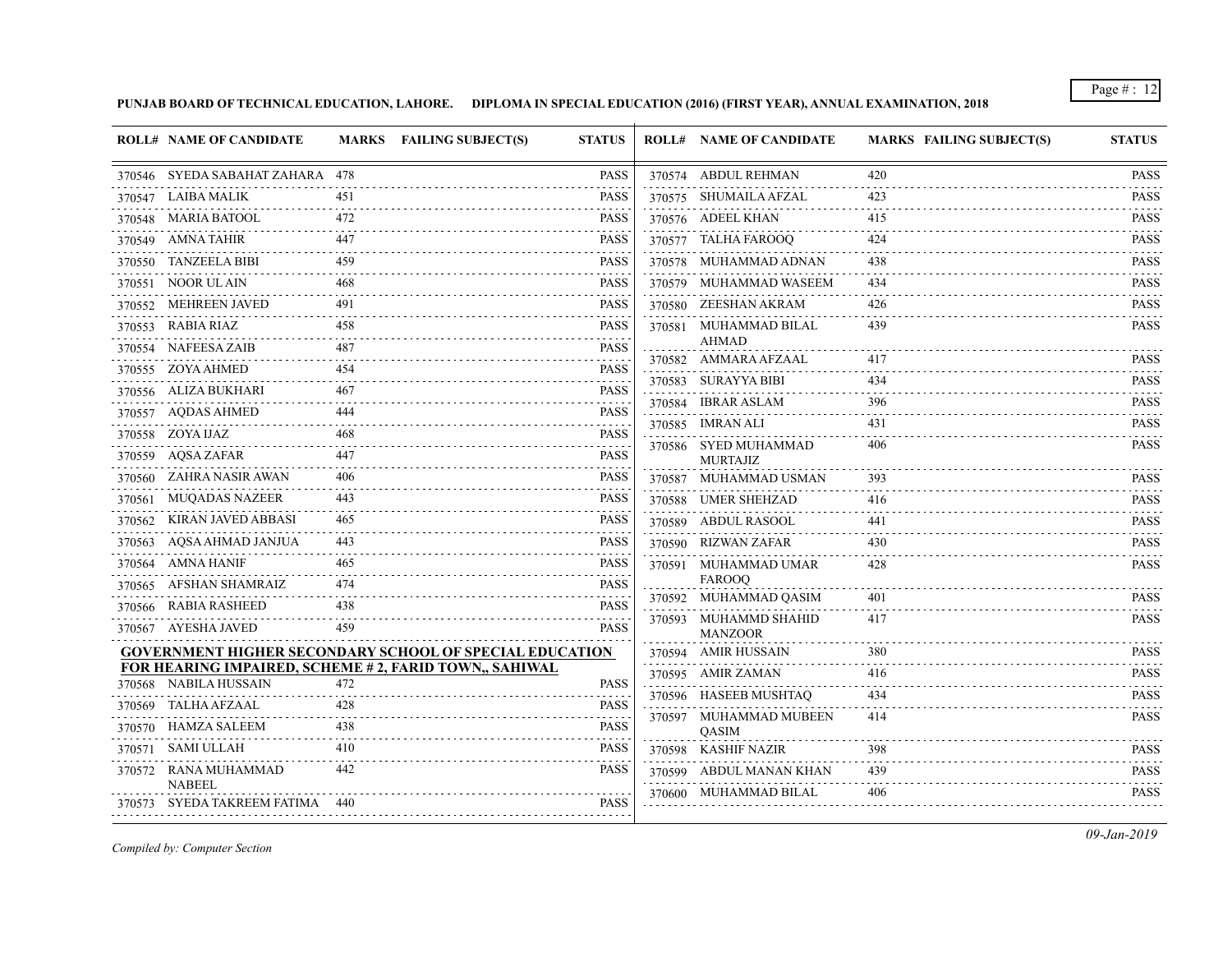# **PUNJAB BOARD OF TECHNICAL EDUCATION, LAHORE. DIPLOMA IN SPECIAL EDUCATION (2016) (FIRST YEAR), ANNUAL EXAMINATION, 2018**

|        | <b>ROLL# NAME OF CANDIDATE</b> |                                    | MARKS FAILING SUBJECT(S)                                          | <b>STATUS</b>                                                                                                                            | <b>ROLL# NAME OF CANDIDATE</b> | <b>MARKS FAILING SUBJECT(S)</b> | <b>STATUS</b> |
|--------|--------------------------------|------------------------------------|-------------------------------------------------------------------|------------------------------------------------------------------------------------------------------------------------------------------|--------------------------------|---------------------------------|---------------|
| 370601 | FAIZAN AHMAD                   | 349                                |                                                                   | <b>PASS</b>                                                                                                                              |                                |                                 |               |
|        | 370602 MAHAM BABAR             | 423                                |                                                                   | <b>PASS</b>                                                                                                                              |                                |                                 |               |
|        |                                |                                    | <b>NASHEMAN CENTRE FOR REHABILITATION OF HANDICAPPED, THE MAL</b> |                                                                                                                                          |                                |                                 |               |
|        | <b>WAH CANTT</b>               |                                    |                                                                   |                                                                                                                                          |                                |                                 |               |
|        | 370603 SUMBAL TARIQ            | 460                                |                                                                   | <b>PASS</b>                                                                                                                              |                                |                                 |               |
|        | 370604 MADIHA LARAIB           | 437                                |                                                                   | <b>PASS</b><br>$- - - -$                                                                                                                 |                                |                                 |               |
|        | 370605 NIMRA ZAFAR             | 427<br>.                           |                                                                   | <b>PASS</b><br>$\sim$ $\sim$ $\sim$ $\sim$ $\sim$                                                                                        |                                |                                 |               |
|        | 370606 ZAINAB NOOR             | 441                                |                                                                   | <b>PASS</b>                                                                                                                              |                                |                                 |               |
|        | 370607 LARAIB BIBI             | 448                                |                                                                   | <b>PASS</b><br>$\sim$ $\sim$ $\sim$ $\sim$                                                                                               |                                |                                 |               |
| 370608 | <b>SANA MEHREEN</b>            | 446                                |                                                                   | <b>PASS</b>                                                                                                                              |                                |                                 |               |
| 370609 | NATASHA ZAHOOR                 | 397                                |                                                                   | <b>PASS</b>                                                                                                                              |                                |                                 |               |
|        | 370610 SHUMAIL NAQVI           | 395                                |                                                                   | <b>PASS</b>                                                                                                                              |                                |                                 |               |
|        | 370611 NAGINA TARIQ            | 432<br>$\sim$ $\sim$ $\sim$ $\sim$ |                                                                   | <b>PASS</b>                                                                                                                              |                                |                                 |               |
|        | 370612 PALWASHA REHMAN         | 440<br>$- - - - -$                 |                                                                   | <b>PASS</b><br>$\frac{1}{2} \left( \frac{1}{2} \right) \left( \frac{1}{2} \right) \left( \frac{1}{2} \right) \left( \frac{1}{2} \right)$ |                                |                                 |               |
|        | 370613 ATIKA NAZ               | 466                                |                                                                   | <b>PASS</b>                                                                                                                              |                                |                                 |               |
|        | 370614 AHMED ALI               | 392                                |                                                                   | <b>PASS</b>                                                                                                                              |                                |                                 |               |
|        | 370615 MUHAMMAD ILYAS          | 449                                |                                                                   | <b>PASS</b><br>.                                                                                                                         |                                |                                 |               |
|        | 370616 MUHAMMAD ZEESHAN        | 441                                |                                                                   | <b>PASS</b>                                                                                                                              |                                |                                 |               |
|        | 370617 YOUSAF JAN              | 431<br>$\sim$ $\sim$ $\sim$ $\sim$ |                                                                   | PASS                                                                                                                                     |                                |                                 |               |
|        | 370618 MUDASAR UR REHMAN       | 401                                |                                                                   | <b>PASS</b><br>.                                                                                                                         |                                |                                 |               |
|        | 370619 MUHAMMAD ALI            | 427                                |                                                                   | <b>PASS</b>                                                                                                                              |                                |                                 |               |
|        | 370620 ASAD ALI                | 409<br>.                           |                                                                   | <b>PASS</b>                                                                                                                              |                                |                                 |               |
|        | 370621 CH MUHAMMAD TAJAML      | 432                                |                                                                   | <b>PASS</b>                                                                                                                              |                                |                                 |               |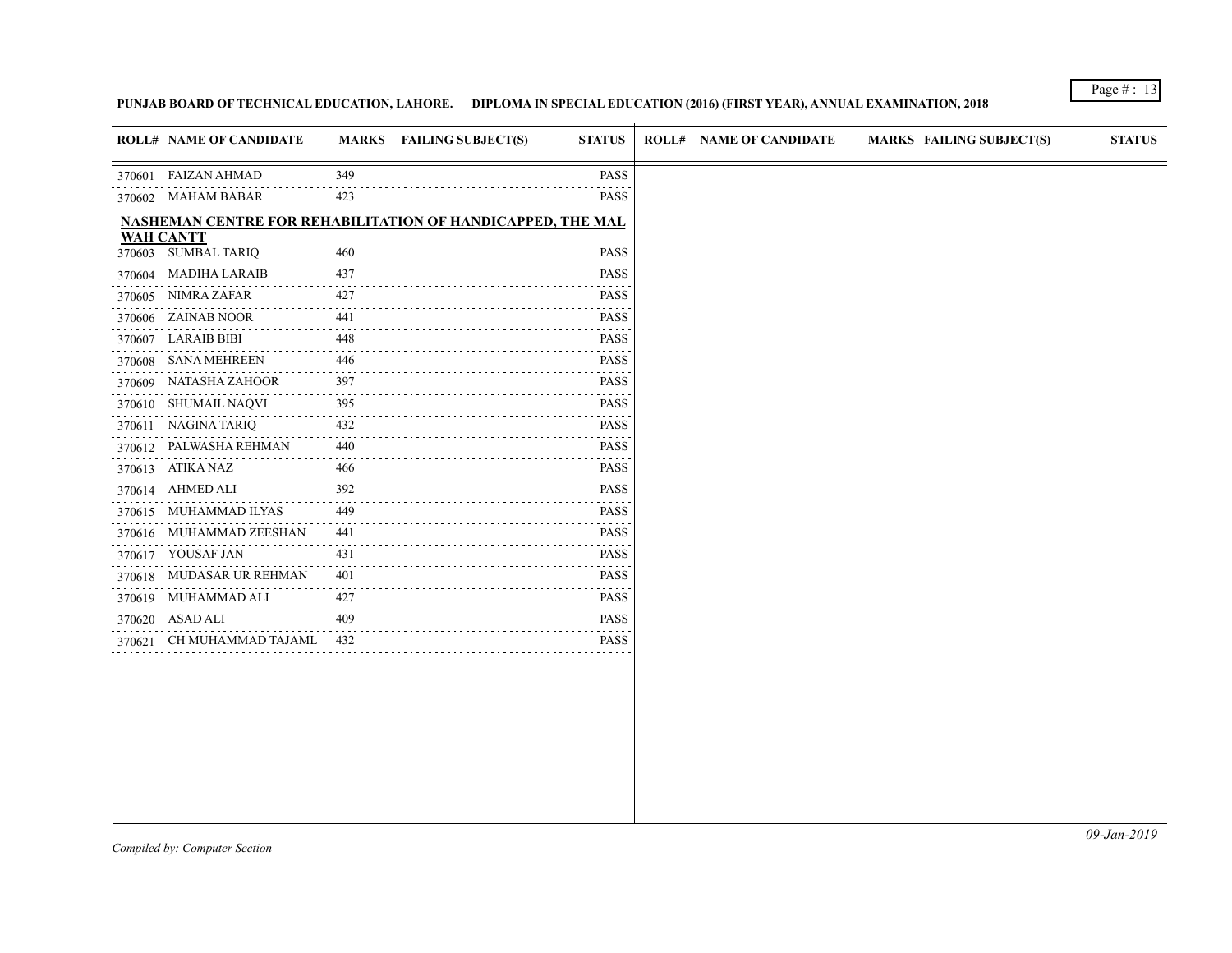# **PUNJAB BOARD OF TECHNICAL EDUCATION, LAHORE. DIPLOMA IN SPECIAL EDUCATION (SECOND YEAR), ANNUAL EXAMINATION, 2018**

| <b>ROLL# NAME OF CANDIDATE</b>                                  | MARKS FAILING SUBJECT(S)                                          | <b>STATUS</b>        | <b>ROLL# NAME OF CANDIDATE</b> | <b>MARKS FAILING SUBJECT(S)</b> | <b>STATUS</b> |
|-----------------------------------------------------------------|-------------------------------------------------------------------|----------------------|--------------------------------|---------------------------------|---------------|
|                                                                 | <b>GOVERNMENT DEGREE COLLEGE FOR SPECIAL EDUCATION, NEAR CIVI</b> |                      |                                |                                 |               |
| HOSPITAL, JHANGI WALA ROAD, BAHAWALPUR<br>370622 MUHAMMAD IRFAN | Fail In First Year + $323$                                        | <b>RL FIRST YEAR</b> |                                |                                 |               |
|                                                                 | DANISH DEGREE COLLEGE OF SPECIAL EDUCATION, EID BAGH, DHOBI       |                      |                                |                                 |               |
| <b>GHAAT, FAISALABAD</b><br>370623 MUHAMMAD TAYYAB              | $463 + 468 = 931$                                                 | <b>PASS</b>          |                                |                                 |               |
| 370624 AMBER ASHFAQ                                             | B.COMP(TH) H&PE(TH)                                               | <b>FAIL</b>          |                                |                                 |               |
|                                                                 | SIR SAYYED SCHOOL AND COLLEGE OF SPECIAL EDUCATION, R.A. BAZAI    |                      |                                |                                 |               |
| <b>RAWALPINDI</b><br>370625 GULSHAN RABAB                       | $452 + 439 = 891$                                                 | <b>PASS</b>          |                                |                                 |               |
|                                                                 |                                                                   |                      |                                |                                 |               |
|                                                                 |                                                                   |                      |                                |                                 |               |
|                                                                 |                                                                   |                      |                                |                                 |               |
|                                                                 |                                                                   |                      |                                |                                 |               |
|                                                                 |                                                                   |                      |                                |                                 |               |
|                                                                 |                                                                   |                      |                                |                                 |               |
|                                                                 |                                                                   |                      |                                |                                 |               |
|                                                                 |                                                                   |                      |                                |                                 |               |
|                                                                 |                                                                   |                      |                                |                                 |               |
|                                                                 |                                                                   |                      |                                |                                 |               |
|                                                                 |                                                                   |                      |                                |                                 |               |
|                                                                 |                                                                   |                      |                                |                                 |               |
|                                                                 |                                                                   |                      |                                |                                 |               |
|                                                                 |                                                                   |                      |                                |                                 |               |
|                                                                 |                                                                   |                      |                                |                                 |               |
|                                                                 |                                                                   |                      |                                |                                 |               |
|                                                                 |                                                                   |                      |                                |                                 |               |
|                                                                 |                                                                   |                      |                                |                                 |               |
|                                                                 |                                                                   |                      |                                |                                 |               |
|                                                                 |                                                                   |                      |                                |                                 |               |
|                                                                 |                                                                   |                      |                                |                                 |               |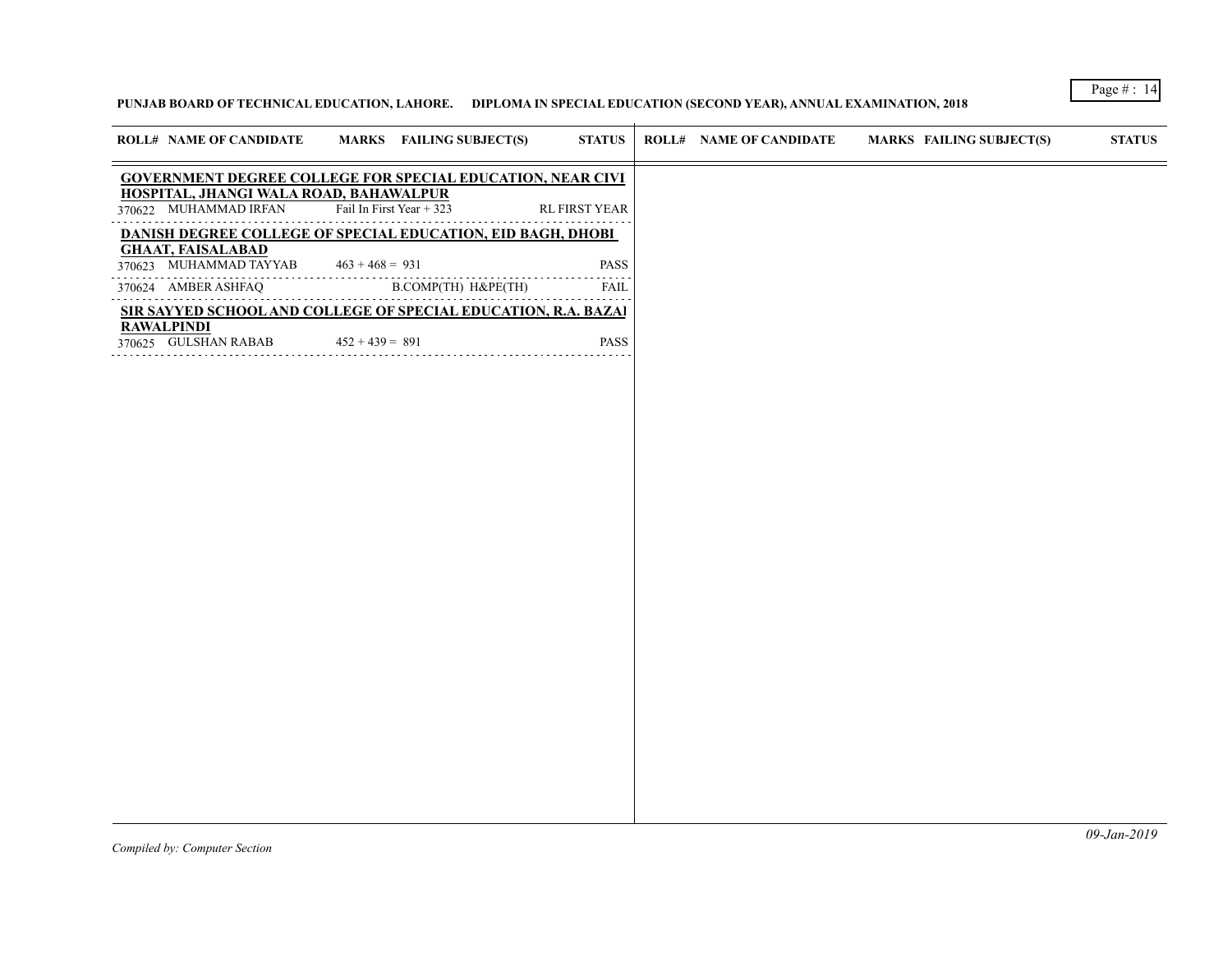**PUNJAB BOARD OF TECHNICAL EDUCATION, LAHORE. DIPLOMA IN SPECIAL EDUCATION (2016) (SECOND YEAR), ANNUAL EXAMINATION, 2018**

|        | <b>ROLL# NAME OF CANDIDATE</b>                                    |                   | MARKS FAILING SUBJECT(S) | <b>STATUS</b>                                                                                                                                       | <b>ROLL# NAME OF CANDIDATE</b>             | <b>MARKS FAILING SUBJECT(S)</b>   | <b>STATUS</b>                                                                                                                                       |
|--------|-------------------------------------------------------------------|-------------------|--------------------------|-----------------------------------------------------------------------------------------------------------------------------------------------------|--------------------------------------------|-----------------------------------|-----------------------------------------------------------------------------------------------------------------------------------------------------|
|        | <b>GOVERNMENT DEGREE COLLEGE FOR SPECIAL EDUCATION, NEAR CIVI</b> |                   |                          |                                                                                                                                                     | 370654 ABDULHANAN HASHMI                   | $402 + 403 = 805$                 | <b>PASS</b>                                                                                                                                         |
|        | HOSPITAL, JHANGI WALA ROAD, BAHAWALPUR                            |                   |                          |                                                                                                                                                     | 370655 KHALID HUSSAIN                      | $412 + 380 = 792$                 | .<br><b>PASS</b>                                                                                                                                    |
|        | 370626 MOHAMMAD NAVEED                                            | $391 + 390 = 781$ |                          | <b>PASS</b>                                                                                                                                         | 370656 MOHAMMAD WASEEM                     | $399 + 367 = 766$                 | .<br><b>PASS</b>                                                                                                                                    |
| 370627 | MOHAMMAD ASHRAF                                                   | $405 + 432 = 837$ |                          | <b>PASS</b><br>د د د د د                                                                                                                            | 370657 USAMA TARIO                         | $414 + 437 = 851$                 | <b>PASS</b>                                                                                                                                         |
| 370628 | MUHAMMAD AMIR                                                     | $377 + 412 = 789$ |                          | <b>PASS</b>                                                                                                                                         | 370658 MUHAMMAD ZUBAIR                     | $311 + 330 = 641$                 | <u>.</u><br><b>PASS</b>                                                                                                                             |
|        | 370629 YASIR SHABIR                                               | $359 + 361 = 720$ |                          | PASS                                                                                                                                                | 370659 MUHAMMAD IRFAN                      | $415 + 382 = 797$                 | .<br><b>PASS</b>                                                                                                                                    |
| 370630 | MUHAMMAD IMRAN                                                    | $303 + 317 = 620$ |                          | <b>PASS</b>                                                                                                                                         | 370660 AYYAZ FARID MALIK                   | $380 + 381 = 761$                 | $\mathcal{L}^{\mathcal{A}}\left( \mathcal{A}^{\mathcal{A}}\right) =\mathcal{L}^{\mathcal{A}}\left( \mathcal{A}^{\mathcal{A}}\right)$<br><b>PASS</b> |
|        | 370631 MUHAMMAD NAVEED<br><b>ASHRAF</b>                           | $334 + 366 = 700$ |                          | <b>PASS</b>                                                                                                                                         | 370661 MOHAMMAD MUDASSAR $412 + 417 = 829$ |                                   | <b>PASS</b><br><u>.</u>                                                                                                                             |
|        | 370632 SAQLAIN AHMAD                                              | $365 + 360 = 725$ |                          | <b>PASS</b>                                                                                                                                         | 370662 ADEEL AKBAR                         | $411 + 430 = 841$                 | <b>PASS</b><br>.                                                                                                                                    |
| 370633 | MUHAMMAD MUBASHIR                                                 | $410 + 422 = 832$ |                          | <b>PASS</b>                                                                                                                                         | 370663 WALEED ZAFAR                        | $384 + 367 = 751$                 | <b>PASS</b>                                                                                                                                         |
|        | 370634 MOHSIN RAZA                                                | $410 + 438 = 848$ |                          | <b>PASS</b>                                                                                                                                         | 370664 SHEHZAD FARID MALIK                 | $352 + 361 = 713$                 | <b>PASS</b>                                                                                                                                         |
|        | 370635 AHSAN ZAFFAR                                               | $366 + 351 = 717$ |                          | <b>PASS</b><br>.                                                                                                                                    | 370665 MUHAMMAD SALMAN<br><b>NABI</b>      | $F.A-II(PR) CS-II(PR) P.E-II(PR)$ | <b>FAIL</b>                                                                                                                                         |
|        | 370636 MUHAMMAD MOEEN                                             | $357 + 383 = 740$ |                          | <b>PASS</b><br>.                                                                                                                                    | 370666 WAQAR YOUNIS                        | <b>TH</b>                         | <b>FAIL</b>                                                                                                                                         |
|        | 370637 NAVEED AHMAD                                               | $400 + 425 = 825$ |                          | <b>PASS</b>                                                                                                                                         | 370667 WAQAR AHMAD                         | $438 + 438 = 876$                 | .<br><b>PASS</b>                                                                                                                                    |
|        | 370638 JAHANZAIB KHAN                                             | $378 + 374 = 752$ |                          | <b>PASS</b><br>.                                                                                                                                    | 370668 FURQAAN AHMAD                       | $435 + 402 = 837$                 | .<br><b>PASS</b>                                                                                                                                    |
| 370639 | <b>MUDASSAR SARWAR</b>                                            | $414 + 441 = 855$ |                          | <b>PASS</b>                                                                                                                                         | 370669 MOHAMMAD SHOAIB                     | $398 + 390 = 788$                 | <b>PASS</b>                                                                                                                                         |
|        | 370640 MOHSIN NAWAZ                                               | $415 + 436 = 851$ |                          | $\mathcal{L}^{\mathcal{A}}\left( \mathcal{A}^{\mathcal{A}}\right) =\mathcal{L}^{\mathcal{A}}\left( \mathcal{A}^{\mathcal{A}}\right)$<br><b>PASS</b> | <b>RAMZAN</b>                              |                                   | .                                                                                                                                                   |
|        | 370641 MOHSIN AZIZ                                                | $385 + 371 = 756$ |                          | <b>PASS</b>                                                                                                                                         | 370670 HAMZA AKRM                          | $431 + 451 = 882$                 | <b>PASS</b>                                                                                                                                         |
|        | 370642 WASEEM AKRAM                                               | $388 + 417 = 805$ |                          | <b>PASS</b>                                                                                                                                         | 370671 MOHAMMAD RIZWAN                     | $421 + 451 = 872$                 | <b>PASS</b>                                                                                                                                         |
| 370643 | TALHA ZUBAIR                                                      | $317 + 354 = 671$ |                          | <b>PASS</b>                                                                                                                                         | <b>ANWAR</b>                               | $405 + 365 = 770$                 | <b>PASS</b>                                                                                                                                         |
| 370644 | MUAZAAM ALI                                                       | $351 + 358 = 709$ |                          | .<br><b>PASS</b>                                                                                                                                    | 370672 RANA AQIB REHMAN                    | $399 + 378 = 777$                 |                                                                                                                                                     |
|        | 370645 FARMAN ALI                                                 | $408 + 417 = 825$ |                          | .<br><b>PASS</b>                                                                                                                                    | 370673 MUHAMMAD SHAN                       | $400 + 410 = 810$                 | <b>PASS</b>                                                                                                                                         |
| 370646 | MANSOOR AHMAD                                                     | $348 + 359 = 707$ |                          | <b>PASS</b>                                                                                                                                         | 370674 MUHAMMAD SAJID                      |                                   | <b>PASS</b><br>.                                                                                                                                    |
|        | 370647 MOHAMMAD ASIM                                              | $385 + 367 = 752$ |                          | .<br><b>PASS</b>                                                                                                                                    | 370675 BADAR ISLAM                         | $362 + 393 = 755$                 | <b>PASS</b>                                                                                                                                         |
|        | 370648 SAMIULLAH                                                  | $375 + 357 = 732$ |                          | . <b>.</b><br>PASS                                                                                                                                  | 370676 MUHAMMAD YOUSAF<br><b>ZAFAR</b>     | $396 + 380 = 776$                 | <b>PASS</b>                                                                                                                                         |
|        | 370649 MOHAMMAD ADNAN                                             | $379 + 374 = 753$ |                          | <b>PASS</b>                                                                                                                                         | 370677 MUHAMMAD YOUNAS                     | $390 + 381 = 771$                 | <b>PASS</b>                                                                                                                                         |
|        | 370650 ABDUL WAHAB                                                | $374 + 403 = 777$ |                          | <b>PASS</b>                                                                                                                                         | <b>ZAFAR</b>                               |                                   |                                                                                                                                                     |
|        | 370651 ASAD ABBAS                                                 | $418 + 446 = 864$ |                          | PASS                                                                                                                                                | 370678 ARSLAN MAHMOOD                      | $418 + 435 = 853$                 | <b>PASS</b><br>.                                                                                                                                    |
| 370652 | AMIR ABBAS                                                        | $412 + 426 = 838$ |                          | $\sim$ $\sim$ $\sim$ $\sim$<br><b>PASS</b>                                                                                                          | 370679 MOHAMMAD ASIF                       | $396 + 355 = 751$                 | <b>PASS</b><br>.                                                                                                                                    |
|        | 370653 KASHIF HUSSAIN KHAN                                        | $380 + 406 = 786$ |                          | PASS                                                                                                                                                | 370680 FARMAN ALI                          | $412 + 378 = 790$                 | <b>PASS</b>                                                                                                                                         |

*Compiled by: Computer Section*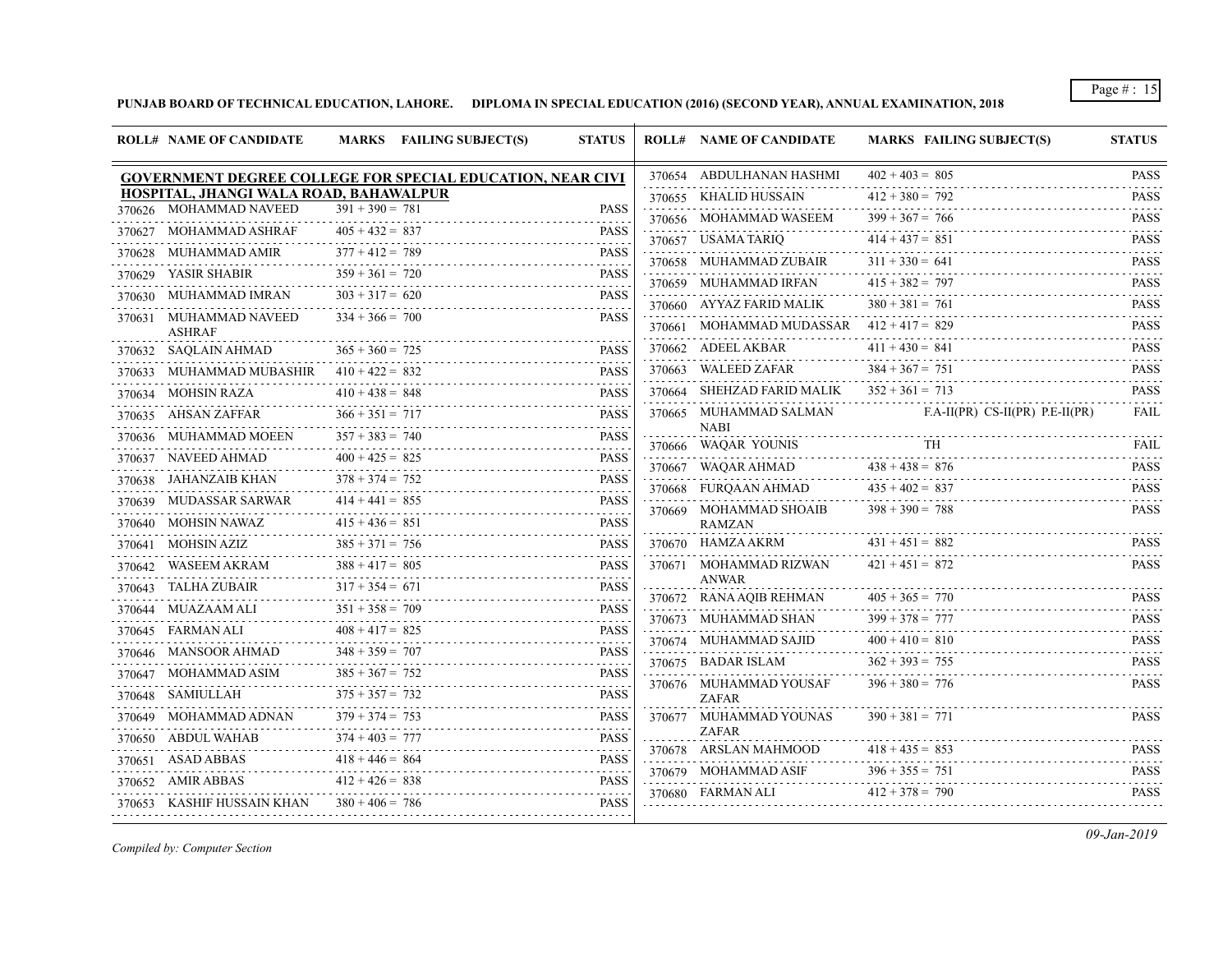**PUNJAB BOARD OF TECHNICAL EDUCATION, LAHORE. DIPLOMA IN SPECIAL EDUCATION (2016) (SECOND YEAR), ANNUAL EXAMINATION, 2018**

|        | <b>ROLL# NAME OF CANDIDATE</b>         |                   | MARKS FAILING SUBJECT(S) | <b>STATUS</b>                                                                                                                                                                                                       | <b>ROLL# NAME OF CANDIDATE</b>                  | <b>MARKS FAILING SUBJECT(S)</b>                                    | <b>STATUS</b>                |
|--------|----------------------------------------|-------------------|--------------------------|---------------------------------------------------------------------------------------------------------------------------------------------------------------------------------------------------------------------|-------------------------------------------------|--------------------------------------------------------------------|------------------------------|
|        | 370681 MAJID SHAHZAD                   | $402 + 401 = 803$ |                          | <b>PASS</b>                                                                                                                                                                                                         | 370711 SALIHA BATOOL                            | $438 + 416 = 854$                                                  | <b>PASS</b>                  |
|        | 370682 SAJID JAVED                     | $337 + 338 = 675$ |                          | <b>PASS</b>                                                                                                                                                                                                         | 370712 EYESHA TUL RAZIA                         | $447 + 434 = 881$                                                  | <b>PASS</b>                  |
|        | 370683 SHAFEEQ UR REHMAN               | $368 + 348 = 716$ |                          | <b>PASS</b>                                                                                                                                                                                                         | 370713 AYESHA IRSHAD                            | $397 + 376 = 773$                                                  | <b>PASS</b><br>.             |
|        | 370684 WAJID ALI                       | $308 + 340 = 648$ |                          | <b>PASS</b>                                                                                                                                                                                                         | 370714 SABA WARIS                               | $378 + 386 = 764$                                                  | <b>PASS</b><br>.             |
| 370685 | MUHAMMAD AWAIS BILAL $383 + 383 = 766$ |                   |                          | <b>PASS</b>                                                                                                                                                                                                         | 370715 HIRA RASHID                              | $402 + 401 = 803$                                                  | <b>PASS</b>                  |
|        | 370686 AZHAR ABBAS                     | $319 + 334 = 653$ |                          | <b>PASS</b>                                                                                                                                                                                                         | 370716 MUNEEBA TAHIR                            | $375 + 335 = 710$                                                  | <b>PASS</b><br>.             |
|        | 370687 MUHAMMAD AHMAR                  | $374 + 410 = 784$ |                          | <b>PASS</b>                                                                                                                                                                                                         | 370717 WARDA NOUREEN                            | $414 + 387 = 801$                                                  | <b>PASS</b>                  |
|        | 370688 SADEEQ ULLAH                    | $345 + 380 = 725$ |                          | <b>PASS</b>                                                                                                                                                                                                         | 370718 AISHA BASHEER                            | $425 + 433 = 858$                                                  | <b>PASS</b><br>.             |
|        | 370689 ZISHAN KAREEM                   | $400 + 393 = 793$ |                          | <b>PASS</b>                                                                                                                                                                                                         | 370719 SANA AKBAR                               | $396 + 364 = 760$                                                  | <b>PASS</b>                  |
|        | 370690 SAJJID ALI                      | $367 + 388 = 755$ |                          | <b>PASS</b>                                                                                                                                                                                                         | 370720 GULSHAN BIBI                             | $369 + 353 = 722$                                                  | <b>PASS</b>                  |
|        | 370691 MUHAMMAD ASIF                   | $357 + 355 = 712$ |                          | <b>PASS</b>                                                                                                                                                                                                         | 370721 NADIA YASIN                              | $420 + 419 = 839$                                                  | <b>PASS</b><br>.             |
|        | 370692 MUHAMMAD SARWAR                 | $403 + 397 = 800$ |                          | <b>PASS</b>                                                                                                                                                                                                         | 370722 NAZIA KANWAL                             | $415 + 422 = 837$                                                  | <b>PASS</b>                  |
|        | 370693 INAYAT ULLAH                    | $387 + 365 = 752$ |                          | <b>PASS</b>                                                                                                                                                                                                         | 370723 SHAZIA HAMEED                            | $372 + 351 = 723$                                                  | <b>PASS</b>                  |
|        | 370694 AZHAR IQBAL                     | $345 + 354 = 699$ |                          | <b>PASS</b>                                                                                                                                                                                                         | 370724 AYESHA NAVEED                            | $417 + 400 = 817$                                                  | <b>PASS</b><br>.             |
|        | 370695 TANVIR IQBAL                    | $387 + 385 = 772$ |                          | <b>PASS</b>                                                                                                                                                                                                         | 370725 RUBINA BIBI                              | $406 + 424 = 830$                                                  | <b>PASS</b><br>.             |
|        | 370696 ABDUL LATIF                     | $348 + 349 = 697$ |                          | <b>PASS</b>                                                                                                                                                                                                         | 370726 ASMA ADREES                              | $408 + 383 = 791$                                                  | <b>PASS</b>                  |
|        | 370697 AMNA NASIR                      | $432 + 436 = 868$ |                          | <b>PASS</b>                                                                                                                                                                                                         | 370727 ASIA ADREES                              | $395 + 410 = 805$                                                  | <b>PASS</b>                  |
|        | 370698 SAEEDA AMIN                     | $438 + 433 = 871$ |                          | <b>PASS</b>                                                                                                                                                                                                         | 370728 SAMIA NAQI                               | $418 + 403 = 821$                                                  | <b>PASS</b>                  |
|        | 370699 IQRA BIBI                       | $409 + 391 = 800$ |                          | <b>PASS</b>                                                                                                                                                                                                         | 370729 BENISH FATIMA                            | $415 + 392 = 807$                                                  | <b>PASS</b><br>in in in in i |
|        | 370700 SAMRA YOUNAS                    | $400 + 371 = 771$ |                          | <b>PASS</b><br>$\mathcal{L}^{\mathcal{A}}\left( \mathcal{A}^{\mathcal{A}}\right) \mathcal{L}^{\mathcal{A}}\left( \mathcal{A}^{\mathcal{A}}\right) \mathcal{L}^{\mathcal{A}}\left( \mathcal{A}^{\mathcal{A}}\right)$ | 370730 FATIMA WAHEED                            | $418 + 440 = 858$                                                  | <b>PASS</b>                  |
| 370701 | RABIA BIBI                             | $391 + 357 = 748$ |                          | <b>PASS</b><br>.                                                                                                                                                                                                    |                                                 | <b>DANISH DEGREE COLLEGE OF SPECIAL EDUCATION, EID BAGH, DHOBI</b> |                              |
|        | 370702 SABA LIAQAT                     | $392 + 394 = 786$ |                          | <b>PASS</b>                                                                                                                                                                                                         | <b>GHAAT, FAISALABAD</b><br>370731 AYESHA ZAHID | $454 + 460 = 914$                                                  | <b>PASS</b>                  |
| 370703 | FOZIA BILAL                            | $413 + 391 = 804$ |                          | <b>PASS</b>                                                                                                                                                                                                         |                                                 | $437 + 441 = 878$                                                  | <b>PASS</b>                  |
|        | 370704 SIDRA IJAZ                      | $395 + 380 = 775$ |                          | <b>PASS</b>                                                                                                                                                                                                         | 370732 MARWAH TARIQ                             | $415 + 409 = 824$                                                  | 1.1.1.1.1                    |
|        | 370705 RABIA SARWAR                    | $420 + 430 = 850$ |                          | <b>PASS</b>                                                                                                                                                                                                         | 370733 SARA ASLAM                               | $475 + 479 = 954$                                                  | <b>PASS</b>                  |
| 370706 | UMAIRA SARWAR                          | $430 + 424 = 854$ |                          | <b>PASS</b>                                                                                                                                                                                                         | 370734 ALVEENA KHALID                           | $432 + 461 = 893$                                                  | <b>PASS</b><br><b>PASS</b>   |
| 370707 | RABIA SALEEM                           | $432 + 390 = 822$ |                          | <b>PASS</b>                                                                                                                                                                                                         | 370735 NIMRA ARSHAD                             | $439 + 443 = 882$                                                  | <b>PASS</b>                  |
|        | 370708 NADIA NOUREEN                   | $424 + 379 = 803$ |                          | <b>PASS</b>                                                                                                                                                                                                         | 370736 TAYYABA NAEEM<br>370737 FARIHA TABASUM   | $479 + 462 = 941$                                                  | .                            |
| 370709 | WAJEEHA KOMAL                          | $436 + 412 = 848$ |                          | <b>PASS</b>                                                                                                                                                                                                         | .                                               |                                                                    | <b>PASS</b>                  |
|        | 370710 AQSA MUKHTIAR                   | $409 + 412 = 821$ |                          | <b>PASS</b>                                                                                                                                                                                                         | 370738 SABA IJAZ                                | $448 + 466 = 914$                                                  | <b>PASS</b>                  |
|        |                                        |                   |                          |                                                                                                                                                                                                                     |                                                 |                                                                    |                              |

*Compiled by: Computer Section*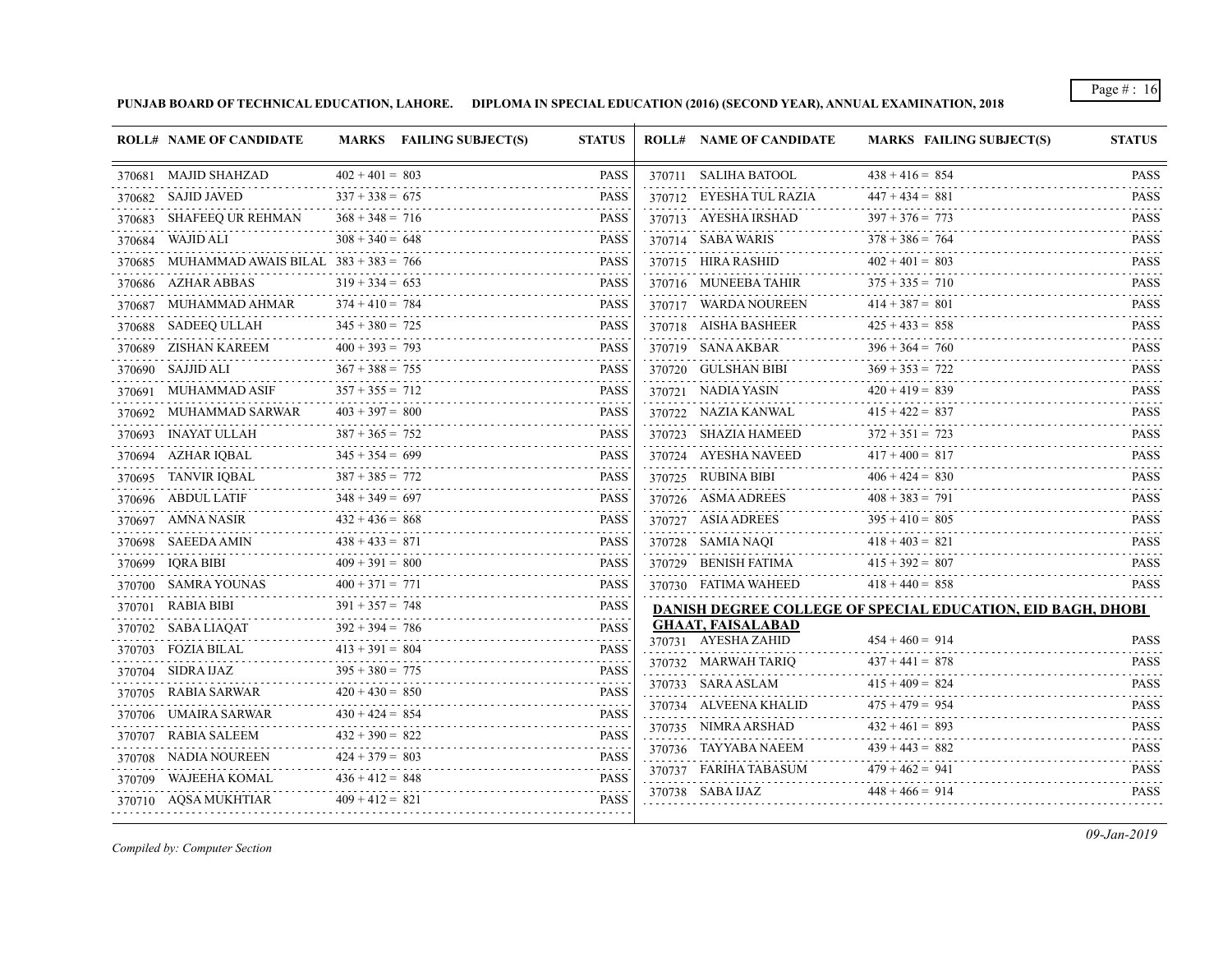**PUNJAB BOARD OF TECHNICAL EDUCATION, LAHORE. DIPLOMA IN SPECIAL EDUCATION (2016) (SECOND YEAR), ANNUAL EXAMINATION, 2018**

|        | <b>ROLL# NAME OF CANDIDATE</b>                |                   | MARKS FAILING SUBJECT(S) | <b>STATUS</b>    | <b>ROLL# NAME OF CANDIDATE</b>               | <b>MARKS FAILING SUBJECT(S)</b> | <b>STATUS</b>                       |
|--------|-----------------------------------------------|-------------------|--------------------------|------------------|----------------------------------------------|---------------------------------|-------------------------------------|
|        | 370739 AZEEM AHMAD                            | $479 + 477 = 956$ |                          | <b>PASS</b>      | 370767 MUHAMMAD AHMED                        | $417 + 439 = 856$               | <b>PASS</b>                         |
|        | 370740 MUHAMMADMUBEEN<br><b>JAVED</b>         | $452 + 459 = 911$ |                          | <b>PASS</b>      | <b>NAWAZ</b><br>370768 KHUDA YAAR            | $357 + 389 = 746$               | <b>PASS</b>                         |
|        | 370741 FAISAL TUFAIL                          | $433 + 443 = 876$ |                          | <b>PASS</b>      | 370769 MUHAMMAD UMAR                         | $436 + 440 = 876$               | <b>PASS</b>                         |
|        | 370742 AHMAD AKRAM                            | $449 + 462 = 911$ |                          | <b>PASS</b>      | <b>FAROOO</b>                                |                                 |                                     |
|        | 370743 ABDUL BASIT                            | $448 + 448 = 896$ |                          | <b>PASS</b>      | 370770 AMJAD PERVAIZ                         | $432 + 431 = 863$               | <b>PASS</b>                         |
|        | 370744 USAMA JAVED                            | $451 + 447 = 898$ |                          | .<br><b>PASS</b> | 370771 MUHAMMAD HUZAIFA<br><b>ZIKRIYA</b>    | $430 + 441 = 871$               | <b>PASS</b>                         |
| 370745 | HAMZA HAROON NASIR                            | $449 + 445 = 894$ |                          | <b>PASS</b>      | 370772 ABID ALI                              | $424 + 411 = 835$               | <b>PASS</b>                         |
|        | 370746 MUHAMMAD WAQAS                         | $445 + 455 = 900$ |                          | <b>PASS</b>      | 370773 MUHAMMAD JAMSHAID                     | $382 + 405 = 787$               | <b>PASS</b>                         |
|        | 370747 ABDUL HANAN                            | $459 + 462 = 921$ |                          | <b>PASS</b>      | 370774 YASIR MAHMOOD                         | $402 + 418 = 820$               | <b>PASS</b>                         |
|        | 370748 AFAQ SAJID                             | $443 + 443 = 886$ |                          | <b>PASS</b>      | 370775 MUDASSAR MUNIR                        | $419 + 427 = 846$               | .<br><b>PASS</b>                    |
|        | 370749 AHSAN ALI                              | $442 + 452 = 894$ |                          | <b>PASS</b>      | .<br>370776 NOMAN AHSAN                      | $434 + 459 = 893$               | .<br><b>PASS</b>                    |
|        | 370750 SARDAR AHMAD ALAM                      | $438 + 460 = 898$ |                          | <b>PASS</b>      | 370777 MUHAMMAD SHAHID ALI $377 + 423 = 800$ |                                 | <b>PASS</b>                         |
|        | 370751 ABDUL MOEED                            | $445 + 407 = 852$ |                          | <b>PASS</b>      | 370778 SABA YAQOOB                           | $440 + 460 = 900$               | <b>PASS</b>                         |
|        | 370752 MUHAMMAD SHAKEEL JAN $450 + 449 = 899$ |                   |                          | <b>PASS</b>      | 370779 ASIA BIBI                             | $426 + 441 = 867$               | <b>PASS</b><br>.                    |
|        | 370753 MUHAMMAD IMTIAZ                        | $418 + 415 = 833$ |                          | <b>PASS</b>      | 370780 IQRA DALEEQ                           | $414 + 451 = 865$               | <b>PASS</b><br>2.2.2.2.2.2          |
|        | 370754 ASIF MAJEED                            | $408 + 432 = 840$ |                          | <b>PASS</b>      | 370781 AQSA PARVEEN                          | $444 + 461 = 905$               | <b>PASS</b><br>.                    |
|        | 370755 JAMAL KHKAN                            | $424 + 438 = 862$ |                          | <b>PASS</b>      | 370782 USHRA SAMAR                           | $431 + 473 = 904$               | <b>PASS</b><br>.                    |
|        | 370756 SALMAN ASGHAR                          | $427 + 433 = 860$ |                          | <b>PASS</b>      | 370783 SAHAR YASEEN                          | $416 + 433 = 849$               | <b>PASS</b>                         |
|        | 370757 MUHAMMAD FAISAL IQBAL 425 + 444 = 869  |                   |                          | <b>PASS</b>      | 370784 MARYUM ASAD                           | $429 + 454 = 883$               | <b>PASS</b><br>.                    |
|        | 370758 MUHAMMAD KAMRAN                        | $419 + 425 = 844$ |                          | <b>PASS</b>      | 370785 SABA SHAHEEN                          | $429 + 465 = 894$               | <b>PASS</b><br>.                    |
|        | 370759 MUHAMMAD ABU BAKAR $407 + 422 = 829$   |                   |                          | <b>PASS</b>      | 370786 KHADIJA MANZOOR<br>.                  | $437 + 467 = 904$               | <b>PASS</b>                         |
|        | <b>JILANI</b><br>370760 TAYYAB FAROOO         | $444 + 446 = 890$ |                          | <b>PASS</b>      | 370787 IQRA AFZAL                            | $432 + 461 = 893$               | <b>PASS</b>                         |
|        | 370761 HAMMAD SADAQAT                         | $411 + 449 = 860$ |                          | <b>PASS</b>      | 370788 FAWAD AZAM                            | $388 + 430 = 818$               | <b>PASS</b>                         |
|        | 370762 MUHAMMAD UMAR JILANI $411 + 419 = 830$ |                   |                          | <b>PASS</b>      | 370789 MUHAMMAD HAMZA<br><b>SIRHINDI</b>     | $426 + 463 = 889$               | <b>PASS</b>                         |
|        | 370763 UMAR FAROOQ                            | $416 + 420 = 836$ |                          | <b>PASS</b>      | 370790 ABDUL RAZZAQ                          | $415 + 473 = 888$               | <b>PASS</b>                         |
|        | 370764 BILAL ASHRAF                           | $422 + 430 = 852$ |                          | <b>PASS</b>      | 370791 MUHAMMAD ZAHID                        | $428 + 466 = 894$               | .<br><b>PASS</b>                    |
|        | 370765 MUHAMMAD HASSAN                        | $416 + 403 = 819$ |                          | <b>PASS</b>      | 370792 RIZWAN ARSHAD                         | $412 + 426 = 838$               | $\omega$ is a second<br><b>PASS</b> |
|        | 370766 MUHAMMAD MOBEEN                        | $409 + 432 = 841$ |                          | <b>PASS</b>      | 370793 AHMAD ALI                             | $432 + 446 = 878$               | .<br><b>PASS</b>                    |
|        | <b>NAWAZ</b>                                  |                   |                          |                  | 370794 MUHAMMAD SAMI                         | $405 + 419 = 824$               | <b>PASS</b>                         |
|        |                                               |                   |                          |                  |                                              |                                 |                                     |

*Compiled by: Computer Section*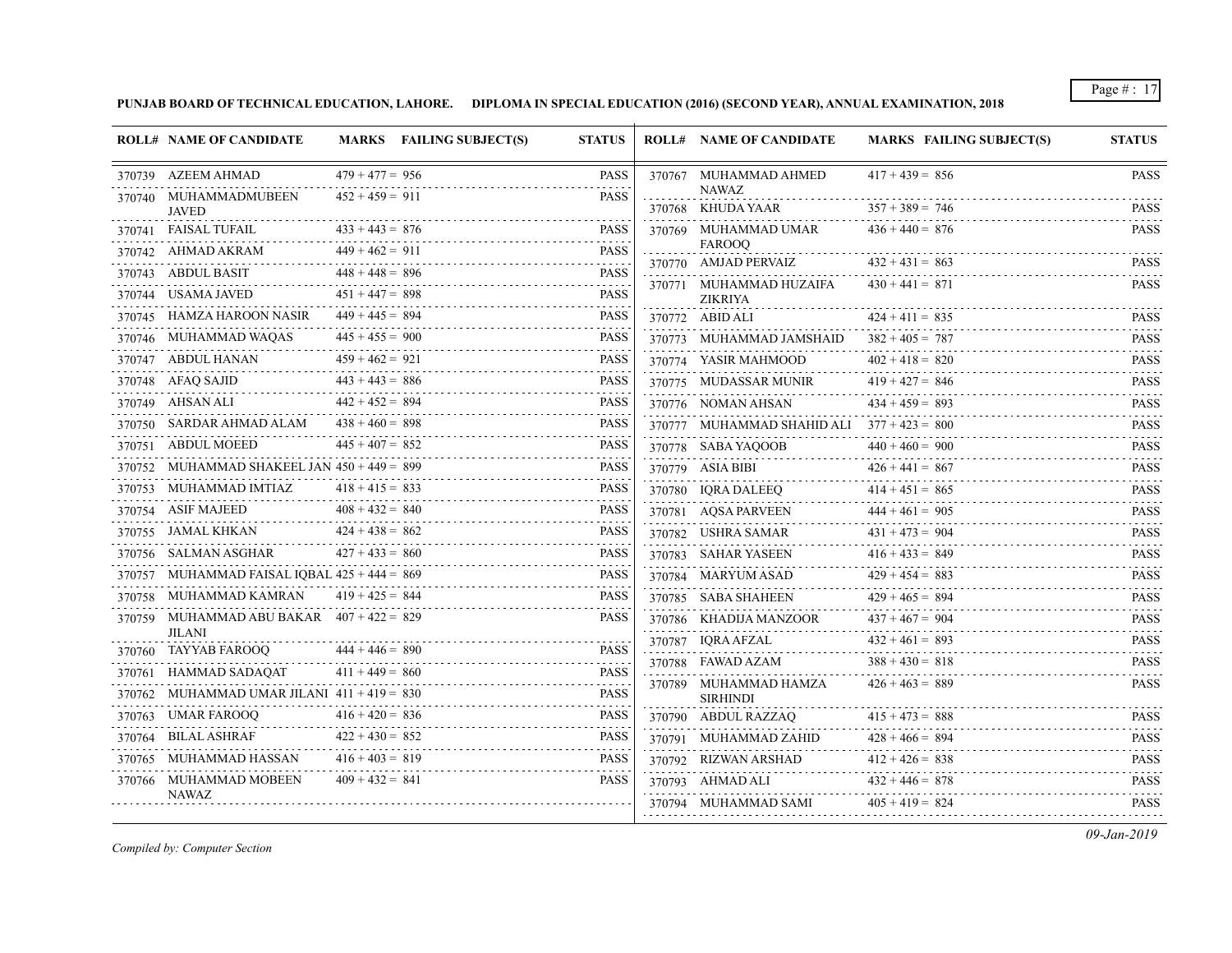**PUNJAB BOARD OF TECHNICAL EDUCATION, LAHORE. DIPLOMA IN SPECIAL EDUCATION (2016) (SECOND YEAR), ANNUAL EXAMINATION, 2018**

|        | <b>ROLL# NAME OF CANDIDATE</b>             |                   | MARKS FAILING SUBJECT(S)                                    | <b>STATUS</b>    | <b>ROLL# NAME OF CANDIDATE</b>           | <b>MARKS FAILING SUBJECT(S)</b>                            | <b>STATUS</b>              |
|--------|--------------------------------------------|-------------------|-------------------------------------------------------------|------------------|------------------------------------------|------------------------------------------------------------|----------------------------|
|        | 370795 MUHAMMAD AFFAN<br><b>ANWER ALVI</b> | $436 + 469 = 905$ |                                                             | <b>PASS</b>      | 370820 MUHAMMAD SAQLEEN<br><b>MAZHAR</b> | $441 + 398 = 839$                                          | <b>PASS</b>                |
|        | 370796 MUHAMMAD NADEEM<br><b>ASHRAF</b>    | $429 + 445 = 874$ |                                                             | <b>PASS</b>      | 370821 MUHAMMAD SHAKEEL<br><b>AHMAD</b>  | $446 + 399 = 845$                                          | <b>PASS</b>                |
|        | 370797 SAJJAD AHMED                        | $434 + 449 = 883$ |                                                             | <b>PASS</b>      | 370822 MUHAMMAD SHOAIB                   | $425 + 396 = 821$                                          | <b>PASS</b>                |
|        | 370798 MUHAMMAD REHAN<br><b>GEELANI</b>    | $425 + 438 = 863$ |                                                             | <b>PASS</b>      | 370823 MUHAMMAD UMAIR<br><b>ASHRAF</b>   | $438 + 407 = 845$                                          | <b>PASS</b>                |
|        | 370799 TAYYABA HUSSAIN                     | $437 + 455 = 892$ |                                                             | <b>PASS</b>      | 370824 MUHAMMAD UMAR                     | $426 + 405 = 831$                                          | <b>PASS</b>                |
|        | 370800 TAHIRA BIBI                         | $433 + 452 = 885$ |                                                             | <b>PASS</b>      | <b>LIAOAT</b><br>370825 MUHAMMAD USMAN   | $433 + 375 = 808$                                          | <b>PASS</b>                |
|        | 370801 ABDUL WAHAB                         | $424 + 443 = 867$ |                                                             | <b>PASS</b><br>. | 370826 MUHAMMAD ZUNAIR                   | $434 + 422 = 856$                                          | <b>PASS</b>                |
|        | 370802 ABDUL REHMAN                        | $441 + 472 = 913$ |                                                             | <b>PASS</b>      | <b>JAVED</b>                             |                                                            |                            |
| 370803 | SHEKH USMAN NASEEM                         | $421 + 426 = 847$ |                                                             | <b>PASS</b>      | 370827 MUZAMMAL HUSSAIN                  | $439 + 391 = 830$                                          | <b>PASS</b>                |
|        | 370804 MUJAHID ALI                         | $409 + 428 = 837$ |                                                             | <b>PASS</b>      | 370828 RAIS WAHEED                       | $442 + 391 = 833$                                          | .<br><b>PASS</b>           |
| 370805 | <b>BISMA KAMRAN</b>                        | $434 + 437 = 871$ |                                                             | <b>PASS</b>      | 370829 ZUNAIR AHMAD                      | $419 + 383 = 802$                                          | .<br><b>PASS</b>           |
|        | 370806 MUHAMMAD SHOAIB                     | $428 + 417 = 845$ |                                                             | <b>PASS</b>      |                                          | <b>GOVERNMENT GIRLS HIGHER SECONDARY SCHOOL OF SPECIAL</b> |                            |
|        | 370807 JAMILA FARID                        | $446 + 441 = 887$ |                                                             | <b>PASS</b>      |                                          | EDUCATION FOR HEARING IMPAIRED, 24-A, PEOPLES COLONY NO.1, |                            |
|        | 370808 AAMIR ABBAS AKRAM                   | $391 + 404 = 795$ |                                                             | <b>PASS</b>      | <b>FAISALABAD</b><br>370830 NIMRA RAMZAN | $450 + 460 = 910$                                          | <b>PASS</b>                |
|        | 370809 MUHAMMAD BAQIR                      | $445 + 431 = 876$ |                                                             | <b>PASS</b>      | 370831 LAIBA NOOR                        | $424 + 445 = 869$                                          | <b>PASS</b>                |
|        | 370810 MUHAMMAD AYUB                       | $439 + 440 = 879$ |                                                             | <b>PASS</b>      | 370832 SAFIA BIBI                        | $427 + 463 = 890$                                          | <b>PASS</b>                |
|        | 370811 MUHAMMAD ALI                        |                   | TH TH TH F.A-II(TH)<br>$P.E-II(TH) CS-II(TH)$               | FAIL             | 370833 MARYAM MEHMOOD                    | $444 + 457 = 901$                                          | <b>PASS</b>                |
|        |                                            |                   | <b>GOVERNMENT BOYS HIGHER SECONDARY SCHOOL OF SPECIAL</b>   |                  | 370834 ADEELA RASHOOL                    | $436 + 451 = 887$                                          | .<br><b>PASS</b>           |
|        |                                            |                   | EDUCATION FOR HEARING IMPAIRED, JARANWALA ROAD., FAISALABAD |                  | 370835 FATIMA QURAISHI                   | $440 + 461 = 901$                                          | .<br><b>PASS</b>           |
|        | 370812 ADEEL RASOOL                        | $437 + 405 = 842$ |                                                             | <b>PASS</b>      | 370836 FARYAL MANZOOR                    | $441 + 450 = 891$                                          | <b>PASS</b>                |
|        | 370813 ALI AKBAR                           | $416 + 344 = 760$ |                                                             | <b>PASS</b>      | 370837 AMINA AYOUB                       | $428 + 450 = 878$                                          | .<br><b>PASS</b>           |
|        | 370814 ALI RAZA                            | $431 + 344 = 775$ |                                                             | <b>PASS</b>      | 370838 SIDRA BIBI                        | $420 + 439 = 859$                                          | <b>PASS</b>                |
|        | 370815 FAZAL ABBAS                         | $432 + 349 = 781$ |                                                             | <b>PASS</b>      | 370839 MISBAH MUGHAL                     | $417 + 433 = 850$                                          | <b>PASS</b>                |
|        | 370816 GOHAR AMEEN                         | $399 + 349 = 748$ |                                                             | <b>PASS</b>      | 370840 MUNAZA BIBI                       | $432 + 452 = 884$                                          | <b>PASS</b>                |
|        | 370817 MUDASSAR AKBAR                      | $431 + 406 = 837$ |                                                             | <b>PASS</b>      | 370841 REHANA KALSOOM                    | $445 + 451 = 896$                                          | <u>.</u><br><b>PASS</b>    |
|        | 370818 MUHAMMAD HAROON<br><b>KAMRAN</b>    | $413 + 367 = 780$ |                                                             | <b>PASS</b>      | 370842 RASHIDA SHAHID                    | $433 + 460 = 893$                                          | <b>PASS</b>                |
|        | 370819 MUHAMMAD MUNEEB<br><b>ASLAM</b>     | $434 + 343 = 777$ |                                                             | <b>PASS</b>      | 370843 AYMEN SABIR<br>370844 ADEEBA IJAZ | $460 + 461 = 921$<br>$447 + 466 = 913$                     | <b>PASS</b><br><b>PASS</b> |
|        |                                            |                   |                                                             |                  |                                          |                                                            |                            |

*Compiled by: Computer Section*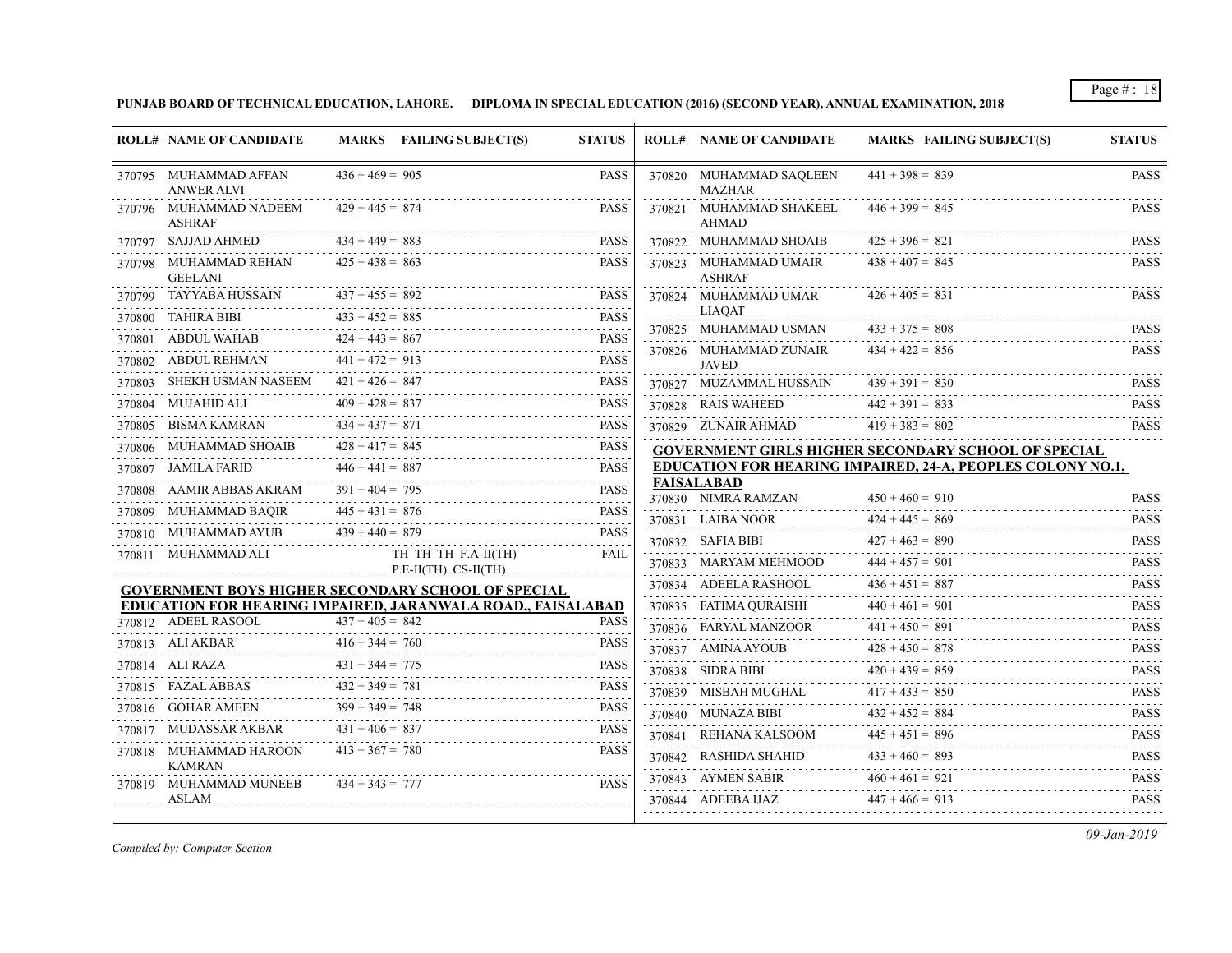**PUNJAB BOARD OF TECHNICAL EDUCATION, LAHORE. DIPLOMA IN SPECIAL EDUCATION (2016) (SECOND YEAR), ANNUAL EXAMINATION, 2018**

| 370871 SHAFAQ ZUNARA AKRAM 477 + 452 = 929<br><b>GOVERNMENT DEAF &amp; DEFECTIVE HEARING HIGH SCHOOL, 4-Z BLOCK,</b><br>PEOPLES COLONY, GUJRANWALA<br>$478 + 438 = 916$<br>370872 TAMOOR HASSAN<br>370845 MARYAM<br>$445 + 463 = 908$<br><b>PASS</b><br>$480 + 450 = 930$<br>370873 WASEEM ABBAS<br>$451 + 472 = 923$<br>370846 SITARA SALEEM<br><b>PASS</b><br><u>.</u><br>$467 + 435 = 902$<br>370874 RAMEEZ AHMAD KHAN<br>370847 BILAL YOUSUF<br>$453 + 453 = 906$<br><b>PASS</b><br>. <b>.</b><br>$487 + 459 = 946$<br>370875 HUMA RASHEED<br>$433 + 451 = 884$<br><b>PASS</b><br>370848 MUHAMMAD SULEMAN<br>$492 + 476 = 968$<br>370876 MISHAL<br><b>ILYAS</b><br>2.2.2.2.2.2<br>370877 TASMIYA SAJID $484 + 476 = 960$<br>$462 + 468 = 930$<br>370849 NASIR MEHMOOD<br><b>PASS</b><br>.<br>.<br>$482 + 459 = 941$<br>$370878 \quad \text{HASSAN RAZA}$<br>$444 + 457 = 901$<br><b>PASS</b><br>370850 YASIR ALI<br>$482 + 469 = 951$<br>370879 MUQADAS ANWAR<br>$447 + 449 = 896$<br>370851 SOHAIB WARIS<br><b>PASS</b><br>$479 + 466 = 945$<br>370880 SANA ASLAM<br>370852 MUHAMMAD ATIF RAFIQUE $479 + 477 = 956$<br><b>PASS</b><br>.<br>$473 + 460 = 933$<br>370881 MUHAMMAD BILAL<br>370853 MUHAMMAD AZHAR<br>$456 + 466 = 922$<br><b>PASS</b><br>$477 + 472 = 949$<br>370882 MUHAMMAD ARSLAN<br>NATIONAL INSTITUTE FOR DEAF, SATELLITE TOWN, GUJRANWALA<br><b>IRSHAD</b><br>$487 + 478 = 965$<br>370854 ASMAT RANI<br><b>PASS</b><br>$471 + 454 = 925$<br>370883 FARWA ABBAS<br>$490 + 477 = 967$<br>370855 NOUMAN ALI<br><b>PASS</b><br>$491 + 478 = 969$<br>370884 RAMLA SUGHRA<br>$485 + 479 = 964$<br><b>PASS</b><br>370856 IQRA<br>$478 + 472 = 950$<br>370885 AREEJ<br>370857 MUHAMMAD AHMAD ALI $495 + 470 = 965$<br><b>PASS</b><br>AL-MUDASSAR SPECIAL EDUCATION COMPLEX, VILLAGE BAHARWAL,<br>$489 + 479 = 968$<br>370858 AYESHA BEENISH<br><b>PASS</b><br><b>KHARIAN</b><br>370886 SAFINA ASLAM<br>$471 + 422 = 893$<br>$486 + 480 = 966$<br><b>PASS</b><br>370859 RABIA HABIB<br>$436 + 380 = 816$<br>370887 ATTIQUE UL REHMAN<br>$485 + 480 = 965$<br><b>PASS</b><br>370860 IRAM BIBI<br>$470 + 423 = 893$<br>370888 KHURRAM SHEHZAD<br>370861 MUHAMMAD NOOR<br>$483 + 480 = 963$<br><b>PASS</b><br>$472 + 419 = 891$<br>370889 AQSA ISRAR<br>$481 + 464 = 945$<br>370862 MUHAMMAD TALHA<br><b>PASS</b><br><b>SULTAN</b><br>$451 + 405 = 856$<br>370890 MUHAMMAD REHAN<br>$483 + 469 = 952$<br>370863 MUHAMMAD JAWAD<br><b>PASS</b><br>$430 + 393 = 823$<br>370891 SABA IJAZ<br>$485 + 455 = 940$<br>370864 FURQAN AHMED<br><b>PASS</b><br>$460 + 403 = 863$<br>370892 ZAHOOR IQBAL<br>$488 + 479 = 967$<br><b>PASS</b><br>370865 MEHROZ JAHANGIR<br>$462 + 385 = 847$<br>370893 HAROON AHMED<br>$484 + 470 = 954$<br>370866 DARKHSHAN HAMAYU<br><b>PASS</b><br>$451 + 404 = 855$<br>370894 AQEEL ASGHAR 4<br>$477 + 462 = 939$<br>370867 MUHAMMAD SULEMAN<br><b>PASS</b><br>$445 + 428 = 873$<br>370895 EHSAN ULLAH<br>.<br>$482 + 478 = 960$<br><b>PASS</b><br>370868 AWAIS MURTAZA<br>$452 + 424 = 876$<br>370896 RABEEL RAHEEL<br>.<br>$478 + 432 = 910$<br>370869 HASSAAN ZAFAR<br><b>PASS</b><br>$452 + 447 = 899$<br>370897 MARIA IJAZ<br>$472 + 444 = 916$<br><b>PASS</b><br>370870 ZUBAIR HASSAN | <b>ROLL# NAME OF CANDIDATE</b> | MARKS FAILING SUBJECT(S) | <b>STATUS</b> | <b>ROLL# NAME OF CANDIDATE</b> | <b>MARKS FAILING SUBJECT(S)</b> | <b>STATUS</b>           |
|---------------------------------------------------------------------------------------------------------------------------------------------------------------------------------------------------------------------------------------------------------------------------------------------------------------------------------------------------------------------------------------------------------------------------------------------------------------------------------------------------------------------------------------------------------------------------------------------------------------------------------------------------------------------------------------------------------------------------------------------------------------------------------------------------------------------------------------------------------------------------------------------------------------------------------------------------------------------------------------------------------------------------------------------------------------------------------------------------------------------------------------------------------------------------------------------------------------------------------------------------------------------------------------------------------------------------------------------------------------------------------------------------------------------------------------------------------------------------------------------------------------------------------------------------------------------------------------------------------------------------------------------------------------------------------------------------------------------------------------------------------------------------------------------------------------------------------------------------------------------------------------------------------------------------------------------------------------------------------------------------------------------------------------------------------------------------------------------------------------------------------------------------------------------------------------------------------------------------------------------------------------------------------------------------------------------------------------------------------------------------------------------------------------------------------------------------------------------------------------------------------------------------------------------------------------------------------------------------------------------------------------------------------------------------------------------------------------------------------------------------------------------------------------------------------------------------------------------------------------------------------------------------------------------------------------------------------------------------------------------------------------------------------------------------------------------------------------------------------------------------------------------------------------------------------------------------------------------------------|--------------------------------|--------------------------|---------------|--------------------------------|---------------------------------|-------------------------|
|                                                                                                                                                                                                                                                                                                                                                                                                                                                                                                                                                                                                                                                                                                                                                                                                                                                                                                                                                                                                                                                                                                                                                                                                                                                                                                                                                                                                                                                                                                                                                                                                                                                                                                                                                                                                                                                                                                                                                                                                                                                                                                                                                                                                                                                                                                                                                                                                                                                                                                                                                                                                                                                                                                                                                                                                                                                                                                                                                                                                                                                                                                                                                                                                                                 |                                |                          |               |                                |                                 | <b>PASS</b>             |
|                                                                                                                                                                                                                                                                                                                                                                                                                                                                                                                                                                                                                                                                                                                                                                                                                                                                                                                                                                                                                                                                                                                                                                                                                                                                                                                                                                                                                                                                                                                                                                                                                                                                                                                                                                                                                                                                                                                                                                                                                                                                                                                                                                                                                                                                                                                                                                                                                                                                                                                                                                                                                                                                                                                                                                                                                                                                                                                                                                                                                                                                                                                                                                                                                                 |                                |                          |               |                                |                                 | <b>PASS</b>             |
|                                                                                                                                                                                                                                                                                                                                                                                                                                                                                                                                                                                                                                                                                                                                                                                                                                                                                                                                                                                                                                                                                                                                                                                                                                                                                                                                                                                                                                                                                                                                                                                                                                                                                                                                                                                                                                                                                                                                                                                                                                                                                                                                                                                                                                                                                                                                                                                                                                                                                                                                                                                                                                                                                                                                                                                                                                                                                                                                                                                                                                                                                                                                                                                                                                 |                                |                          |               |                                |                                 | <b>PASS</b>             |
|                                                                                                                                                                                                                                                                                                                                                                                                                                                                                                                                                                                                                                                                                                                                                                                                                                                                                                                                                                                                                                                                                                                                                                                                                                                                                                                                                                                                                                                                                                                                                                                                                                                                                                                                                                                                                                                                                                                                                                                                                                                                                                                                                                                                                                                                                                                                                                                                                                                                                                                                                                                                                                                                                                                                                                                                                                                                                                                                                                                                                                                                                                                                                                                                                                 |                                |                          |               |                                |                                 | <b>PASS</b>             |
|                                                                                                                                                                                                                                                                                                                                                                                                                                                                                                                                                                                                                                                                                                                                                                                                                                                                                                                                                                                                                                                                                                                                                                                                                                                                                                                                                                                                                                                                                                                                                                                                                                                                                                                                                                                                                                                                                                                                                                                                                                                                                                                                                                                                                                                                                                                                                                                                                                                                                                                                                                                                                                                                                                                                                                                                                                                                                                                                                                                                                                                                                                                                                                                                                                 |                                |                          |               |                                |                                 | <b>PASS</b>             |
|                                                                                                                                                                                                                                                                                                                                                                                                                                                                                                                                                                                                                                                                                                                                                                                                                                                                                                                                                                                                                                                                                                                                                                                                                                                                                                                                                                                                                                                                                                                                                                                                                                                                                                                                                                                                                                                                                                                                                                                                                                                                                                                                                                                                                                                                                                                                                                                                                                                                                                                                                                                                                                                                                                                                                                                                                                                                                                                                                                                                                                                                                                                                                                                                                                 |                                |                          |               |                                |                                 | <b>PASS</b>             |
|                                                                                                                                                                                                                                                                                                                                                                                                                                                                                                                                                                                                                                                                                                                                                                                                                                                                                                                                                                                                                                                                                                                                                                                                                                                                                                                                                                                                                                                                                                                                                                                                                                                                                                                                                                                                                                                                                                                                                                                                                                                                                                                                                                                                                                                                                                                                                                                                                                                                                                                                                                                                                                                                                                                                                                                                                                                                                                                                                                                                                                                                                                                                                                                                                                 |                                |                          |               |                                |                                 | <b>PASS</b>             |
|                                                                                                                                                                                                                                                                                                                                                                                                                                                                                                                                                                                                                                                                                                                                                                                                                                                                                                                                                                                                                                                                                                                                                                                                                                                                                                                                                                                                                                                                                                                                                                                                                                                                                                                                                                                                                                                                                                                                                                                                                                                                                                                                                                                                                                                                                                                                                                                                                                                                                                                                                                                                                                                                                                                                                                                                                                                                                                                                                                                                                                                                                                                                                                                                                                 |                                |                          |               |                                |                                 | <b>PASS</b>             |
|                                                                                                                                                                                                                                                                                                                                                                                                                                                                                                                                                                                                                                                                                                                                                                                                                                                                                                                                                                                                                                                                                                                                                                                                                                                                                                                                                                                                                                                                                                                                                                                                                                                                                                                                                                                                                                                                                                                                                                                                                                                                                                                                                                                                                                                                                                                                                                                                                                                                                                                                                                                                                                                                                                                                                                                                                                                                                                                                                                                                                                                                                                                                                                                                                                 |                                |                          |               |                                |                                 | <b>PASS</b>             |
|                                                                                                                                                                                                                                                                                                                                                                                                                                                                                                                                                                                                                                                                                                                                                                                                                                                                                                                                                                                                                                                                                                                                                                                                                                                                                                                                                                                                                                                                                                                                                                                                                                                                                                                                                                                                                                                                                                                                                                                                                                                                                                                                                                                                                                                                                                                                                                                                                                                                                                                                                                                                                                                                                                                                                                                                                                                                                                                                                                                                                                                                                                                                                                                                                                 |                                |                          |               |                                |                                 | <b>PASS</b>             |
|                                                                                                                                                                                                                                                                                                                                                                                                                                                                                                                                                                                                                                                                                                                                                                                                                                                                                                                                                                                                                                                                                                                                                                                                                                                                                                                                                                                                                                                                                                                                                                                                                                                                                                                                                                                                                                                                                                                                                                                                                                                                                                                                                                                                                                                                                                                                                                                                                                                                                                                                                                                                                                                                                                                                                                                                                                                                                                                                                                                                                                                                                                                                                                                                                                 |                                |                          |               |                                |                                 | <b>PASS</b>             |
|                                                                                                                                                                                                                                                                                                                                                                                                                                                                                                                                                                                                                                                                                                                                                                                                                                                                                                                                                                                                                                                                                                                                                                                                                                                                                                                                                                                                                                                                                                                                                                                                                                                                                                                                                                                                                                                                                                                                                                                                                                                                                                                                                                                                                                                                                                                                                                                                                                                                                                                                                                                                                                                                                                                                                                                                                                                                                                                                                                                                                                                                                                                                                                                                                                 |                                |                          |               |                                |                                 | <b>PASS</b>             |
|                                                                                                                                                                                                                                                                                                                                                                                                                                                                                                                                                                                                                                                                                                                                                                                                                                                                                                                                                                                                                                                                                                                                                                                                                                                                                                                                                                                                                                                                                                                                                                                                                                                                                                                                                                                                                                                                                                                                                                                                                                                                                                                                                                                                                                                                                                                                                                                                                                                                                                                                                                                                                                                                                                                                                                                                                                                                                                                                                                                                                                                                                                                                                                                                                                 |                                |                          |               |                                |                                 | <b>PASS</b>             |
|                                                                                                                                                                                                                                                                                                                                                                                                                                                                                                                                                                                                                                                                                                                                                                                                                                                                                                                                                                                                                                                                                                                                                                                                                                                                                                                                                                                                                                                                                                                                                                                                                                                                                                                                                                                                                                                                                                                                                                                                                                                                                                                                                                                                                                                                                                                                                                                                                                                                                                                                                                                                                                                                                                                                                                                                                                                                                                                                                                                                                                                                                                                                                                                                                                 |                                |                          |               |                                |                                 | <b>PASS</b>             |
|                                                                                                                                                                                                                                                                                                                                                                                                                                                                                                                                                                                                                                                                                                                                                                                                                                                                                                                                                                                                                                                                                                                                                                                                                                                                                                                                                                                                                                                                                                                                                                                                                                                                                                                                                                                                                                                                                                                                                                                                                                                                                                                                                                                                                                                                                                                                                                                                                                                                                                                                                                                                                                                                                                                                                                                                                                                                                                                                                                                                                                                                                                                                                                                                                                 |                                |                          |               |                                |                                 | <u>.</u><br><b>PASS</b> |
|                                                                                                                                                                                                                                                                                                                                                                                                                                                                                                                                                                                                                                                                                                                                                                                                                                                                                                                                                                                                                                                                                                                                                                                                                                                                                                                                                                                                                                                                                                                                                                                                                                                                                                                                                                                                                                                                                                                                                                                                                                                                                                                                                                                                                                                                                                                                                                                                                                                                                                                                                                                                                                                                                                                                                                                                                                                                                                                                                                                                                                                                                                                                                                                                                                 |                                |                          |               |                                |                                 |                         |
|                                                                                                                                                                                                                                                                                                                                                                                                                                                                                                                                                                                                                                                                                                                                                                                                                                                                                                                                                                                                                                                                                                                                                                                                                                                                                                                                                                                                                                                                                                                                                                                                                                                                                                                                                                                                                                                                                                                                                                                                                                                                                                                                                                                                                                                                                                                                                                                                                                                                                                                                                                                                                                                                                                                                                                                                                                                                                                                                                                                                                                                                                                                                                                                                                                 |                                |                          |               |                                |                                 |                         |
|                                                                                                                                                                                                                                                                                                                                                                                                                                                                                                                                                                                                                                                                                                                                                                                                                                                                                                                                                                                                                                                                                                                                                                                                                                                                                                                                                                                                                                                                                                                                                                                                                                                                                                                                                                                                                                                                                                                                                                                                                                                                                                                                                                                                                                                                                                                                                                                                                                                                                                                                                                                                                                                                                                                                                                                                                                                                                                                                                                                                                                                                                                                                                                                                                                 |                                |                          |               |                                |                                 | <b>PASS</b>             |
|                                                                                                                                                                                                                                                                                                                                                                                                                                                                                                                                                                                                                                                                                                                                                                                                                                                                                                                                                                                                                                                                                                                                                                                                                                                                                                                                                                                                                                                                                                                                                                                                                                                                                                                                                                                                                                                                                                                                                                                                                                                                                                                                                                                                                                                                                                                                                                                                                                                                                                                                                                                                                                                                                                                                                                                                                                                                                                                                                                                                                                                                                                                                                                                                                                 |                                |                          |               |                                |                                 | <b>PASS</b>             |
|                                                                                                                                                                                                                                                                                                                                                                                                                                                                                                                                                                                                                                                                                                                                                                                                                                                                                                                                                                                                                                                                                                                                                                                                                                                                                                                                                                                                                                                                                                                                                                                                                                                                                                                                                                                                                                                                                                                                                                                                                                                                                                                                                                                                                                                                                                                                                                                                                                                                                                                                                                                                                                                                                                                                                                                                                                                                                                                                                                                                                                                                                                                                                                                                                                 |                                |                          |               |                                |                                 | <b>PASS</b><br>.        |
|                                                                                                                                                                                                                                                                                                                                                                                                                                                                                                                                                                                                                                                                                                                                                                                                                                                                                                                                                                                                                                                                                                                                                                                                                                                                                                                                                                                                                                                                                                                                                                                                                                                                                                                                                                                                                                                                                                                                                                                                                                                                                                                                                                                                                                                                                                                                                                                                                                                                                                                                                                                                                                                                                                                                                                                                                                                                                                                                                                                                                                                                                                                                                                                                                                 |                                |                          |               |                                |                                 | <b>PASS</b>             |
|                                                                                                                                                                                                                                                                                                                                                                                                                                                                                                                                                                                                                                                                                                                                                                                                                                                                                                                                                                                                                                                                                                                                                                                                                                                                                                                                                                                                                                                                                                                                                                                                                                                                                                                                                                                                                                                                                                                                                                                                                                                                                                                                                                                                                                                                                                                                                                                                                                                                                                                                                                                                                                                                                                                                                                                                                                                                                                                                                                                                                                                                                                                                                                                                                                 |                                |                          |               |                                |                                 | <b>PASS</b>             |
|                                                                                                                                                                                                                                                                                                                                                                                                                                                                                                                                                                                                                                                                                                                                                                                                                                                                                                                                                                                                                                                                                                                                                                                                                                                                                                                                                                                                                                                                                                                                                                                                                                                                                                                                                                                                                                                                                                                                                                                                                                                                                                                                                                                                                                                                                                                                                                                                                                                                                                                                                                                                                                                                                                                                                                                                                                                                                                                                                                                                                                                                                                                                                                                                                                 |                                |                          |               |                                |                                 | <b>PASS</b><br>.        |
|                                                                                                                                                                                                                                                                                                                                                                                                                                                                                                                                                                                                                                                                                                                                                                                                                                                                                                                                                                                                                                                                                                                                                                                                                                                                                                                                                                                                                                                                                                                                                                                                                                                                                                                                                                                                                                                                                                                                                                                                                                                                                                                                                                                                                                                                                                                                                                                                                                                                                                                                                                                                                                                                                                                                                                                                                                                                                                                                                                                                                                                                                                                                                                                                                                 |                                |                          |               |                                |                                 | <b>PASS</b><br>.        |
|                                                                                                                                                                                                                                                                                                                                                                                                                                                                                                                                                                                                                                                                                                                                                                                                                                                                                                                                                                                                                                                                                                                                                                                                                                                                                                                                                                                                                                                                                                                                                                                                                                                                                                                                                                                                                                                                                                                                                                                                                                                                                                                                                                                                                                                                                                                                                                                                                                                                                                                                                                                                                                                                                                                                                                                                                                                                                                                                                                                                                                                                                                                                                                                                                                 |                                |                          |               |                                |                                 | <b>PASS</b>             |
|                                                                                                                                                                                                                                                                                                                                                                                                                                                                                                                                                                                                                                                                                                                                                                                                                                                                                                                                                                                                                                                                                                                                                                                                                                                                                                                                                                                                                                                                                                                                                                                                                                                                                                                                                                                                                                                                                                                                                                                                                                                                                                                                                                                                                                                                                                                                                                                                                                                                                                                                                                                                                                                                                                                                                                                                                                                                                                                                                                                                                                                                                                                                                                                                                                 |                                |                          |               |                                |                                 | <b>PASS</b>             |
|                                                                                                                                                                                                                                                                                                                                                                                                                                                                                                                                                                                                                                                                                                                                                                                                                                                                                                                                                                                                                                                                                                                                                                                                                                                                                                                                                                                                                                                                                                                                                                                                                                                                                                                                                                                                                                                                                                                                                                                                                                                                                                                                                                                                                                                                                                                                                                                                                                                                                                                                                                                                                                                                                                                                                                                                                                                                                                                                                                                                                                                                                                                                                                                                                                 |                                |                          |               |                                |                                 | <b>PASS</b>             |
|                                                                                                                                                                                                                                                                                                                                                                                                                                                                                                                                                                                                                                                                                                                                                                                                                                                                                                                                                                                                                                                                                                                                                                                                                                                                                                                                                                                                                                                                                                                                                                                                                                                                                                                                                                                                                                                                                                                                                                                                                                                                                                                                                                                                                                                                                                                                                                                                                                                                                                                                                                                                                                                                                                                                                                                                                                                                                                                                                                                                                                                                                                                                                                                                                                 |                                |                          |               |                                |                                 | <b>PASS</b>             |
|                                                                                                                                                                                                                                                                                                                                                                                                                                                                                                                                                                                                                                                                                                                                                                                                                                                                                                                                                                                                                                                                                                                                                                                                                                                                                                                                                                                                                                                                                                                                                                                                                                                                                                                                                                                                                                                                                                                                                                                                                                                                                                                                                                                                                                                                                                                                                                                                                                                                                                                                                                                                                                                                                                                                                                                                                                                                                                                                                                                                                                                                                                                                                                                                                                 |                                |                          |               |                                |                                 | <b>PASS</b>             |
|                                                                                                                                                                                                                                                                                                                                                                                                                                                                                                                                                                                                                                                                                                                                                                                                                                                                                                                                                                                                                                                                                                                                                                                                                                                                                                                                                                                                                                                                                                                                                                                                                                                                                                                                                                                                                                                                                                                                                                                                                                                                                                                                                                                                                                                                                                                                                                                                                                                                                                                                                                                                                                                                                                                                                                                                                                                                                                                                                                                                                                                                                                                                                                                                                                 |                                |                          |               |                                |                                 |                         |

*Compiled by: Computer Section*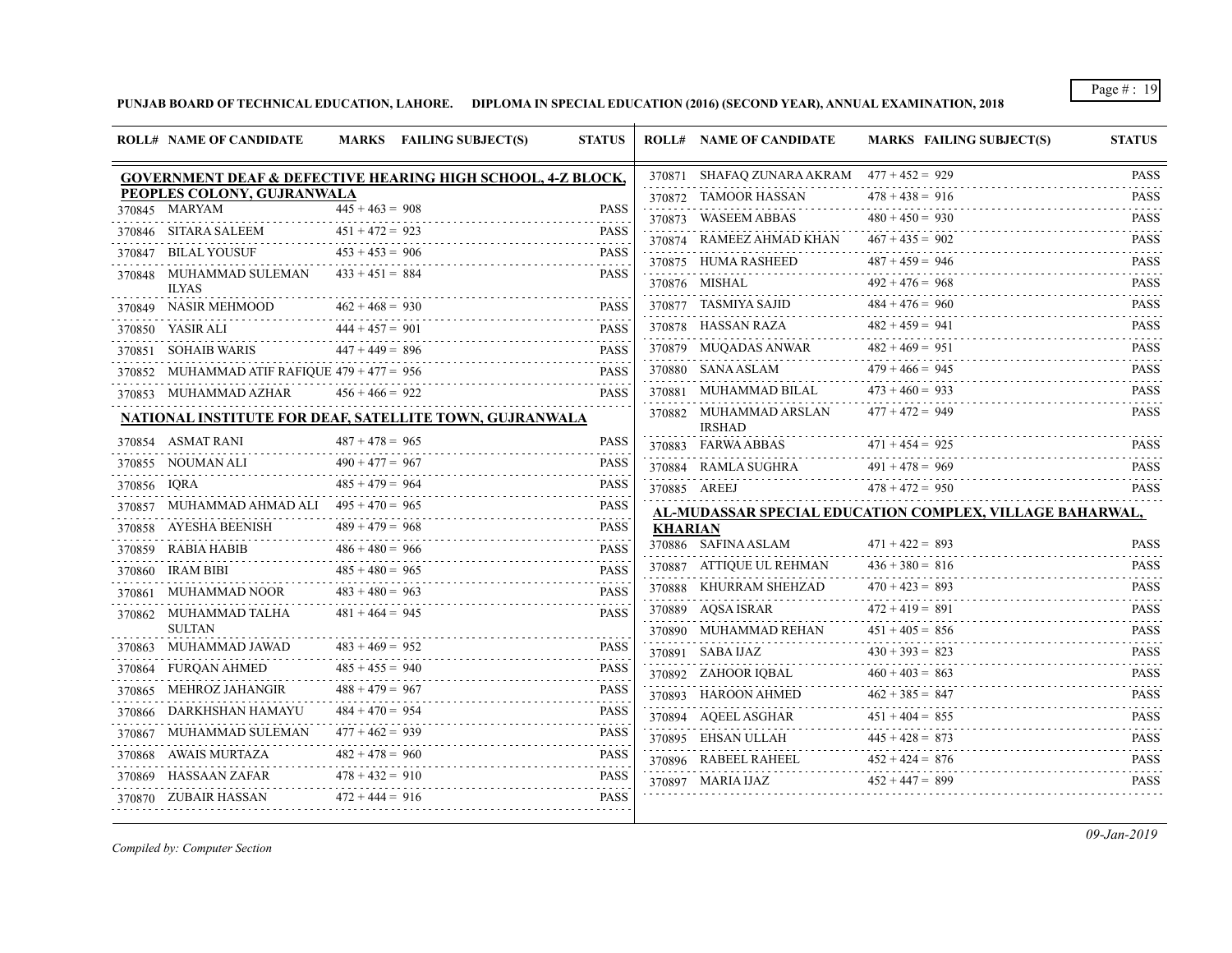**PUNJAB BOARD OF TECHNICAL EDUCATION, LAHORE. DIPLOMA IN SPECIAL EDUCATION (2016) (SECOND YEAR), ANNUAL EXAMINATION, 2018**

|             | <b>ROLL# NAME OF CANDIDATE</b>                               |                        | MARKS FAILING SUBJECT(S) | <b>STATUS</b>           | <b>ROLL# NAME OF CANDIDATE</b>               | <b>MARKS FAILING SUBJECT(S)</b> | <b>STATUS</b>                   |
|-------------|--------------------------------------------------------------|------------------------|--------------------------|-------------------------|----------------------------------------------|---------------------------------|---------------------------------|
|             | GOVERNMENT DEGREE COLLEGE OF SPECIAL EDUCATION, 45-B/II, M.A |                        |                          |                         | 370925 MUHAMMAD USAMA                        | $P.E-II(PR)$                    | <b>FAIL</b><br>.                |
|             | JOHAR TOWN, LAHORE, LAHORE                                   |                        |                          |                         | 370926 TARIQ AZEEM                           | $464 + 425 = 889$               | <b>PASS</b>                     |
|             | 370898 ROMAT MARIYUM                                         | $488 + 445 = 933$      |                          | <b>PASS</b>             | 370927 MUHAMMAD HAMZA                        | $465 + 402 = 867$               | <b>PASS</b>                     |
|             | 370899 YASEERA JAVED                                         | $486 + 445 = 931$<br>. |                          | <b>PASS</b><br><u>.</u> | <b>KARAMAT</b>                               |                                 |                                 |
|             | 370900 GUL BANO                                              | $474 + 427 = 901$      |                          | <b>PASS</b>             | 370928 MUHAMMAD HAMZA<br><b>SATTAR</b>       | $491 + 422 = 913$               | <b>PASS</b>                     |
|             | 370901 SANA RASHEED                                          | $457 + 449 = 906$      |                          | <b>PASS</b><br>.        | 370929 ALI RAZA                              | $458 + 456 = 914$               | <b>PASS</b>                     |
|             | 370902 SUNDAS                                                | $459 + 438 = 897$<br>. |                          | <b>PASS</b><br>.        | 370930 MUZAMAL ATTIO                         | $466 + 430 = 896$               | .<br><b>PASS</b>                |
| 370903 IQRA |                                                              | $451 + 437 = 888$      |                          | <b>PASS</b>             | 370931 MIAN MUHAMMAD HAMZA $475 + 438 = 913$ |                                 | 111111<br><b>PASS</b>           |
|             | 370904 MADIHA ASLAM                                          | $439 + 370 = 809$      |                          | <b>PASS</b>             | <b>SAEED</b>                                 |                                 |                                 |
|             | 370905 IQRA ZAFAR                                            | $492 + 452 = 944$      |                          | <b>PASS</b>             | 370932 HAMAD ZAMAN                           | $410 + 373 = 783$               | <b>PASS</b><br>.                |
|             | 370906 HAJRA ZAIDI                                           | $459 + 401 = 860$      |                          | <b>PASS</b>             | 370933 MUHAMMAD BILAL                        | $421 + 389 = 810$               | <b>PASS</b><br>1.1.1.1.1        |
| 370907      | AMBREEN HASSAN                                               | $455 + 409 = 864$      |                          | <b>PASS</b>             | 370934 SHAHZADI NIMRA LATIF                  | $464 + 440 = 904$               | <b>PASS</b>                     |
|             | 370908 KAINAT BIBI                                           | $481 + 458 = 939$      |                          | <b>PASS</b>             | 370935 MUHAMMAD ALI KHAN                     | $477 + 470 = 947$               | <b>PASS</b>                     |
|             | 370909 BILAL AHMAD                                           | $484 + 471 = 955$      |                          | <b>PASS</b>             | 370936 AHSAN ALI                             | $484 + 413 = 897$               | <b>PASS</b>                     |
|             | 370910 MARYAM                                                | $446 + 402 = 848$      |                          | <b>PASS</b>             | 370937 MUHAMMAD SHEHRYAR                     | $484 + 415 = 899$               | .<br><b>PASS</b><br>2.2.2.2.2.1 |
|             | 370911 AZKAAR AHMAD                                          | $476 + 414 = 890$      |                          | <b>PASS</b>             | 370938 MUHAMMAD SALEEM                       | $450 + 431 = 881$               | <b>PASS</b>                     |
|             | 370912 TOOBA ZULFIQAR                                        | $484 + 437 = 921$      |                          | <b>PASS</b>             | 370939 SOHIAL AHMAD                          | $467 + 416 = 883$               | .<br><b>PASS</b><br>.           |
|             | 370913 ANISA SHAHIN                                          | $489 + 444 = 933$      |                          | <b>PASS</b>             | 370940 KAMRAN HANIF                          | $435 + 373 = 808$               | <b>PASS</b>                     |
|             | 370914 ZARMEENA ZAFAR                                        | $477 + 454 = 931$      |                          | <b>PASS</b>             | 370941 MOHAMMAD SAOIB                        | $455 + 401 = 856$               | .<br><b>PASS</b>                |
|             | 370915 MUNEEZA KHALID                                        | $447 + 391 = 838$      |                          | <b>PASS</b>             | 370942 SAIF ALI                              | $448 + 401 = 849$               | <b>PASS</b>                     |
|             | 370916 MUHAMMAD FAIZAN                                       | $468 + 432 = 900$      |                          | <b>PASS</b>             | 370943 MUHAMMAD SAJJAD                       | $409 + 358 = 767$               | .<br><b>PASS</b>                |
|             | 370917 ALI RAZA                                              | $461 + 435 = 896$      |                          | <b>PASS</b>             | 370944 BILAWAL HUSSAIN                       | $437 + 367 = 804$               | .<br><b>PASS</b>                |
|             | 370918 ANEESA                                                | $440 + 443 = 883$      |                          | <b>PASS</b>             | 370945 MUHAMMAD TANVEER                      | $452 + 414 = 866$               | <b>PASS</b>                     |
|             | 370919 JAVEED ASLAM                                          | $473 + 449 = 922$      |                          | <b>PASS</b>             | 370946 MUHAMMAD ADNAN                        | $458 + 407 = 865$               | .<br><b>PASS</b>                |
|             | 370920 MUHAMMAD WAQAS                                        | $458 + 405 = 863$      |                          | <b>PASS</b>             | 370947 MUHAMMAD SAAD                         | $465 + 422 = 887$               | .<br><b>PASS</b>                |
|             | AKRAM                                                        |                        |                          |                         | 370948 KASHIF ALI                            | $452 + 431 = 883$               | <b>PASS</b>                     |
|             | 370921 AYAZ AHMAD                                            | $480 + 412 = 892$      |                          | <b>PASS</b>             | 370949 ABULLAH BIN ZUBAIR                    | $471 + 398 = 869$               | <b>PASS</b>                     |
|             | 370922 MUHAMMAD IRFAN KHAN $483 + 438 = 921$                 |                        |                          | <b>PASS</b><br>.        | 370950 MUHAMMAD AWAIS                        | $482 + 461 = 943$               | <b>PASS</b>                     |
| 370923      | MUHAMMAD AHMAD AFAQ $490 + 449 = 939$                        |                        |                          | <b>PASS</b>             | 370951 WASEEM                                | $457 + 401 = 858$               | .<br><b>PASS</b>                |
|             | 370924 MUHAMMAD USMAN<br><b>MALAK</b>                        | $476 + 431 = 907$      |                          | <b>PASS</b>             | 370952 AQEEL SABIR                           | $453 + 421 = 874$               | <b>PASS</b>                     |

*Compiled by: Computer Section*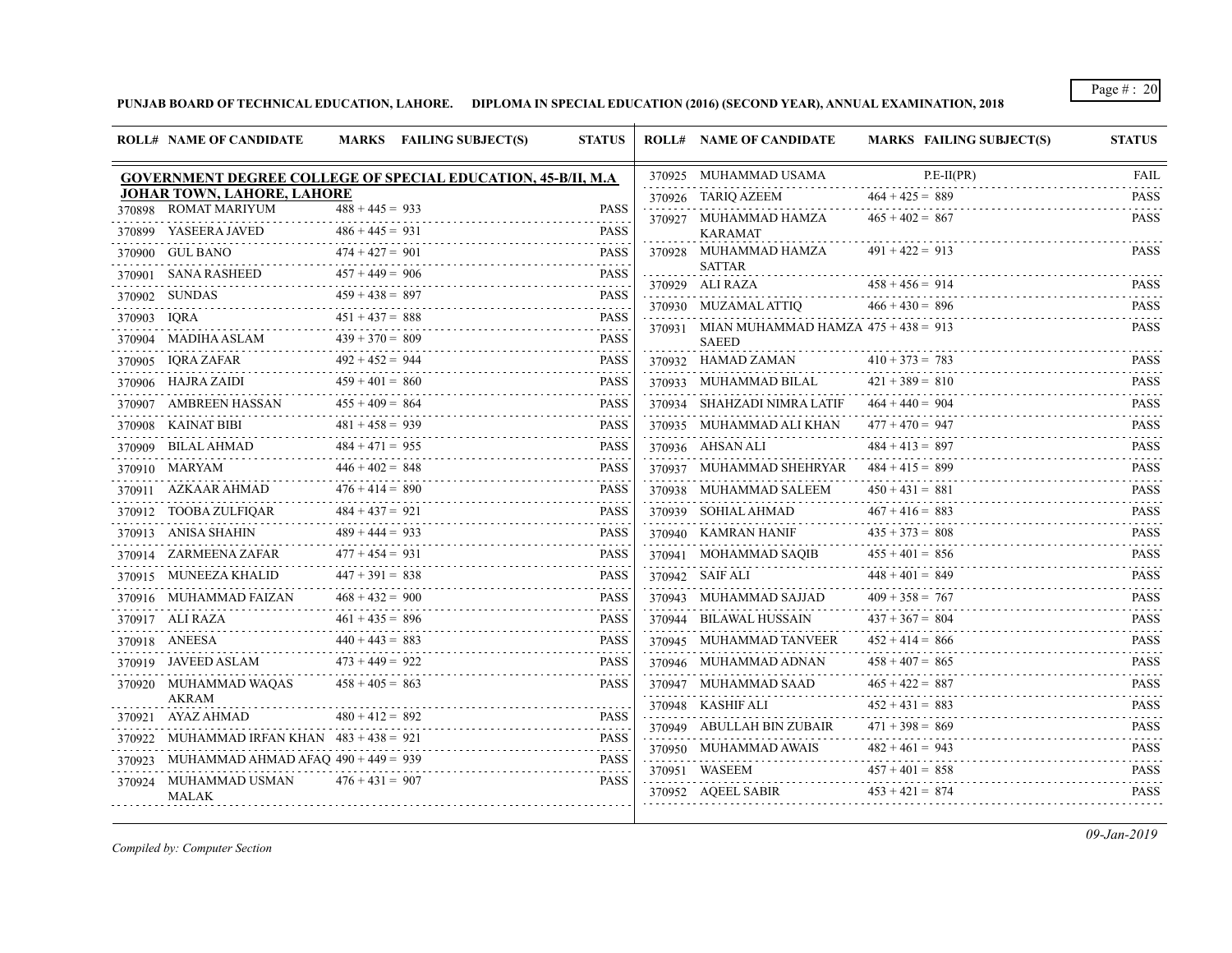**PUNJAB BOARD OF TECHNICAL EDUCATION, LAHORE. DIPLOMA IN SPECIAL EDUCATION (2016) (SECOND YEAR), ANNUAL EXAMINATION, 2018**

|        | <b>ROLL# NAME OF CANDIDATE</b>                                |                   | MARKS FAILING SUBJECT(S) | <b>STATUS</b>                                                                                                                                       | <b>ROLL# NAME OF CANDIDATE</b>       | <b>MARKS FAILING SUBJECT(S)</b>                            | <b>STATUS</b>                                                                                                                                       |
|--------|---------------------------------------------------------------|-------------------|--------------------------|-----------------------------------------------------------------------------------------------------------------------------------------------------|--------------------------------------|------------------------------------------------------------|-----------------------------------------------------------------------------------------------------------------------------------------------------|
|        | 370953 MUHAMMAD SAEED                                         | $457 + 407 = 864$ |                          | <b>PASS</b>                                                                                                                                         | 370982 MUHAMMAD AZHAR                | $441 + 382 = 823$                                          | <b>PASS</b>                                                                                                                                         |
|        | 370954 ABDUL RAUF                                             | $455 + 402 = 857$ |                          | PASS                                                                                                                                                | 370983 ALI HASAN                     | $409 + 378 = 787$                                          | <b>PASS</b>                                                                                                                                         |
|        | 370955 MUHAMMAD BILAL                                         |                   | $CS-II(PR)$              | FAIL                                                                                                                                                | 370984 SHER KARIM                    | $436 + 392 = 828$                                          | <b>PASS</b><br>.                                                                                                                                    |
|        | <b>MUSHTAQ</b>                                                | $405 + 358 = 763$ |                          | <b>PASS</b>                                                                                                                                         | 370985 KINAT MUZFFAR                 | $447 + 393 = 840$                                          | <b>PASS</b><br>.                                                                                                                                    |
|        | 370956 TAYYAB ALI                                             |                   |                          |                                                                                                                                                     | 370986 MUHAMMAD TAYYAB               | $465 + 434 = 899$                                          | <b>PASS</b><br>.                                                                                                                                    |
|        | 370957 ABDULLAH ASIF                                          | $464 + 432 = 896$ |                          | <b>PASS</b>                                                                                                                                         | 370987 AHMAD ARSHAD                  | $426 + 416 = 842$                                          | <b>PASS</b>                                                                                                                                         |
|        | 370958 WAHAB AHMED                                            | $462 + 432 = 894$ |                          | <b>PASS</b>                                                                                                                                         | 370988 MUHAMMAD NABEEL               | $425 + 369 = 794$                                          | $\mathcal{L}^{\mathcal{A}}\left( \mathcal{A}^{\mathcal{A}}\right) =\mathcal{L}^{\mathcal{A}}\left( \mathcal{A}^{\mathcal{A}}\right)$<br><b>PASS</b> |
| 370959 | MUHAMMAD HAMZA                                                | $422 + 383 = 805$ |                          | <b>PASS</b>                                                                                                                                         | 370989 ARSLAN AHMAD                  | $467 + 417 = 884$                                          | $\omega$ is a single<br><b>PASS</b>                                                                                                                 |
|        | 370960 RAMIA SHABBIR<br>370961 USMAN FAROOQ $437 + 386 = 823$ | $477 + 437 = 914$ |                          | <b>PASS</b><br><b>PASS</b>                                                                                                                          | 370990 AROOSA SALEEM                 | TH TH TH P.E-II(TH, PR)<br>F.A-II(TH) DD&DM-II(TH, PR)     | .<br>FAIL                                                                                                                                           |
|        | 370962 SAAD QAMAR                                             | $478 + 472 = 950$ |                          | .<br>PASS                                                                                                                                           | 370991 TANVEER ALI $448 + 368 = 816$ |                                                            | <b>PASS</b>                                                                                                                                         |
|        | 370963 SAAD BIN SAEED                                         | $461 + 473 = 934$ |                          | PASS                                                                                                                                                | 370992 ADEEL HABIB                   | $435 + 389 = 824$                                          | $\alpha$ , $\alpha$ , $\alpha$ , $\alpha$ , $\alpha$<br><b>PASS</b>                                                                                 |
|        | 370964 GHULAM MUEEN UD DIN $450 + 403 = 853$                  |                   |                          | <b>PASS</b>                                                                                                                                         | 370993 SHAFAQAT ALI                  | $428 + 387 = 815$                                          | <b>PASS</b>                                                                                                                                         |
|        | <b>HASAN</b>                                                  |                   |                          |                                                                                                                                                     | 370994 SHAFOAT ISLAM                 | $428 + 399 = 827$                                          | .<br><b>PASS</b>                                                                                                                                    |
|        | 370965 UM-E-HABIBA                                            | $456 + 422 = 878$ |                          | <b>PASS</b><br>-----                                                                                                                                | 370995 MUHAMMAD ABU BAKR             | $F.A-II(TH)$                                               | .<br>FAIL                                                                                                                                           |
|        | 370966 AMINA ANDLEEB                                          | $441 + 415 = 856$ |                          | <b>PASS</b>                                                                                                                                         | <b>SIDDIQUI</b>                      |                                                            |                                                                                                                                                     |
|        | 370967 KINZA GHAFFAR                                          | $466 + 399 = 865$ |                          | <b>PASS</b>                                                                                                                                         | 370996 ALI RAZA                      | $455 + 397 = 852$                                          | <b>PASS</b>                                                                                                                                         |
|        | 370968 ALEEZAH IJAZ                                           | $416 + 390 = 806$ |                          | <b>PASS</b>                                                                                                                                         | 370997 ASIF SHAHZAD                  | $457 + 402 = 859$                                          | <b>PASS</b>                                                                                                                                         |
|        | 370969 AMINA                                                  | $437 + 374 = 811$ |                          | PASS                                                                                                                                                |                                      | 370998 ARSLAN ALI $432 + 439 = 871$                        | <b>PASS</b><br>.                                                                                                                                    |
|        | 370970 WARDA RAANA                                            | $450 + 409 = 859$ |                          | <b>PASS</b>                                                                                                                                         |                                      | 370999 RAI ALI RAZA 443 + 387 = 830                        | <b>PASS</b><br>.                                                                                                                                    |
|        | 370971 KANWAL HASSAN                                          | $429 + 384 = 813$ |                          | PASS                                                                                                                                                | 371000 HAMZA TARIQ                   | $438 + 403 = 841$                                          | <b>PASS</b><br>$\alpha$ , $\alpha$ , $\alpha$ , $\alpha$ , $\alpha$                                                                                 |
|        | 370972 IBTASAM UL HAQ                                         | $450 + 422 = 872$ |                          | PASS                                                                                                                                                | $371001 \quad HUSSAIN ALLI$          | $431 + 386 = 817$                                          | <b>PASS</b>                                                                                                                                         |
|        | 370973 HAIDER ALI                                             | $455 + 410 = 865$ |                          | <b>PASS</b>                                                                                                                                         | 371002 ZESHAN ALI                    | $428 + 384 = 812$                                          | <b>PASS</b>                                                                                                                                         |
| 370974 | TASWAR HUSSAIN                                                | $464 + 429 = 893$ |                          | <b>PASS</b>                                                                                                                                         | 371003 ASIF NAWAZ                    | $466 + 402 = 868$                                          | <b>PASS</b><br>.                                                                                                                                    |
|        | 370975 SHAHWAR PERVAIZ                                        |                   | $CS-II(PR)$              | FAIL                                                                                                                                                | 371004 YASEEN AKHTAR ALI             | TH TH TH P.E-II(TH, PR)<br>$F.A-II(TH)$ $DD&DM-II(TH, PR)$ | FAIL                                                                                                                                                |
|        | 370976 MUHAMMAD GHUFRAN                                       | $444 + 369 = 813$ |                          | <b>PASS</b>                                                                                                                                         | 371005 SONIA ABID $466 + 443 = 909$  |                                                            | <b>PASS</b>                                                                                                                                         |
|        | 370977 REHEEL AHMAD AWAN                                      | $448 + 383 = 831$ |                          | <b>PASS</b><br>المالون والمالون والمواردة                                                                                                           | 371006 ASAD REHMAT ALI               | $384 + 334 = 718$                                          | <b>PASS</b>                                                                                                                                         |
|        | 370978 MUHAMMAD TAHIR MUNIR $447 + 415 = 862$                 |                   |                          | <b>PASS</b><br>$\mathcal{L}^{\mathcal{A}}\left( \mathcal{A}^{\mathcal{A}}\right) =\mathcal{L}^{\mathcal{A}}\left( \mathcal{A}^{\mathcal{A}}\right)$ | 371007 MUHAMMAD SHAHZAD              | $432 + 355 = 787$                                          | <b>PASS</b>                                                                                                                                         |
|        | 370979 SALEH MAHMOOD                                          | $456 + 417 = 873$ |                          | <b>PASS</b><br>$\mathcal{L}^{\mathcal{A}}\left( \mathcal{A}^{\mathcal{A}}\right) =\mathcal{L}^{\mathcal{A}}\left( \mathcal{A}^{\mathcal{A}}\right)$ | .<br>371008 ABU BAKAR SADDIQ         | $448 + 427 = 875$                                          | <b>PASS</b>                                                                                                                                         |
|        | 370980 MUHAMMAD ADIL AYOUS $481 + 459 = 940$                  |                   |                          | <b>PASS</b>                                                                                                                                         | 371009 ADNAN                         | $426 + 400 = 826$                                          | $\alpha$ is a second set of $\alpha$<br><b>PASS</b>                                                                                                 |
|        | 370981 SHAN HAMEED                                            | $460 + 389 = 849$ |                          | <b>PASS</b>                                                                                                                                         |                                      |                                                            |                                                                                                                                                     |

*Compiled by: Computer Section*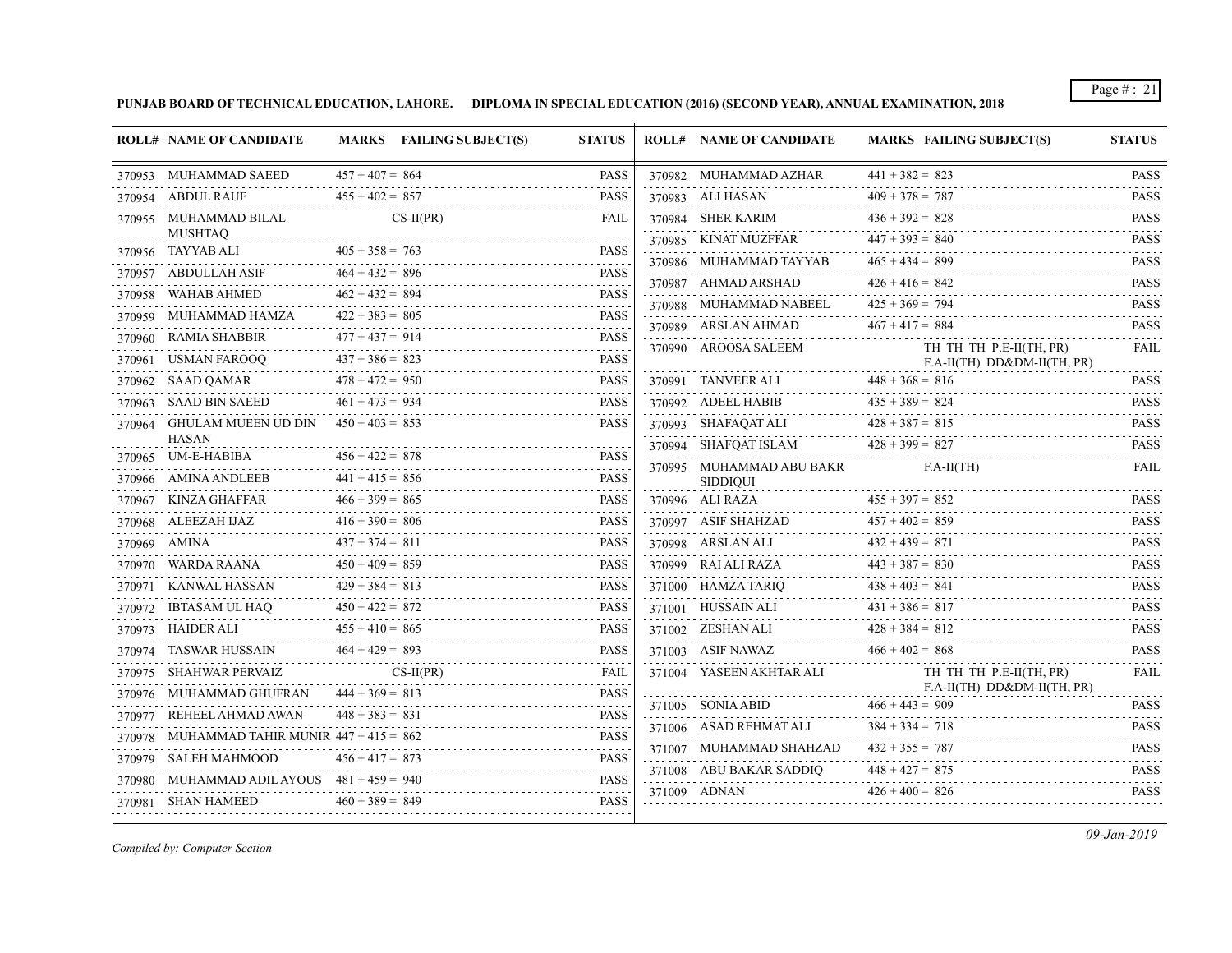**PUNJAB BOARD OF TECHNICAL EDUCATION, LAHORE. DIPLOMA IN SPECIAL EDUCATION (2016) (SECOND YEAR), ANNUAL EXAMINATION, 2018**

|               | <b>ROLL# NAME OF CANDIDATE</b>                               |                   | MARKS FAILING SUBJECT(S) | <b>STATUS</b> | <b>ROLL# NAME OF CANDIDATE</b>      | <b>MARKS FAILING SUBJECT(S)</b>                                    | <b>STATUS</b>              |
|---------------|--------------------------------------------------------------|-------------------|--------------------------|---------------|-------------------------------------|--------------------------------------------------------------------|----------------------------|
|               | 371010 ALI AKBAR                                             | $414 + 387 = 801$ |                          | <b>PASS</b>   | 371036 EZZA NAEEM                   | $482 + 474 = 956$                                                  | <b>PASS</b>                |
|               | 371011 MUHAMMAD AHSAN                                        | $460 + 453 = 913$ |                          | <b>PASS</b>   | 371037 HAFSA ARSHAD                 | $474 + 494 = 968$                                                  | <b>PASS</b>                |
|               | 371012 GHULAM RAZA                                           | $463 + 440 = 903$ |                          | <b>PASS</b>   | 371038 HINA BASHIR                  | $452 + 457 = 909$                                                  | <b>PASS</b>                |
|               | 371013 SALIM AHMAD                                           | $367 + 333 = 700$ |                          | <b>PASS</b>   | 371039 HUMA RAMIZ                   | $484 + 483 = 967$                                                  | <b>PASS</b>                |
|               | 371014 AHMED HARMAIN BIN                                     | $426 + 387 = 813$ |                          | <b>PASS</b>   | 371040    KHAZINA SHAHBAZ           | $481 + 478 = 959$                                                  | <b>PASS</b>                |
|               | <b>MEHMOOD</b>                                               |                   |                          |               | 371041 NIMRA                        | $470 + 481 = 951$                                                  | <b>PASS</b>                |
|               | 371015 NAEEM ABDULLAH                                        | $440 + 417 = 857$ |                          | <b>PASS</b>   | 371042 SYEDA FATIMA                 | $496 + 509 = 1005$                                                 | <b>PASS</b><br>.           |
|               | 371016 AHMER WALEED BIN<br><b>MEHMOOD</b>                    | $450 + 393 = 843$ |                          | <b>PASS</b>   | 371043 AFIFA                        | $481 + 484 = 965$<br>$481 + 484 = 965$                             | <b>PASS</b><br>.           |
|               | 371017 HABIBA RAUF                                           | $471 + 446 = 917$ | F $471 + 446 = 917$ PASS | PASS          | 371044 AQEEBA SHAMIM                | $469 + 476 = 945$                                                  | <b>PASS</b><br>and a state |
|               | 371018 TOOBA NOREEN                                          | $442 + 425 = 867$ |                          | <b>PASS</b>   | 371045 AYESHA TANVIR                | $474 + 459 = 933$                                                  | <b>PASS</b>                |
|               | 371019 TAMOOR DIN                                            | $409 + 349 = 758$ |                          | <b>PASS</b>   | 371046 FARIA RIAZ                   | $489 + 465 = 954$<br>$489 + 465 = 954$                             |                            |
|               | 371020 FIZA KHALID                                           | $408 + 392 = 800$ |                          | <b>PASS</b>   | $371047 \quad \text{MAHAM ARSHAD}$  | $491 + 472 = 963$                                                  | <b>PASS</b>                |
|               | 371021 ALI HASSAN                                            | $421 + 390 = 811$ |                          | <b>PASS</b>   | 371048 MAHNOOR TARIO                | $493 + 495 = 988$                                                  | <b>PASS</b>                |
|               | 371022 WAJEEH-UL-HASSAN                                      | $455 + 424 = 879$ |                          | <b>PASS</b>   | 371049 MARYAM AHMAD                 | $483 + 472 = 955$                                                  | <b>PASS</b>                |
|               | HAMZA FOUNDATION ACADEMY FOR THE DEAF, 152 J1 M A JOHAR TOWN |                   |                          |               | 371050 SYEDA SAMIA NASIR            | $479 + 449 = 928$                                                  | <b>PASS</b>                |
| <b>LAHORE</b> |                                                              |                   |                          |               | 371051 SHAZIA                       | $489 + 478 = 967$                                                  | <b>PASS</b>                |
|               | 371023 HAMZA MUBASHAR<br><b>RABBANI</b>                      | $470 + 474 = 944$ |                          | <b>PASS</b>   | 371052 SYED ALI HYDER               | $477 + 462 = 939$                                                  | <b>PASS</b>                |
|               | 371024 IBRAR ASGHAR                                          | $491 + 478 = 969$ |                          | <b>PASS</b>   | $371053 \quad \text{FAZAL-E-RABBI}$ | $450 + 434 = 884$                                                  | <b>PASS</b>                |
|               | 371025 MAAZ SHAHZAD BUTT                                     | $455 + 400 = 855$ |                          | <b>PASS</b>   | 371054 SADAF RAUF                   | $472 + 479 = 951$                                                  | <b>PASS</b>                |
|               | 371026 MAAZ FARRUKH BUTT                                     | $469 + 487 = 956$ |                          | <b>PASS</b>   | 371055 FAHEEM SAJJAD                | $483 + 471 = 954$                                                  | <b>PASS</b>                |
|               | 371027 MUHAMMAD HARIS                                        | $478 + 484 = 962$ |                          | <b>PASS</b>   | 371056 AYESHA JAMAL                 | $477 + 474 = 951$                                                  | <b>PASS</b>                |
|               | 371028 SAUD AFZAL                                            | $464 + 479 = 943$ |                          | <b>PASS</b>   |                                     | <b>INNAYAT FOUNDATION ACADEMY FOR THE DEAF, 22-KM FEROZEPUR</b>    |                            |
|               | 371029 SYED AL-E-TAYYAB                                      | $481 + 490 = 971$ |                          | <b>PASS</b>   | 371057 MAIMOONA SATTAR              | ROAD, ROHI NALA NEAR ALLAH HO BRIDGE,, LAHORE<br>$485 + 467 = 952$ | <b>PASS</b>                |
|               | 371030 SYED MUHAMMAD<br>TAUSEEF-UL-HASSAN                    | $485 + 490 = 975$ |                          | <b>PASS</b>   |                                     | $486 + 470 = 956$<br>371058 AMNA SHAHBAZ $486 + 470 = 956$ PASS    |                            |
|               | 371031 TALHA ABBASS                                          | $483 + 480 = 963$ |                          | <b>PASS</b>   | 371059 WAJEEHA                      | $482 + 464 = 946$                                                  | <b>PASS</b>                |
|               | 371032 AJWA ZULQARNAIN                                       | $458 + 471 = 929$ |                          | <b>PASS</b>   | 371060 MOHAMMAD USMAN               | $463 + 439 = 902$                                                  | <b>PASS</b>                |
|               | 371033 AROOJ                                                 | $482 + 485 = 967$ |                          | <b>PASS</b>   | 371061 HAROON KHALID                | $470 + 463 = 933$                                                  | <b>PASS</b>                |
|               | 371034 AYESHA SHAHBAZ $484 + 483 = 967$ PASS                 |                   | $182 + 485 = 967$ PASS   | <b>PASS</b>   | 371062 AKMAL SUBHANI                | $473 + 441 = 914$                                                  | <b>PASS</b>                |
|               | 371035 DIL AWAIZ                                             | $482 + 484 = 966$ |                          | <b>PASS</b>   | 371063 MUHAMMAD SALMAN              | $480 + 477 = 957$                                                  | <b>PASS</b>                |
|               |                                                              |                   |                          |               |                                     |                                                                    |                            |

*Compiled by: Computer Section*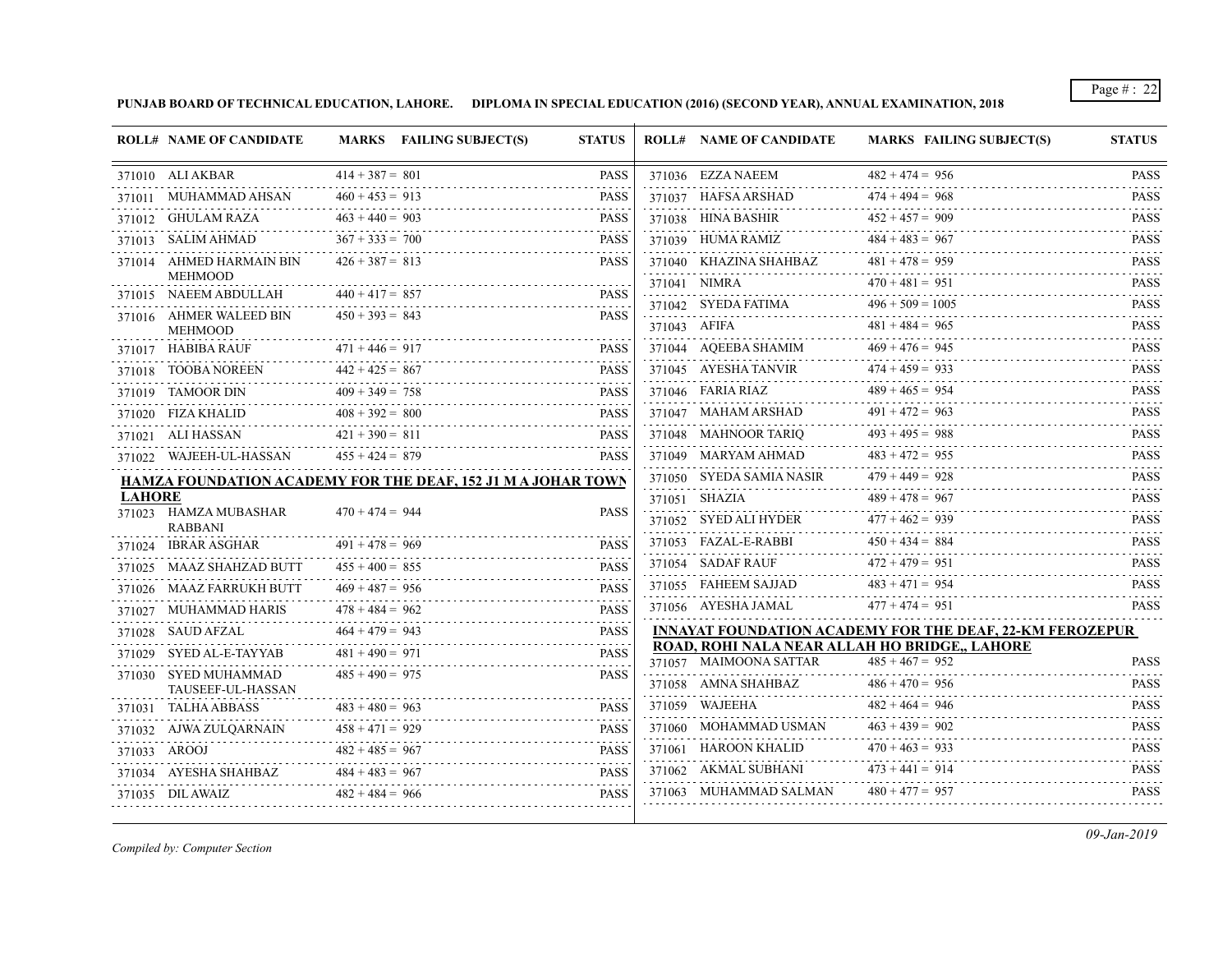**PUNJAB BOARD OF TECHNICAL EDUCATION, LAHORE. DIPLOMA IN SPECIAL EDUCATION (2016) (SECOND YEAR), ANNUAL EXAMINATION, 2018**

|        | <b>ROLL# NAME OF CANDIDATE</b>               |                   | MARKS FAILING SUBJECT(S)                                       | <b>STATUS</b> | <b>ROLL# NAME OF CANDIDATE</b>                     | MARKS FAILING SUBJECT(S) | <b>STATUS</b>                                                                                                                         |
|--------|----------------------------------------------|-------------------|----------------------------------------------------------------|---------------|----------------------------------------------------|--------------------------|---------------------------------------------------------------------------------------------------------------------------------------|
|        | 371064 MOHSIN AQEEL                          | $491 + 480 = 971$ |                                                                | <b>PASS</b>   | 371089 MUHAMMAD KASHIF KHAN $422 + 380 = 802$<br>. |                          | <b>PASS</b>                                                                                                                           |
|        |                                              |                   | AL-NOOR SPECIAL CHILDREN SCHOOL, NEAR ARMY PUBLIC COLLEGE,     |               | 371090 ZARAK ABBAS                                 | $434 + 397 = 831$        | <b>PASS</b><br>.                                                                                                                      |
|        | SHERSHAH ROAD, PO QASIM BELA, MULTAN         |                   |                                                                |               | 371091 SADAM ALI                                   | $423 + 428 = 851$        | <b>PASS</b><br>$\mathcal{L}^{\mathcal{A}}(\mathcal{A})=\mathcal{L}^{\mathcal{A}}(\mathcal{A})=\mathcal{L}^{\mathcal{A}}(\mathcal{A})$ |
|        | 371065 AHMAD SHAHEER LATIF $371 + 337 = 708$ | $473 + 432 = 905$ |                                                                | <b>PASS</b>   | 371092 ARSALAN AFZAL                               | $433 + 390 = 823$        | <b>PASS</b>                                                                                                                           |
|        | 371066 AREEJ FATIMA                          |                   |                                                                | <b>PASS</b>   | 371093 MUHAMMAD SHAHWAIZ                           | $436 + 400 = 836$        | <b>PASS</b>                                                                                                                           |
|        | 371067 AMINA AFZAL                           | $442 + 431 = 873$ |                                                                | <b>PASS</b>   | <b>ANJUM</b>                                       |                          |                                                                                                                                       |
|        | 371068 NAROSHA KHAN                          | $459 + 422 = 881$ |                                                                | <b>PASS</b>   | 371094 MUHAMMAD IJAZ KHAN                          | $441 + 402 = 843$        | <b>PASS</b>                                                                                                                           |
| 371069 | KHIZAR HAYYAT SHAHID                         | $418 + 381 = 799$ |                                                                | <b>PASS</b>   | 371095 MUHAMMAD ASAD RAOOF $446 + 408 = 854$       |                          | <b>PASS</b>                                                                                                                           |
|        | 371070 AZKA TAHIR                            | $439 + 410 = 849$ |                                                                | <b>PASS</b>   | 371096 MUHAMMAD ZEESHAN ALI $447 + 409 = 856$      |                          | <b>PASS</b>                                                                                                                           |
|        | 371071 TALHA FARRUKH                         | $442 + 407 = 849$ |                                                                | <b>PASS</b>   | 371097 SAMNAN WAZIR<br>.                           | $427 + 412 = 839$        | <b>PASS</b>                                                                                                                           |
|        | 371072 MUHAMMAD SAMRAN<br><b>JAMEEL</b>      | $449 + 424 = 873$ |                                                                | <b>PASS</b>   | 371098 AQEEL HUSNAIN                               | $404 + 395 = 799$        | <b>PASS</b>                                                                                                                           |
|        | 371073 SAJJAL FATIMA                         | $474 + 428 = 902$ |                                                                | <b>PASS</b>   | 371099 HAMZA ZAHEER                                | $399 + 410 = 809$        | <b>PASS</b><br>.                                                                                                                      |
|        | 371074 ABDUL MANAN                           | $445 + 400 = 845$ |                                                                | <b>PASS</b>   | 371100 EHSAN ATA                                   | $434 + 421 = 855$        | <b>PASS</b><br>.                                                                                                                      |
|        | 371075 ABDUL REHMAN                          | $434 + 398 = 832$ |                                                                | <b>PASS</b>   | 371101 MUHAMMAD HAIDAR<br><b>OURESHI</b>           | $444 + 431 = 875$        | <b>PASS</b>                                                                                                                           |
|        |                                              |                   | SIR SAYYED SCHOOL AND COLLEGE OF SPECIAL EDUCATION, R.A. BAZAI |               | 371102 NOUMAN RASHID                               | $449 + 458 = 907$        | <b>PASS</b>                                                                                                                           |
|        | <b>RAWALPINDI</b>                            |                   |                                                                |               | 371103 MUHAMMAD UMAIR                              | $458 + 474 = 932$        | <b>PASS</b>                                                                                                                           |
|        | 371076 USAMA NAWAZ                           | $483 + 452 = 935$ |                                                                | <b>PASS</b>   | <b>FAROOO</b>                                      |                          |                                                                                                                                       |
|        | 371077 ALAM RAZA                             | $461 + 445 = 906$ |                                                                | <b>PASS</b>   | 371104 ANIQUE SHAHID                               | $460 + 463 = 923$        | <b>PASS</b>                                                                                                                           |
|        | 371078 MUHAMMAD SAQLAIN                      | $460 + 443 = 903$ |                                                                | <b>PASS</b>   | 371105 EHTASHAM ASLAM                              | $450 + 442 = 892$        | <b>PASS</b>                                                                                                                           |
|        | 371079 MUHAMMAD NOMAN                        | $463 + 442 = 905$ |                                                                | <b>PASS</b>   | 371106 TANVEER AHMAD                               | $454 + 454 = 908$        | <b>PASS</b>                                                                                                                           |
| 371080 | IMRAN HAIDER                                 | $458 + 421 = 879$ |                                                                | <b>PASS</b>   | 371107 AMMAD KABIR                                 | $450 + 449 = 899$        | <b>PASS</b>                                                                                                                           |
|        | 371081 HAMZA ZAHID SHAH                      | $470 + 468 = 938$ |                                                                | <b>PASS</b>   | 371108 ALI HAIDER                                  | $424 + 421 = 845$        | <b>PASS</b>                                                                                                                           |
|        | 371082 MUHAMMAD MATEEN<br><b>BHATTI</b>      | $435 + 429 = 864$ |                                                                | <b>PASS</b>   | 371109 ABDULLAH HAFIZ                              | $442 + 443 = 885$        | <b>PASS</b><br>.                                                                                                                      |
| 371083 | KHAWAJA ABDUL QADIR                          | $461 + 441 = 902$ |                                                                | <b>PASS</b>   | 371110 HUMAIR IRFAN                                | $444 + 448 = 892$        | <b>PASS</b>                                                                                                                           |
|        | 371084 NOMAN HUSSAIN                         | $447 + 442 = 889$ |                                                                | <b>PASS</b>   | 371111 RASHID MEHMOOD                              | $453 + 439 = 892$        | <b>PASS</b>                                                                                                                           |
| 371085 | USMAN FAROOQ                                 | $436 + 412 = 848$ |                                                                | <b>PASS</b>   | 371112 SYED MUHAMMAD ASIM<br><b>SHERAZI</b>        | $428 + 430 = 858$        | <b>PASS</b>                                                                                                                           |
| 371086 | MUHAMMAD NOMAN                               | $452 + 435 = 887$ |                                                                | <b>PASS</b>   | 371113 SAAD TAHIR                                  | $450 + 419 = 869$        | <b>PASS</b>                                                                                                                           |
|        | 371087 MUHAMMAD ANIQUE                       | $457 + 458 = 915$ |                                                                | <b>PASS</b>   | 371114 MUHAMMAD ISLAM                              | $432 + 396 = 828$        | <b>PASS</b>                                                                                                                           |
|        | <b>AYUB</b>                                  |                   |                                                                |               | 371115 MUZNA AKRAM                                 | $484 + 466 = 950$        | <b>PASS</b>                                                                                                                           |
|        | 371088 USMAN AHMAD                           | $434 + 425 = 859$ |                                                                | <b>PASS</b>   | 371116 AYESHA KHALID                               | $466 + 449 = 915$        | <b>PASS</b>                                                                                                                           |
|        |                                              |                   |                                                                |               |                                                    |                          |                                                                                                                                       |

*Compiled by: Computer Section*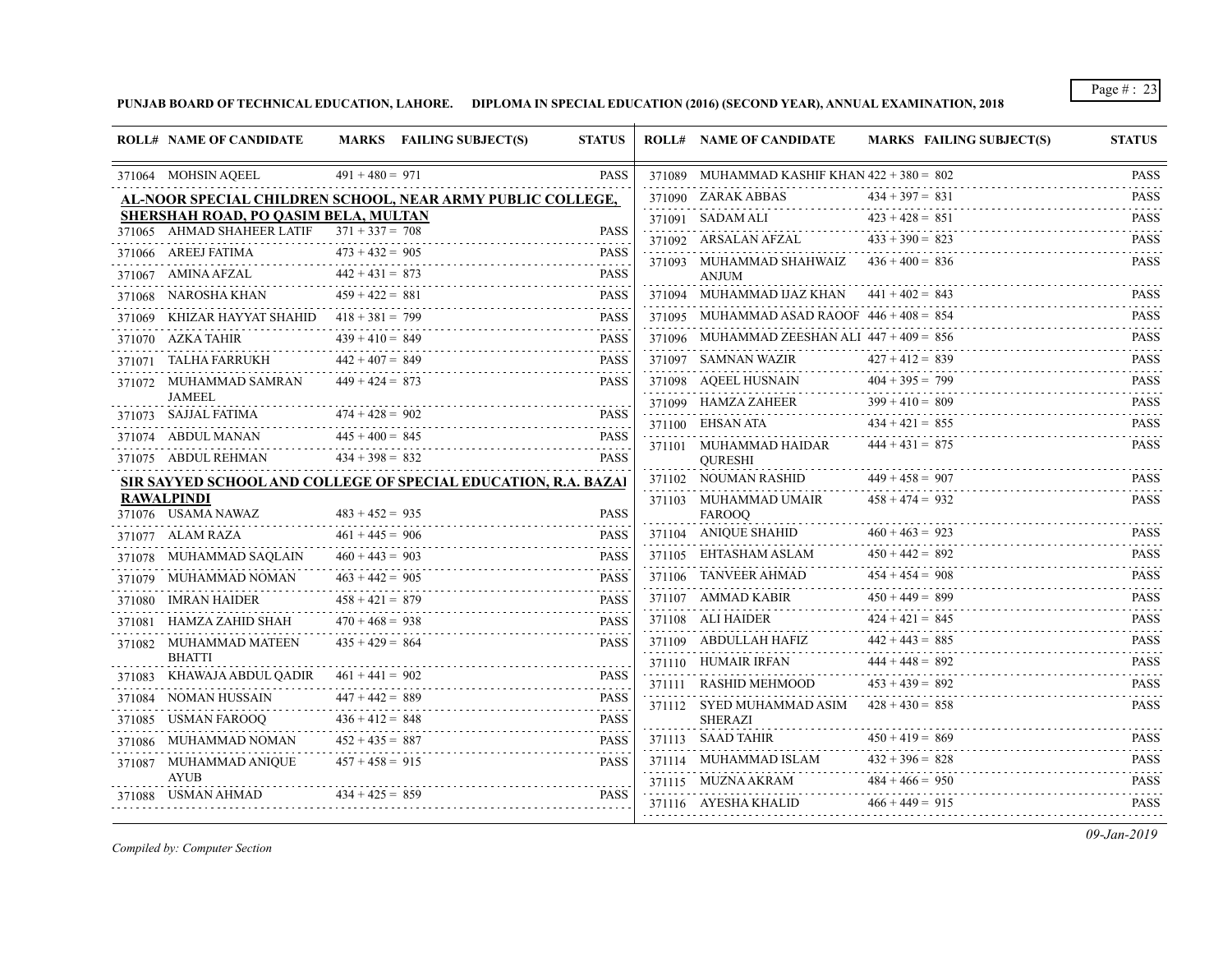**PUNJAB BOARD OF TECHNICAL EDUCATION, LAHORE. DIPLOMA IN SPECIAL EDUCATION (2016) (SECOND YEAR), ANNUAL EXAMINATION, 2018**

|        | <b>ROLL# NAME OF CANDIDATE</b>                        |                               | MARKS FAILING SUBJECT(S)                                       | <b>STATUS</b>    | <b>ROLL# NAME OF CANDIDATE</b>        | MARKS FAILING SUBJECT(S)                                   | <b>STATUS</b>                                                                                                                                       |
|--------|-------------------------------------------------------|-------------------------------|----------------------------------------------------------------|------------------|---------------------------------------|------------------------------------------------------------|-----------------------------------------------------------------------------------------------------------------------------------------------------|
|        | 371117 USWA NOOR                                      | $476 + 460 = 936$             |                                                                | <b>PASS</b>      | 371145 MUZHAR FAREED                  | $364 + 436 = 800$                                          | <b>PASS</b>                                                                                                                                         |
|        | 371118 SALEHA MASOOD                                  | .<br>$479 + 457 = 936$        |                                                                | <b>PASS</b>      | 371146 MARYAM IQBAL                   | $471 + 459 = 930$                                          | <b>PASS</b>                                                                                                                                         |
|        | 371119 MEHAK BIBI                                     | $475 + 441 = 916$             |                                                                | <b>PASS</b>      | 371147 MUHAMMAD SABIR                 | $382 + 378 = 760$                                          | <b>PASS</b>                                                                                                                                         |
|        | 371120 AMNA RUBAB                                     |                               | $DD&DM-II(PR)$                                                 | FAIL             | 371148 GHULAM ABBAS                   | $400 + 427 = 827$                                          | <b>PASS</b>                                                                                                                                         |
|        | 371121 LARAIB SHEHZADI                                | $458 + 455 = 913$             |                                                                | <b>PASS</b>      | 371149 AAMIR MEHMMOD                  | $377 + 420 = 797$                                          | <b>PASS</b>                                                                                                                                         |
|        | 371122 HAFSA JAVED                                    | $473 + 449 = 922$             |                                                                | <b>PASS</b><br>. |                                       | NASHEMAN CENTRE FOR REHABILITATION OF HANDICAPPED, THE MAL |                                                                                                                                                     |
|        | 371123 SAIRA BIBI                                     | $467 + 433 = 900$             |                                                                | <b>PASS</b>      | WAH CANTT                             |                                                            |                                                                                                                                                     |
|        | 371124 MARYAM RIAZ                                    | $464 + 438 = 902$             |                                                                | <b>PASS</b>      | 371150 KAYNAT AHMED                   | $420 + 445 = 865$                                          | <b>PASS</b>                                                                                                                                         |
|        | 371125 MARYAM AZAM                                    | $438 + 427 = 865$             |                                                                | <b>PASS</b>      | 371151 AMNA BIBI                      | $397 + 399 = 796$                                          | <b>PASS</b>                                                                                                                                         |
|        | 371126 AQSA ASIF                                      | $440 + 426 = 866$<br><u>.</u> |                                                                | <b>PASS</b>      | 371152 SABA KAYNAT                    | TH                                                         | <b>FAIL</b><br>.                                                                                                                                    |
|        | 371127 MAH NOOR                                       | $410 + 397 = 807$             |                                                                | <b>PASS</b>      | 371153 JAMILA TABAUSSM                | $397 + 413 = 810$                                          | <b>PASS</b><br>$\alpha$ , $\alpha$ , $\alpha$ , $\alpha$ , $\alpha$                                                                                 |
|        | 371128 SUNDAS MASOOD BUTT                             | $486 + 448 = 934$             |                                                                | .<br><b>PASS</b> | 371154 JAHAN ARRA FAROOQ              | $453 + 450 = 903$                                          | <b>PASS</b>                                                                                                                                         |
|        | 371129 MUSKAN HAIDER                                  | $465 + 438 = 903$             | .                                                              | <b>PASS</b>      | 371155 NAYAB                          |                                                            | <b>ABSENT</b>                                                                                                                                       |
|        | 371130 JAVERIA FAYAZ                                  | $470 + 437 = 907$             |                                                                | <b>PASS</b>      | 371156 MANAYIL RAZAQ                  | $410 + 436 = 846$                                          | <b>PASS</b>                                                                                                                                         |
|        | 371131 SABA SAJID                                     | $478 + 441 = 919$             |                                                                | <b>PASS</b>      | 371157 AHTISHAM TARIQ                 | $391 + 393 = 784$                                          | <b>PASS</b>                                                                                                                                         |
|        | 371132 RIDA AYUB                                      | $444 + 432 = 876$             |                                                                | <b>PASS</b>      | 371158 AQIB QADEER                    | $383 + 388 = 771$                                          | <b>PASS</b><br>2.2.2.2.2.1                                                                                                                          |
|        | 371133 UMM E KALSOOM QURESHI $476 + 416 = 892$        |                               |                                                                | <b>PASS</b>      | 371159 AQIB JAVEED                    | $358 + 373 = 731$                                          | <b>PASS</b>                                                                                                                                         |
|        | 371134 MEHWISH                                        | $424 + 394 = 818$             |                                                                | PASS             | 371160 JAHAN ZAIB                     | $330 + 366 = 696$                                          | <b>PASS</b><br>$\mathcal{L}^{\mathcal{A}}\left( \mathcal{A}^{\mathcal{A}}\right) =\mathcal{L}^{\mathcal{A}}\left( \mathcal{A}^{\mathcal{A}}\right)$ |
|        |                                                       |                               | <b>GOVERNMENT HIGHER SECONDARY SCHOOL OF SPECIAL EDUCATION</b> |                  | 371161 HAMMAD AZIZ                    | $365 + 376 = 741$                                          | <b>PASS</b>                                                                                                                                         |
|        | FOR HEARING IMPAIRED, SCHEME #2, FARID TOWN,, SAHIWAL |                               |                                                                |                  | 371162 MUDASAR RAHEEM                 | $372 + 390 = 762$                                          | <b>PASS</b><br><u>.</u>                                                                                                                             |
|        | 371135 MAHREEN AKMAL                                  | $470 + 478 = 948$             |                                                                | <b>PASS</b>      | 371163 SYED ZEESHAN SHAH              | $359 + 409 = 768$                                          | <b>PASS</b><br>.                                                                                                                                    |
|        | 371136 NIMRA GHAFOOR                                  | $430 + 454 = 884$             |                                                                | <b>PASS</b>      | 371164 MUHAMMAD USAMA<br><b>AZEEM</b> | $375 + 404 = 779$                                          | <b>PASS</b>                                                                                                                                         |
|        | 371137 UMER FAROOQ SAEED                              | $428 + 461 = 889$             |                                                                | <b>PASS</b>      | 371165 BILAL JAMIL                    | $312 + 351 = 663$                                          | <b>PASS</b>                                                                                                                                         |
|        | 371138 ZAMEER HUSAIN                                  | $408 + 448 = 856$             |                                                                | <b>PASS</b>      | 371166 FAIZAN ALI KHAN                | $404 + 436 = 840$                                          | <b>PASS</b>                                                                                                                                         |
|        | 371139 AHMAD RAZA JAFFARY                             | $414 + 433 = 847$             |                                                                | <b>PASS</b><br>. | 371167 KHURAM NAWAZ                   | $387 + 416 = 803$                                          | <b>PASS</b>                                                                                                                                         |
|        | 371140 SHABAAN ALI                                    | $362 + 409 = 771$             |                                                                | <b>PASS</b><br>. | 371168 MEHTAB AHMAD KHAN              | $409 + 427 = 836$                                          | <b>PASS</b>                                                                                                                                         |
|        | 371141 SYED ANAS BUKHARI                              | $420 + 458 = 878$             |                                                                | <b>PASS</b>      | 371169 USAMA FAISAL                   | $370 + 392 = 762$                                          | $\omega$ is a single<br><b>PASS</b>                                                                                                                 |
| 371142 | WARIS ALI                                             | $377 + 402 = 779$             |                                                                | <b>PASS</b>      |                                       |                                                            |                                                                                                                                                     |
|        | 371143 SYED ZESHAN HAIDER<br><b>NAOVI</b>             | $336 + 398 = 734$             |                                                                | <b>PASS</b>      |                                       |                                                            |                                                                                                                                                     |
|        | 371144 MUHAMMAD AMJAD                                 | $359 + 415 = 774$             |                                                                | <b>PASS</b>      |                                       |                                                            |                                                                                                                                                     |

*Compiled by: Computer Section*